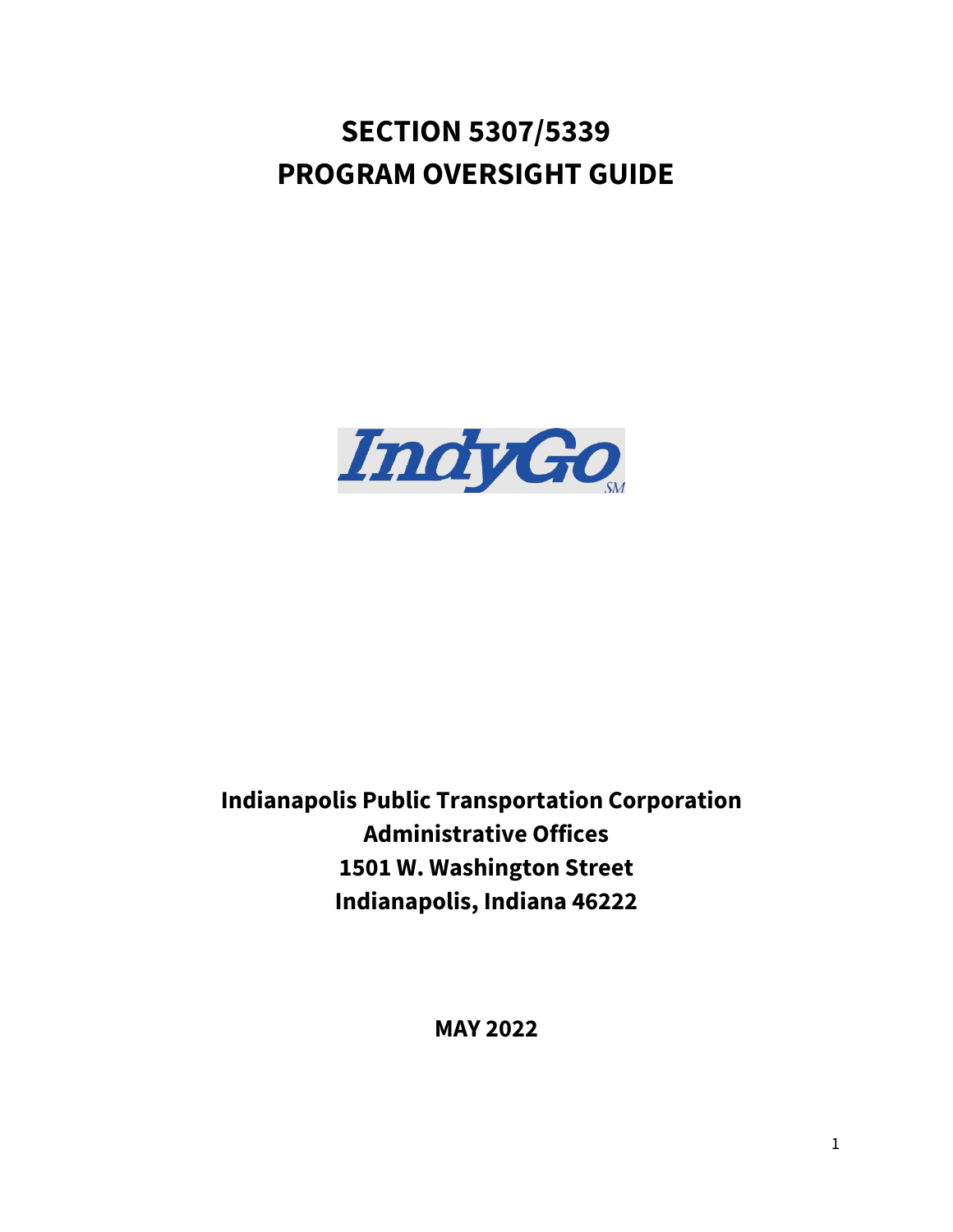# Contents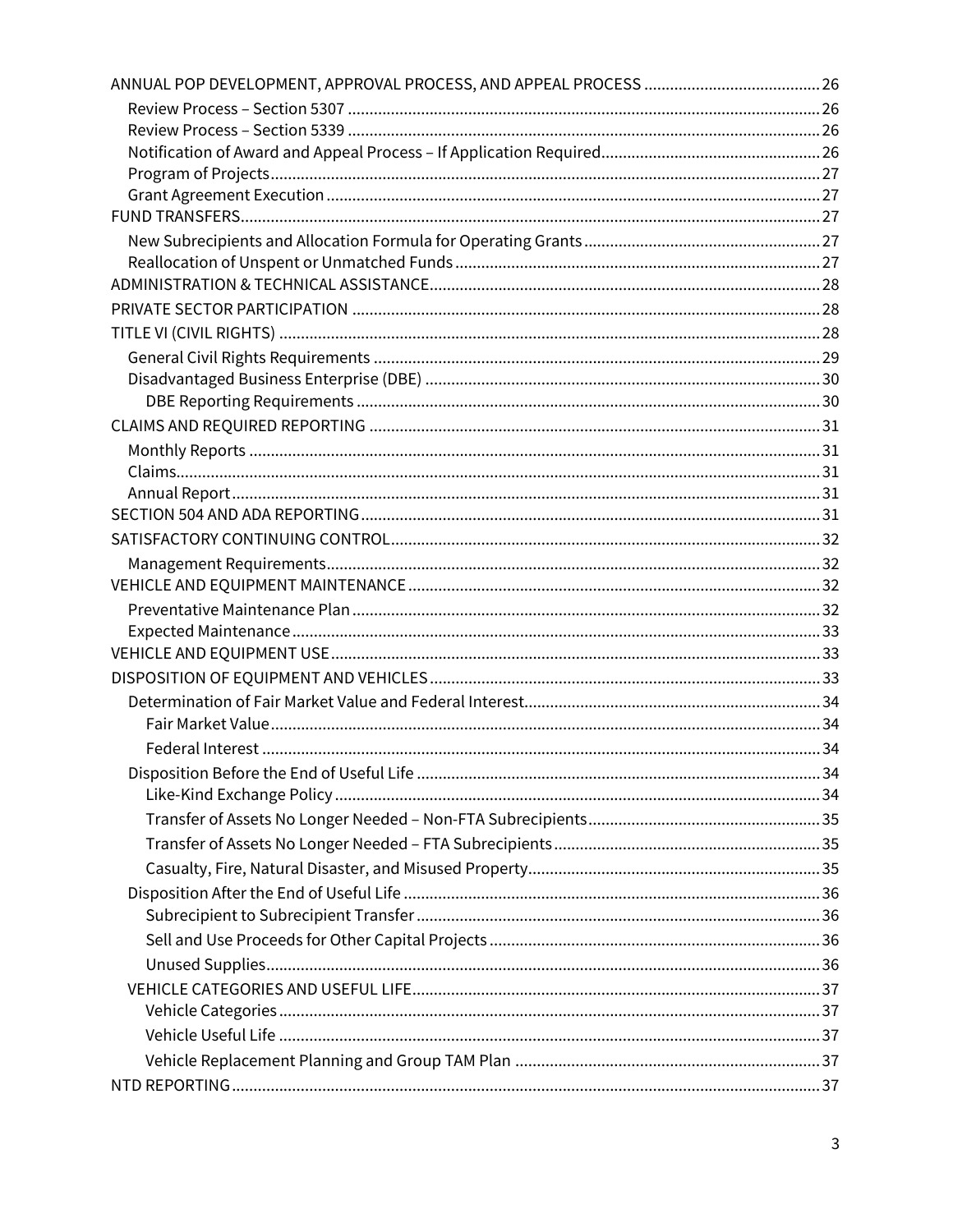| Federal Funding Accountability and Transparency ACT (FFAT) Requirement 38 |  |
|---------------------------------------------------------------------------|--|
|                                                                           |  |
|                                                                           |  |
|                                                                           |  |
|                                                                           |  |
|                                                                           |  |
|                                                                           |  |
|                                                                           |  |
|                                                                           |  |
|                                                                           |  |
|                                                                           |  |
|                                                                           |  |
|                                                                           |  |
|                                                                           |  |
|                                                                           |  |
|                                                                           |  |
|                                                                           |  |
|                                                                           |  |
|                                                                           |  |
|                                                                           |  |
|                                                                           |  |
|                                                                           |  |
|                                                                           |  |
|                                                                           |  |
|                                                                           |  |
|                                                                           |  |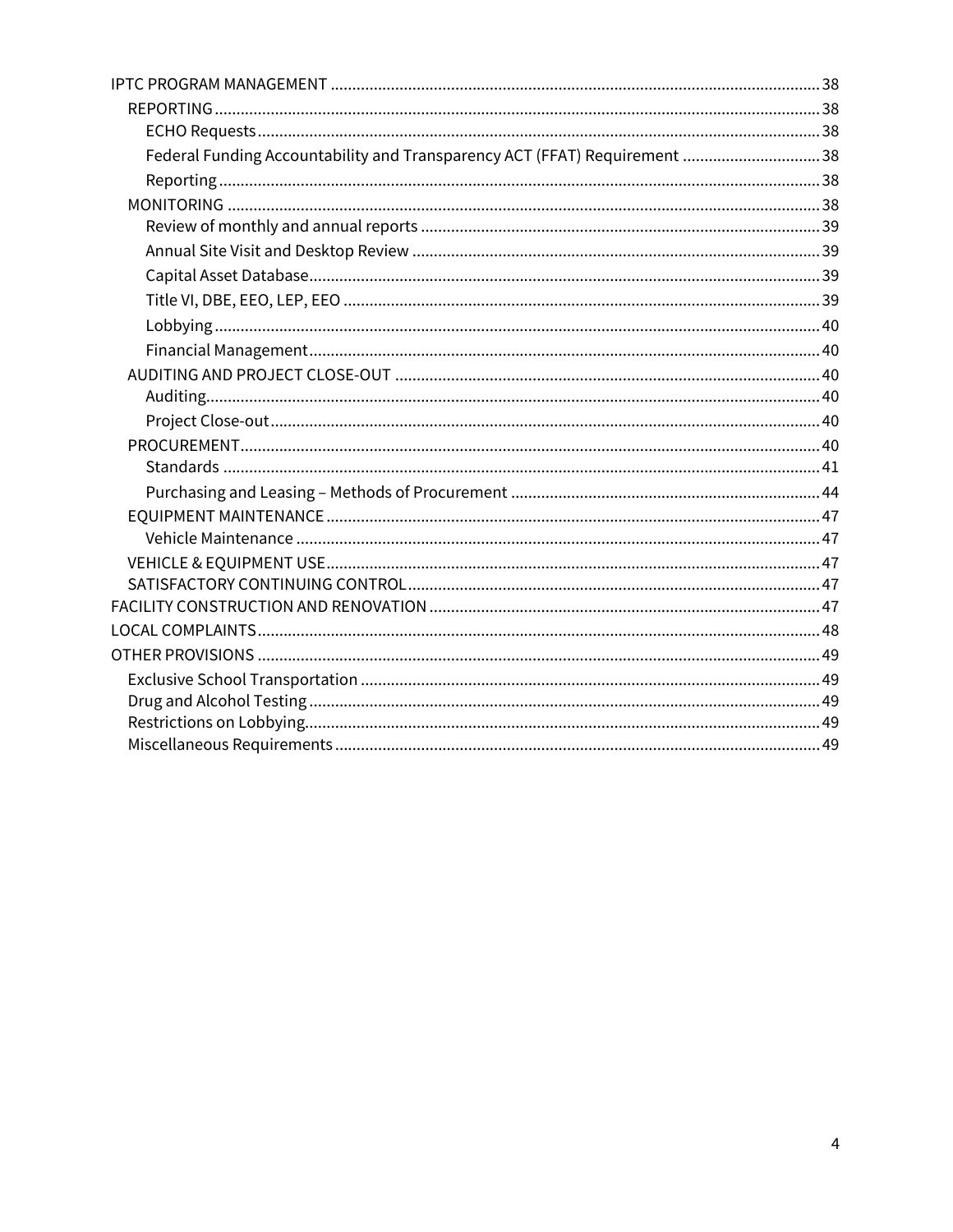# **FUNDING DISCLAIMER**

Notice: This publication has been financed in part through a grant from the United States Department of Transportation (USDOT), Federal Transit Administration (FTA) under the provision of Section 5307 of the Federal Transit Act, as amended.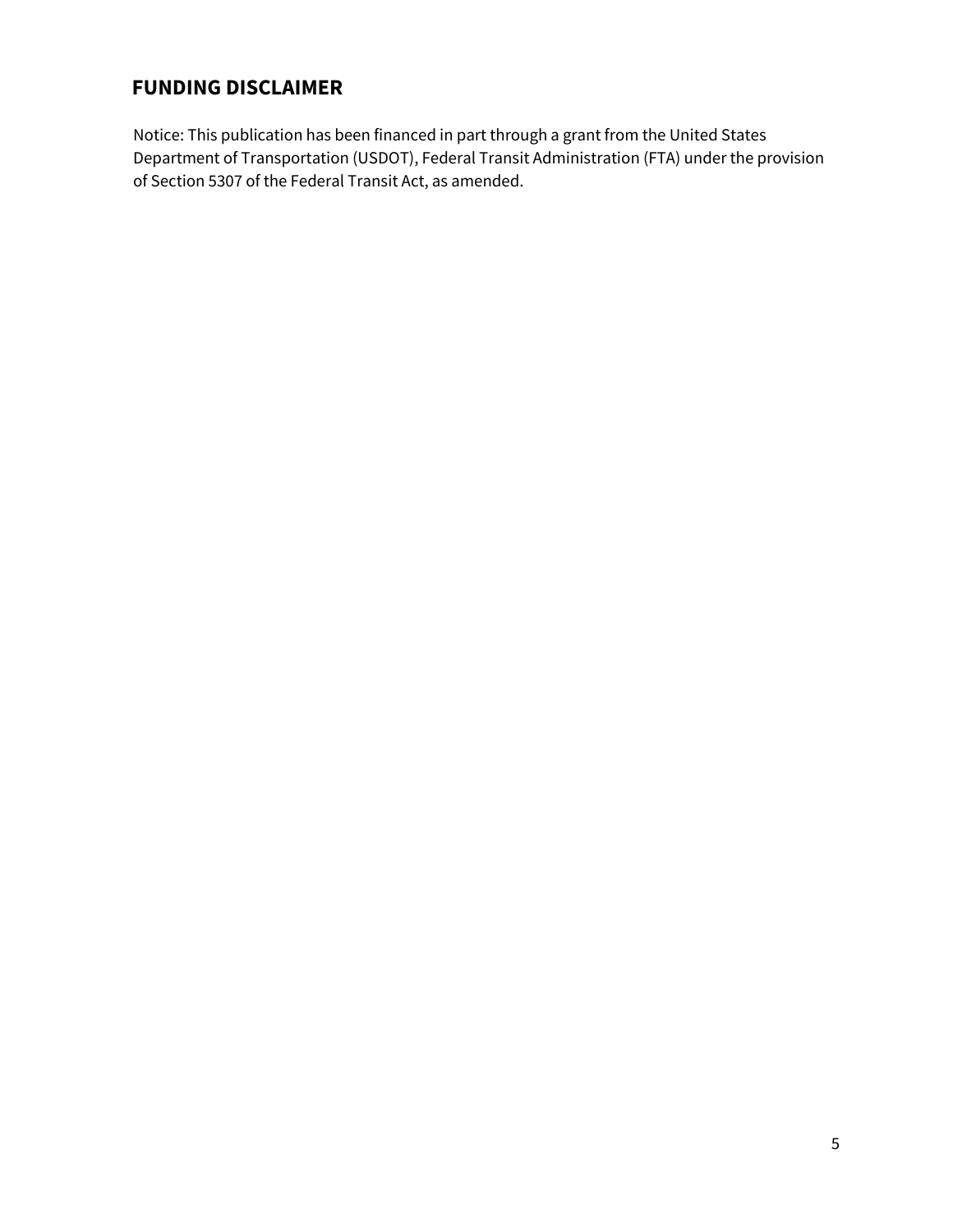# <span id="page-5-0"></span>**PREFACE**

The Indianapolis Public Transportation Corporation Subrecipient Oversight Guide for 49 U.S.C. 5307/5339 is designed to support subrecipients with information needed to fulfill all requirements associated with federal financial assistance and federal transit laws as expressed in the Federal Transit Administration (FTA) Circular 9030.1E and FTA C 5100.1. This plan also details IPTC's plan for administering the Section 5307/5339 program and serves as a source of guidance to subrecipients and interested parties.

Inquiries concerning the Section 5307/ 5339 Program should be directed to:

Indianapolis Public Transportation Corporation 1501 W. Washington Street Indianapolis, Indiana 46222

help-subrecipient@indygo.net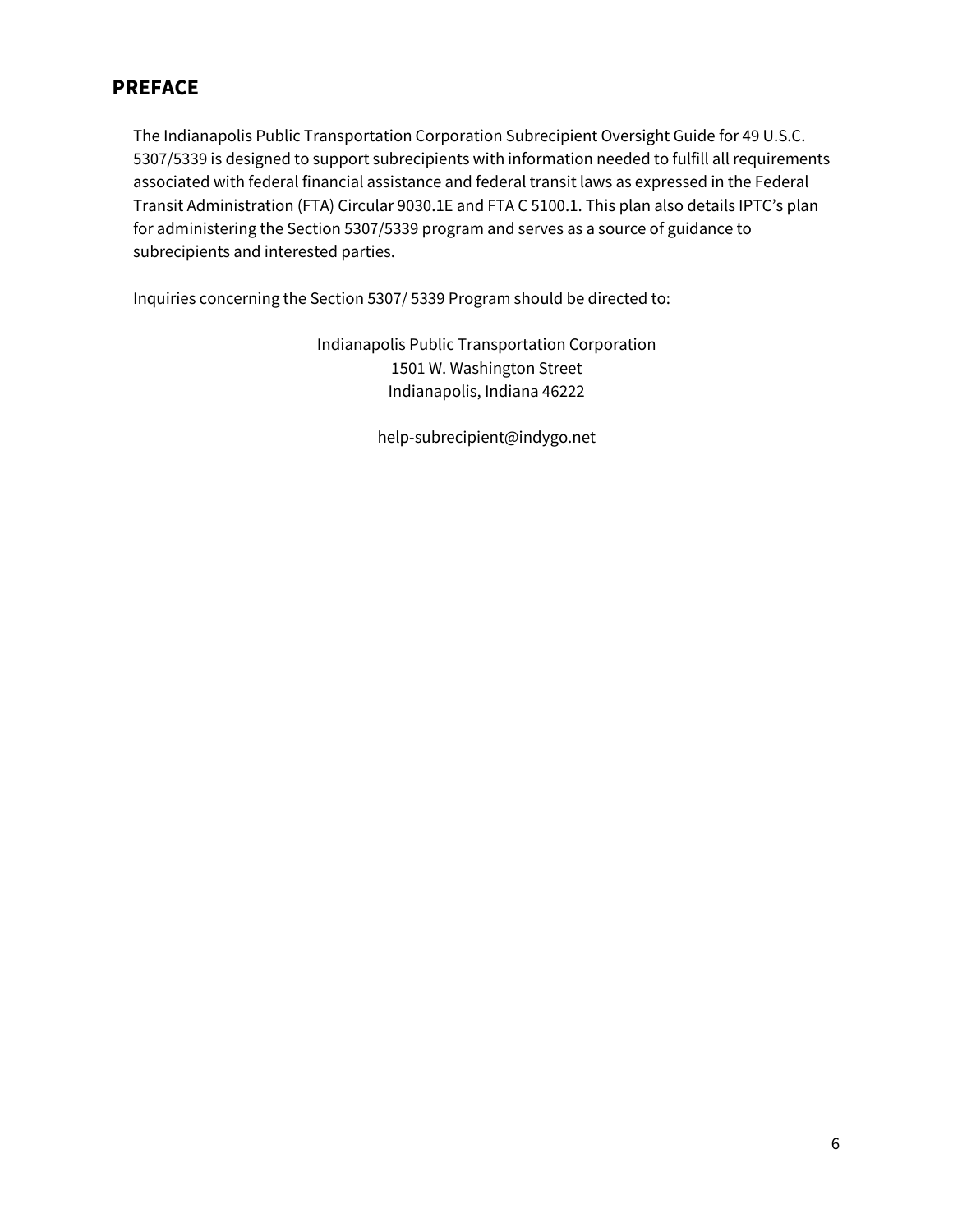# <span id="page-6-0"></span>**PROGRAM BACKGROUND**

# <span id="page-6-1"></span>**IPTC and Section 5307/5339**

Section 5307 funds are utilized for supporting capital and operating expenses for public transportation in urbanized regions across the US. Section 5339 supports only capital projects for public transportation.

IPTC recommends that current subrecipients and potential applicants review this plan and other program related materials prior to applying for a grant or contracting to provide transportation. This Management Plan explains the policies and procedures used by the Indianapolis Public Transportation Corporation (IPTC), known as IPTC, to implement the 49 U.S.C. Section 5307 and 5339 programs pursuant to state and federal guidelines and agreements as the designated recipient in the Indianapolis urbanized area.

# <span id="page-6-2"></span>**Legislative Background for Federal Transit Funding Support**

Since the 1950s, the United States has evolved in its discussions, planning and support of ground transportation initiatives. Although public transit legislation first moved forward as part of The Housing Act of 1961 and was broached to Congress by President Kennedy in 1962, it wasn't until July 9, 1964, that President Lyndon Johnson would sign the Urban Mass Transportation Act into law. The Urban Mass Transportation Act provided \$375 million in capital assistance to public transportation activities over three years. In time, new transportation legislation would be adopted to aid economic efficiency and livability for the growing number of U.S. citizens living in urban areas. The Urban Mass Transportation Assistance Act of 1970 was a landmark decision to authorize long-term federal funding of mass transportation.

As local, state, and federal lawmakers recognized the multifold benefits of the nation's growing transportation systems additional legislation resulted to support surface transportation. In 1974, due to high maintenance and operational costs incurred by aging transit agencies, the National Mass Transportation Assistance Act of 1974 authorized mass transit operating subsidies.

Amendments grew to not only include funding operating expenses but also funding programs that supported transit loans, matching grants, research, planning, demonstration projects, coordinated efforts with Housing and Urban Development, and discretionary and formula grant programs.

Significant legislative actions include:

The National Mass Transportation Assistance Act of 1974, Pub. L. 93–503,

The Surface Transportation Assistance Act of 1978, Pub. L. 95–599,

The Surface Transportation Assistance Act of 1982, Pub. L. 97–424, Section 9,

The Surface Transportation and Uniform Relocation Assistance Act of 1987 (STURAA),

Pub. L. 100–17, and The Intermodal Surface Transportation and Efficiency Act of 1991 (ISTEA), Pub. L. 102– 240.

In 1994, Pub. L. 103–272 codified Section 9 of the Urban Mass Transportation Act, "Block Grants," at 49 U.S.C. 5307, and The Federal Transit Act of 1998, Title II of the Transportation Equity Act for the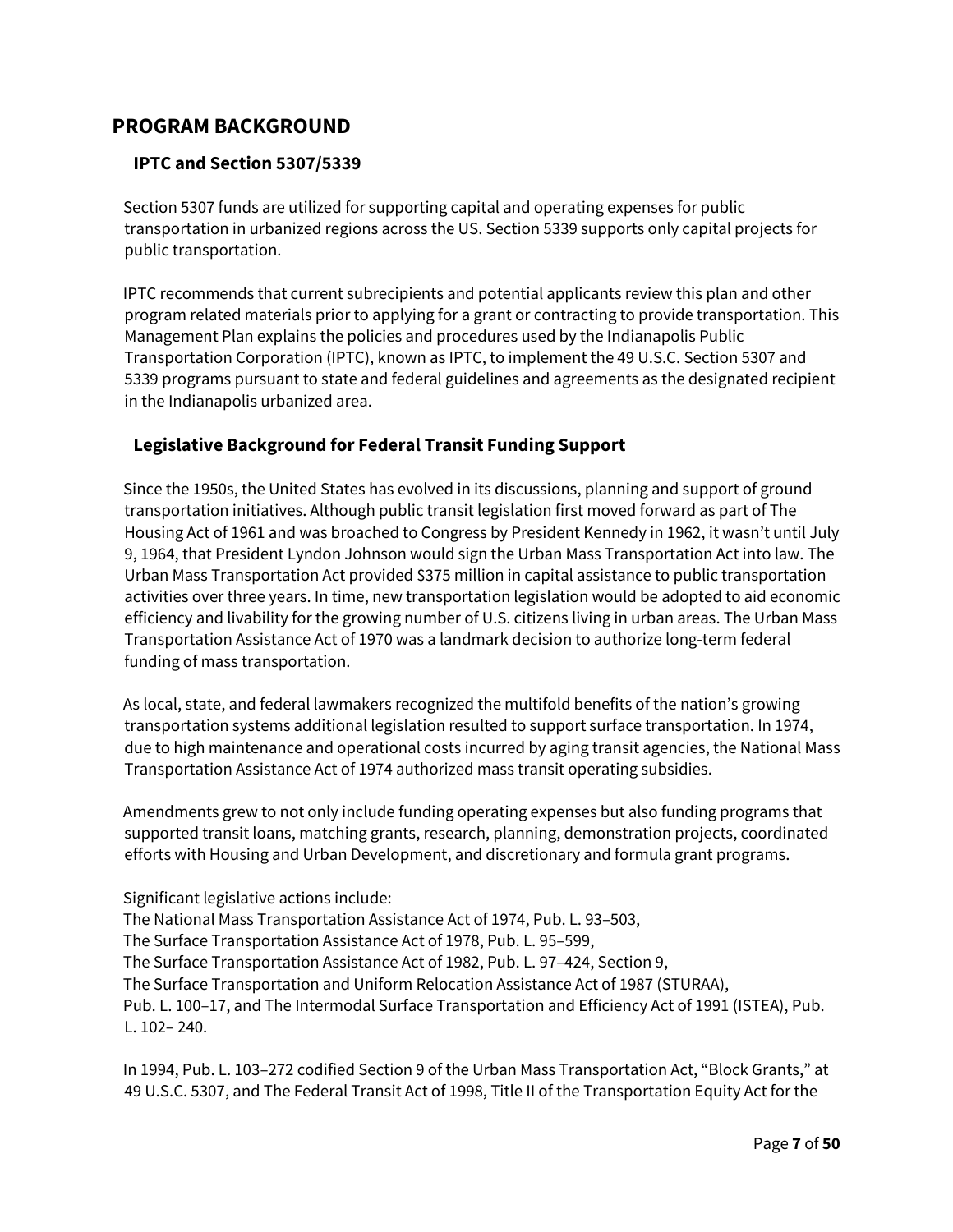21st Century (TEA–21), Pub. L. 105–178, in 1998 changed the heading for 49 U.S.C. 5307 to "Urbanized Area Formula Grants." Congress would continue to authorize changes to transit programs and funding through The Safe, Accountable, Flexible, Efficient Transportation Equity Act: A Legacy for Users, Public Law 109-59 (August 2005) and P.L. 112-141, the Moving Ahead for Progress in the 21st Century Act (MAP-21).

In 2012, MAP-21 modified the program's formula for fund apportionment by increasing the amount of funding apportioned under the Small Transit Intensive Cities formula from 1 percent to 1.5 percent of available program funds. Also added was a new apportionment component based on a UZA's low-income population, an amount equal to 3.07 percent of available program amounts. Operating assistance remained based on population. In UZAs with populations less than 200,000 operational assistance remained. Previously authorized exemptions for specific UZAs over 200,000 were repealed and replaced with a single nationwide exemption for fixed route transit operators that operate fewer than one hundred buses in peak service. Qualifying operators are eligible for operating assistance in an amount based on an individual operator's percentage of all public transportation services in the UZA; the actual amount available may be determined by a local formula or agreement.

MAP-21 also established a new Section 5339 Bus and Bus Facilities Formula Program (Bus Program), creating a new formula program for UZAs while maintaining a discretionary program. Funding is allocated to states and territories and designated recipients in urbanized areas. The purpose of the new Bus Program is to assist eligible recipients in replacing, rehabilitating, and purchasing buses and related equipment; and to construct bus-related facilities, thus allowing subrecipients to address replacement and capital expansion needs.

MAP-21 expanded eligible activities to include job access and reverse commute projects, which provide nontraditional transportation services intended to serve the employment-related transportation needs of welfare recipients and low-income individuals. These projects were previously eligible under the repealed Section 5316 Job Access and Reverse Commute Program. MAP-21 included directions to FTA to establish and implement broad public transportation safety and asset management regulations.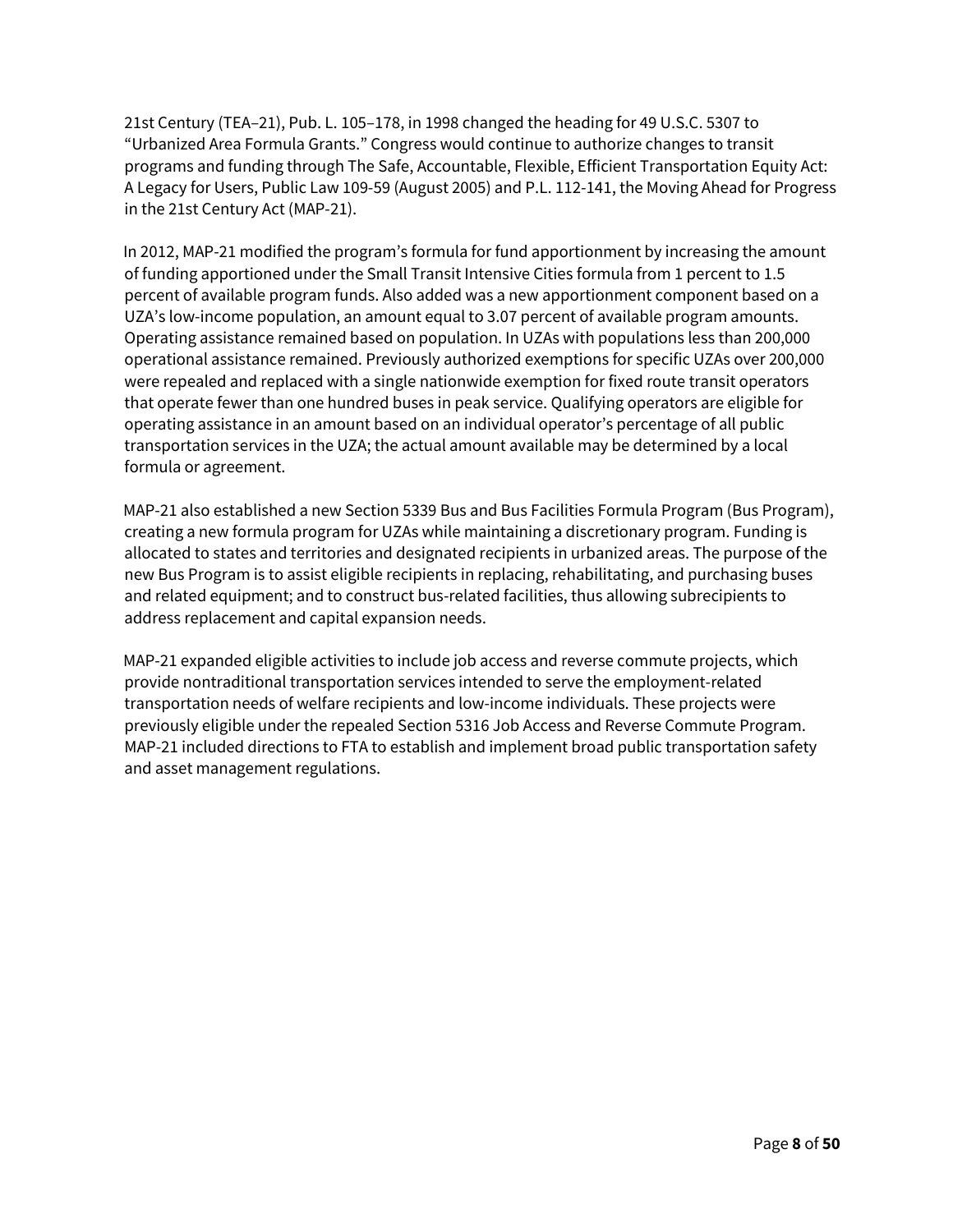# <span id="page-8-0"></span>**DEFINITIONS**

Definitions are applicable to this plan and to related federal funding, and thus incorporated from 49 U.S.C. 5302, 5307 and 5339 as well as other FTA circulars and pertinent U.S. Codes.

- a. Applicant. In this plan, the term "applicant" is used to identify an entity that is seeking, but has not yet been awarded, specific federal financial assistance directly from FTA. The term "applicant" is used interchangeably with "grant applicant."
- b. Capital Asset. Facilities or equipment with a useful life of at least one year.
- c. Capital Lease. Any transaction whereby the recipient acquires the right to use a capital asset without obtaining full ownership regardless of the tax status of the transaction.
- d. Capital Project. A category of reimbursable project expenses that includes all activities identified in 49 U.S.C. 5307(d)(1). Eligible activities under this project category are explained in Section F of this plan.
- e. Coordinated Plan. See "Locally Developed, Coordinated Public Transit–Human Services Transportation Plan."
- f. Cost of Project Property. This is the net invoice unit price, including the cost of modifications, attachments, accessories, or auxiliary apparatus necessary to make the equipment usable for the intended purpose. Other charges, such as the cost of inspection, installation, transportation, taxes, duty, or in-transit insurance, should be treated in accordance with the subrecipient's regular accounting practices, in the same or as separate line items.
- g. Designated Recipient. The term "designated recipient" means: (i) an entity designated in accordance with the planning process under Sections 5303 and 5304, by the governor of a state, responsible local officials, and publicly owned operators of public transportation, to receive and apportion amounts to urbanized areas of 200,000 or more in population as authorized under 49 U.S.C. § 5336 ; or (ii) a state or regional authority, if the authority is responsible under the laws of a state for a capital project and for financing and directly providing public transportation.
- h. Direct Recipient. For purposes of this plan, a direct recipient is an eligible entity authorized by a designated recipient or state to receive Urbanized Area Formula Program funds directly from FTA.
- i. Electronic Clearing House Operation (ECHO) System. ECHO is an FTA Web-based application system that processes payment requests from FTA subrecipients.
- j. Electronic Award Management System. A system that subrecipients and FTA use to manage grant applications, including the review, approval, and management of all grants. This system is used by subrecipients to submit financial status reports and milestone progress reports and to submit grant modification requests; this term includes FTA's transportation electronic award and management (TEAM) system and its successor.
- k. Equipment. An article of nonexpendable, tangible personal property having a useful life of more than one year and an acquisition cost that equals or exceeds the lesser of the capitalization level established by the governmental unit for financial statement purposes,
- l. or \$5,000. Equipment includes rolling stock and all other such property used in the provision of public transit service.
- m. Fixed Guideway. The term "fixed guideway" means a public transportation facility (i) using and occupying a separate right-of-way for the exclusive use of public transportation; (ii) using rail;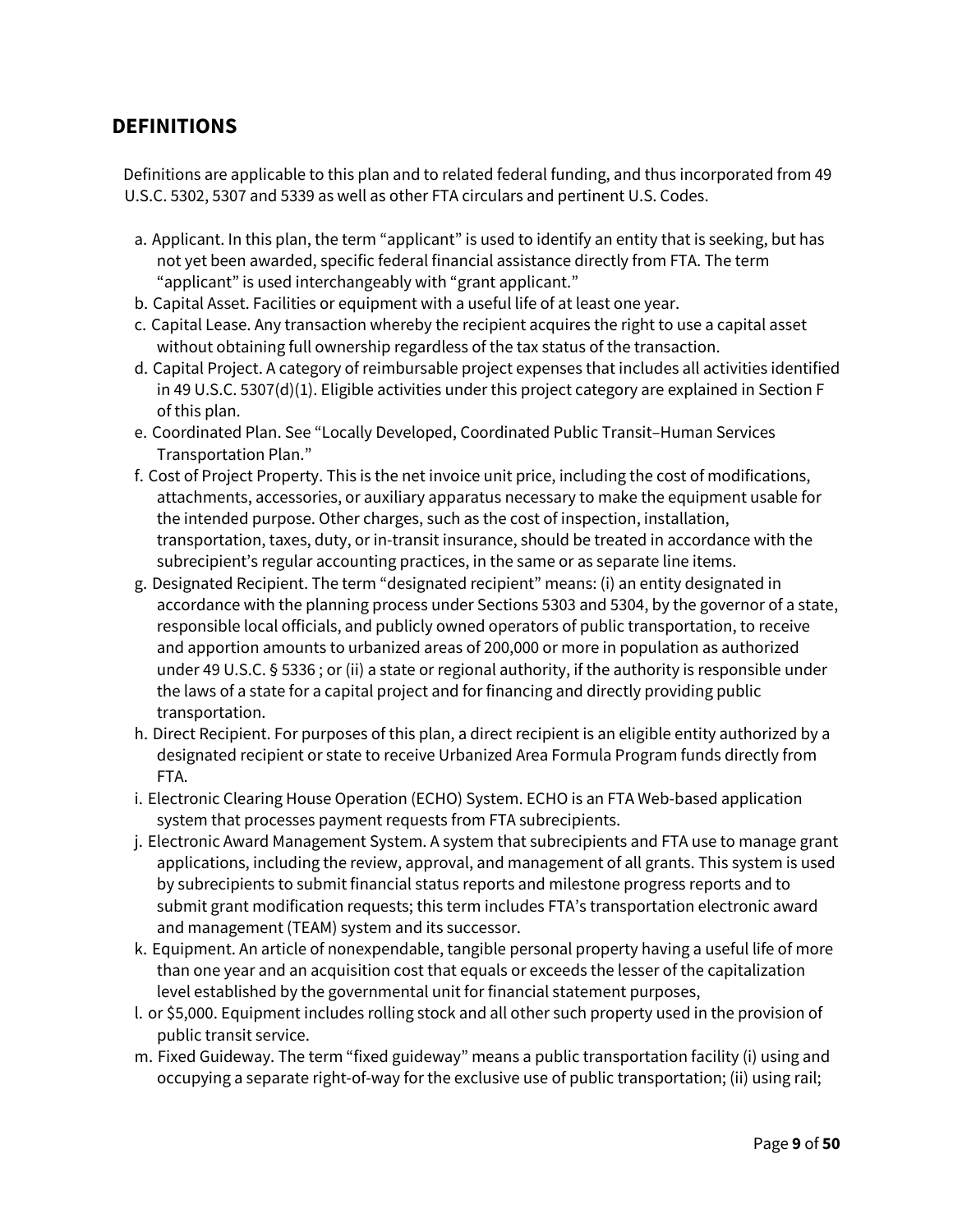(iii) using a fixed catenary system; (iv) for a passenger ferry system; or (v) for a bus rapid transit system.

- n. Fleet Management Plan. The management plan includes an inventory of all buses among other items, such as operating policies, peak vehicle requirements, maintenance and overhaul programs, system and service expansions, rolling stock procurements and related schedules, and spare ratio justification. The plan also calculates the number of rolling stock needed to operate at peak normal days.
- o. Fleet Status Report. A report in FTA's electronic award management system that identifies rolling stock to be replaced, retired, or disposed.
- p. Force Account. The use of a subrecipient's own labor force to accomplish a capital project. Force account does not include grant or project administration, preventive maintenance, mobility management, or other nontraditional capital project types. Further guidance on force account work is available in FTA Circular 5010.1E.
- q. Governor. The term "governor" means the governor of a state, the mayor of the District of Columbia, and the chief executive officer of a territory of the United States; and includes the designee of the governor.
- r. Grant. An award of financial assistance in the form of money, or property in lieu of money, by the federal government to an eligible recipient. Used interchangeably with Grant Agreement.
- s. Grant Application. A complete application for an award of financial assistance in the form of money, or property in lieu of money, by the federal government to an eligible recipient.
- t. Growing States. States forecasted to expand in population size based upon annual population estimates and estimates determined by the decennial census. See 49 U.S.C.  $5340(c)(1)$ .
- u. High Density States. States with population densities in excess of 370 persons per square mile. See 49 U.S.C. 5340(d)(1).
- v. Intelligent Transportation Systems (ITS). Intelligent transportation systems refers to the use of electronics, communications, or information processing used as a single component or in combination to improve efficiency or safety of a transit or highway system.
- w. Job Access and Reverse Commute Project. A category of reimbursable project expenses that includes activities identified under 49 U.S.C. 5302(9), as explained in Chapter IV of this circular.
- x. Large Urbanized Area. An urbanized area (UZA) with a population of at least 200,000 at the time of the last decennial census.
- y. Local Governmental Authority. The term "local governmental authority" includes a political subdivision of a state; an authority of at least one state or political subdivision of a state; an Indian tribe; and a public corporation, board, or commission established under the laws of a state.
- z. Locally Developed, Coordinated Public Transit–Human Services Transportation Plan. A plan that identifies the transportation needs of individuals with disabilities, older adults, and people with low incomes; provides strategies for meeting those local needs; and prioritizes transportation services for funding and implementation.
- aa. Low-Income Individual. The term "low-income individual" means an individual whose family income is at or below 150 percent of the poverty line, as that term is defined in Section 673(2) of the Community Services Block Grant Act (42 U.S.C. 9902(2)), including any revision required by that Section, for a family of the size involved.
- bb. Master Agreement. The official FTA document containing FTA and other cross-cutting federal requirements applicable to the FTA recipient and its project(s). The Master Agreement is incorporated by reference and made part of each FTA grant, and amendment thereto.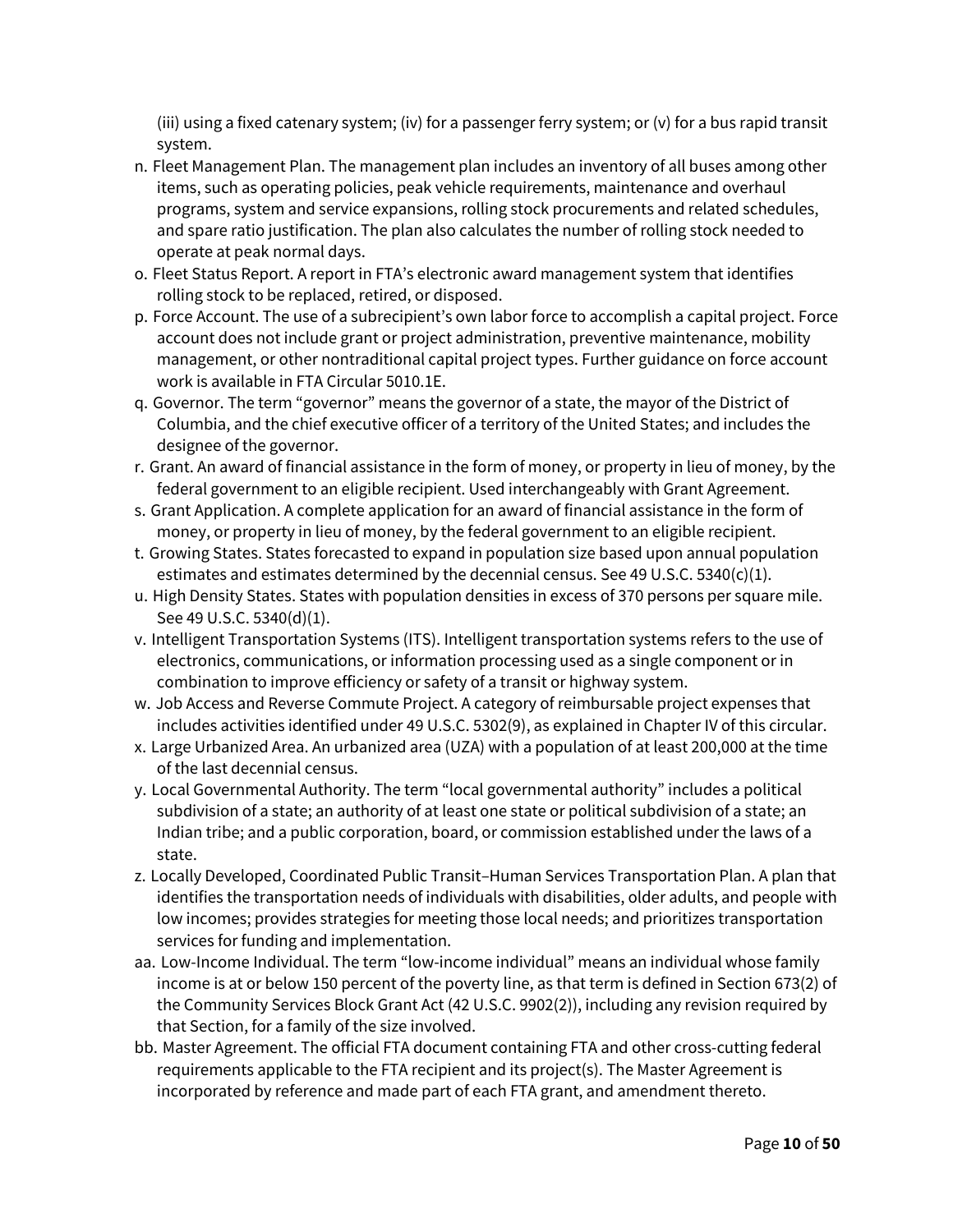- cc. Metropolitan Planning Area. The geographic area determined by agreement between the metropolitan planning organization (MPO) for the metropolitan area and the governor of the state, within which the metropolitan transportation planning process is carried out.
- dd. Metropolitan Planning Organization (MPO). The policy board of an organization designated in cooperation with the state and public transportation operators to carry out the metropolitan planning process, including development of long-range transportation plans and transportation improvement programs for metropolitan planning areas of a state. The Indianapolis MPO's Transportation Policy Committee is the designated MPO for the Indianapolis urbanized area.
- ee. Mobility Management. Mobility management is a capital project activity that consists of shortrange planning and management activities and projects for improving coordination among public transportation and other transportation service providers carried out by a recipient or sub-recipient through an agreement entered into with a person, including a government entity, under 49 U.S.C. Chapter 53 (other than 49 U.S.C. 5309). Mobility management is a type of capital project.
- ff. Monitoring. Monitoring is a standard process to ensure that all technical specifications and contract requirements are met by subrecipients for FTA programs.
- gg. National Transit Database (NTD). The NTD is FTA's primary source for information and statistics collected from transit systems that receive FTA formula funding under the Urbanized Area Formula Program (Sec. 5307) or Rural Area Formula Program (Sec. 5311). Public transportation systems receiving funds from these programs are required by statute to report to the NTD.
- hh. Net Project Cost. The part of a project that reasonably cannot be financed from revenues. See 49 U.S.C. 5302(12). Revenues, in this instance, means farebox revenues.
- ii. New Bus Model. The term "new bus model" means a bus model (including a model using alternative fuel) that has not been used in public transportation in the United States before the date of production of the model; or has been used in public transportation in the United States, but is being produced with a major change in configuration or components.
- jj. Operating Expenses. Operating expenses are those costs necessary to operate, maintain, and manage a public transportation system. Operating expenses usually include such costs as driver salaries, fuel, and items having a useful life of less than one year.
- kk. Overhaul. Overhaul is a capital expense performed as a planned or concentrated preventive maintenance activity and intended to enable the rolling stock to perform to the end of the original useful life.
- ll. Pass-through entity. Per Fed Register OMBIII § 200.74 Pass-through entity means a non-Federal entity that provides a subaward to a subrecipient to carry out part of a Federal program. (2 CFR Chapter I, Chapter II, Part 200, et al. Uniform Administrative Requirements, Cost Principles, and Audit Requirements for Federal Awards; Final Rule)
- mm. Preventative Maintenance. All maintenance costs related to vehicles and non-vehicles. Specifically, it is defined as all the activities, supplies, materials, labor, services, and associated costs required to preserve or extend the functionality and serviceability of the asset in a cost effective manner, up to and including the current state of the art for maintaining such an asset.
- nn. Private Nonprofit Organization. A corporation or association determined by the secretary of Treasury to be an organization qualifying under 26 U.S.C. 501(c) as exempt from taxation under 26 U.S.C. 501(a), or which has been determined under state law to be private nonprofit and for which the designated state agency has received documentation certifying the status of the private nonprofit organization.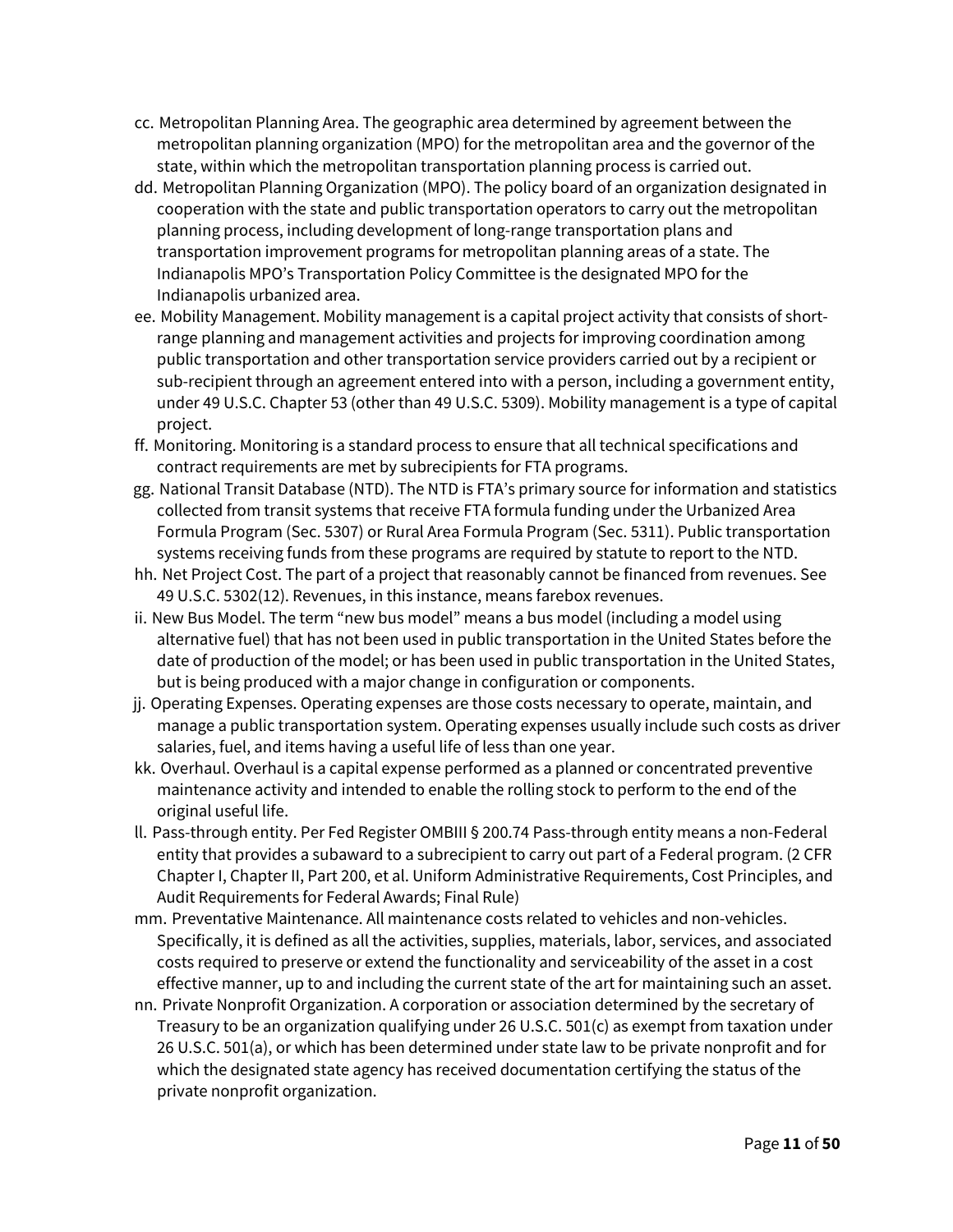- oo. Program of Projects (POP). A program of projects (POP) is a list of projects proposed by a designated recipient in cooperation with a metropolitan planning organization to be funded from the urbanized area's Section 5307 apportionment. The POP includes a brief description of the projects, including any sub-allocation among public transportation providers, total project costs, and federal share for each project.
- pp. Program Income. Program income means gross income earned by the recipient or subrecipient that is directly generated by a supported activity or earned as a result of the Grant or Cooperative Agreement during the period of performance. Program income includes but is not limited to income from fees for services performed, the use or rental of real or personal property acquired under federal Awards, the sale of commodities or items fabricated under a federal Award, license fees and royalties on patents and copyrights, and principal and interest on loans made with federal assistance. Interest earned on advances of federal assistance is not program income. Except as otherwise provided in federal statutes, regulations, or the terms and conditions of the federal Award, program income does not include rebates, credits, discounts, taxes, special assessments, levies, and fines raised by a recipient and subrecipient, and interest earned on any of them.
- qq. Public Transportation. The term "public transportation" means regular, continuing shared-ride surface transportation services that are open to the general public or open to a segment of the general public defined by age, disability, or low income; and does not include: intercity passenger rail transportation provided by the entity described in Chapter 243 (or a successor to such entity); intercity bus service; charter bus service; school bus service; sightseeing service; courtesy shuttle service for patrons of one or more specific establishments; or intra-terminal or intra-facility shuttle services.
- rr. Rebuild. Rebuild is a capital expense associated with rolling stock that occurs at or near the end of a unit of rolling stock's useful life, and which results in an extended useful life for the unit of rolling stock consistent with the extent of the rebuilding.
- ss. Recipient. For purposes of this circular, the term "recipient" means an entity that receives a grant of Urbanized Area Formula Program funds directly from FTA. In this circular, the word "recipient" is used interchangeably with "direct recipient," and "subrecipient."
- tt. Request for proposal. A request for proposal (RFP) is a business document that announces a project, describes it, and solicits bids from qualified contractors to complete it.
- uu. Rural Area. The term "rural area" means an area encompassing a population of less than
- vv. 50,000 people that has not been designated in the most recent decennial census as an "urbanized area" by the secretary of the Department of Commerce.

ww. Senior. The term "senior" means an individual who is 65 years of age or older.

- xx. Shared Use. Those instances in which a project partner, separate from the transit agency or subrecipient, occupies part of a larger facility and pays for its pro rata share of the construction, maintenance, and operation costs. Shared uses are declared at the time of grant award.
- yy. Small Transit Intensive City (STIC). An urbanized area with less than 200,000 in population at the time of the last decennial census that provides public transportation service FTA has determined meets or exceeds the industry average for all UZAs with a population of at least 200,000 but not more than 999,999 in one or more of the following performance criteria: passenger miles traveled per vehicle revenue mile; passenger miles traveled per vehicle revenue hour; vehicle revenue miles per capita; vehicle revenue hours per capita; passenger miles traveled per capita; and passengers per capita. See 49 U.S.C. 5336(j)(1).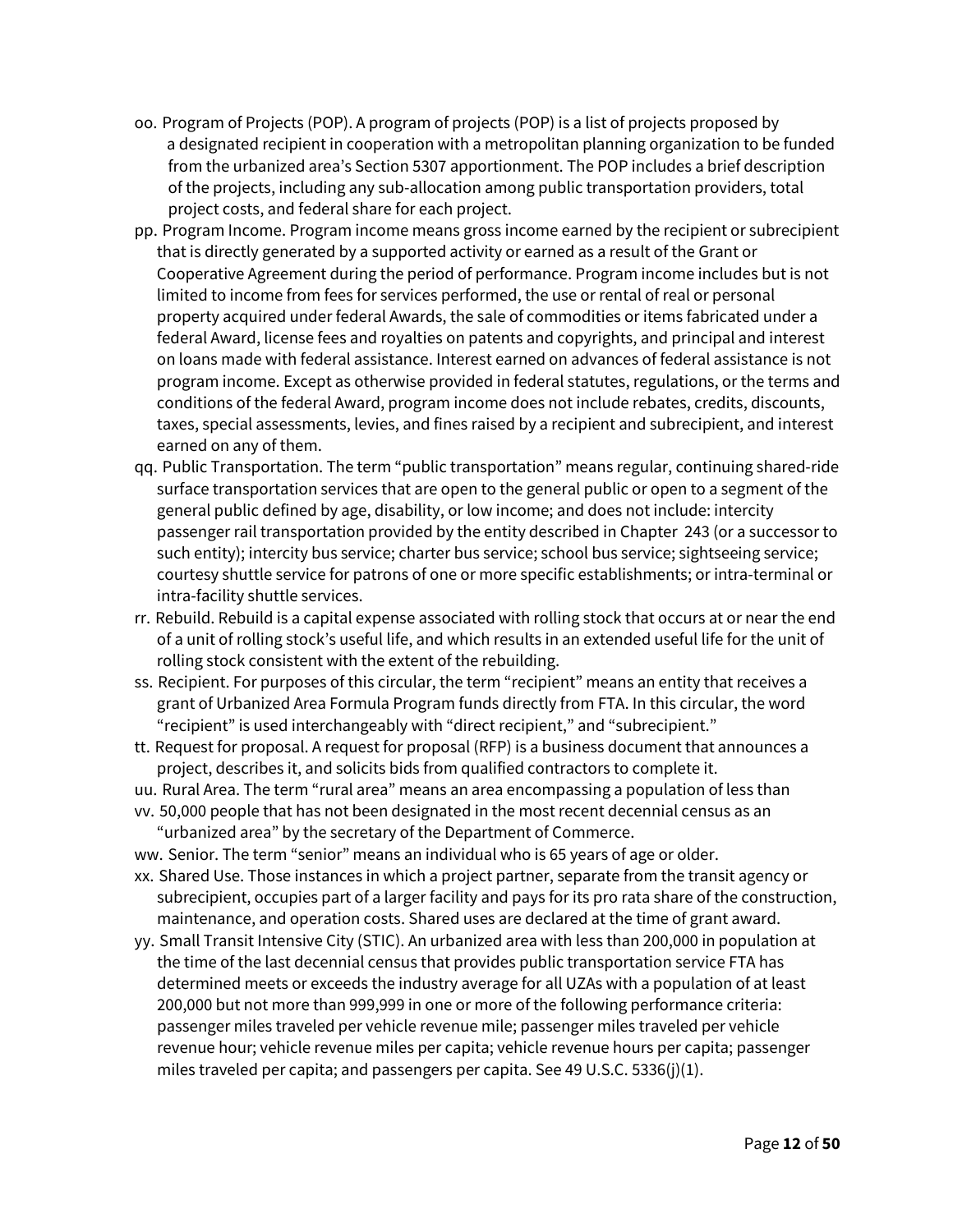- zz. Small Urbanized Areas. As used in the context of FTA formula grant programs small urbanized areas are UZAs with a population of at least 50,000 but less than 200,000.
- aaa. State. The term "state" means a state of the United States, the District of Columbia, Puerto Rico, the Northern Mariana Islands, Guam, American Samoa, and the Virgin Islands.
- bbb. Statewide Transportation Improvement Program (STIP). A statewide prioritized listing/program of federally funded transportation projects covering a period of four years that is consistent with the long-range statewide transportation plan, metropolitan transportation plans (MTPs), and transportation improvement program (TIP), and required for projects to be eligible for funding under title 23 of the U.S. Code and 49 U.S.C. Chapter 53.
- ccc. Sub-Recipient. An entity that receives FTA funds via a pass-through agreement with a direct recipient or designated recipient, whereby the original recipient remains responsible for compliance with all terms, conditions, and requirements associated with the grant.
- ddd. Transit. The term "transit" means public transportation.
- eee. Transportation Improvement Program (TIP). A prioritized listing/program of transportation projects covering a period of four years that is developed and formally adopted by an MPO as part of the metropolitan transportation planning process, consistent with the MTP, and required for projects to be eligible for funding under title 23 of the U.S. Code and 49 U.S.C. Chapter 53.
- fff. Triennial Review. The process by which FTA meets its statutory obligation to review and evaluate completely every three years the performance of a recipient of Urbanized Area Formula Program funds and how the recipient meets statutory and administrative requirements, especially those requirements included in the annual certifications and assurances. In addition to evaluating compliance with federal law, the review gives FTA an opportunity to provide technical assistance on the latest FTA requirements.
- ggg. Unified Planning Work Program (UPWP). A program of work identifying the planning priorities and activities to be carried out within a metropolitan planning area (MPA) during the next oneor two-year period. At a minimum, a UPWP includes a description of the transportation planning work and resulting products, the organization that will be responsible for performing the work, time frames for completing the work, the cost of the work, and the source(s) of funds.
- hhh. Uniform System of Accounts (USOA). The USOA is a structure of categories and definitions used for NTD reporting to ensure uniform data. The USOA contains various categories of accounts and records for classifying financial (Chart of Accounts) and operating data.
- iii. Urbanized Area (UZA). An area encompassing a population of not less than 50,000 people that has been defined and designated in the most recent decennial census as an "urbanized area" by the secretary of the Department of Commerce.
- jjj. Useful Life. The expected lifetime of project property, or the acceptable period of use in service. Useful life is used interchangeably with "service life." Note: Land does not depreciate and therefore does not have a useful life.
- kkk. Vendor. A vendor, or third-party participant means each participant in the Recipient's Project, except for FTA and the Recipient, whose work under the Project is supported with FTA funding, eligible non-federal share dedicated to the Project, or is dedicated as an in-kind contribution eligible for non-federal share. A Third-Party Participant may be a Subrecipient, Third-Party Contractor, Third-Party Subcontractor, Lessee, or Similar Participant in the Recipient's Project (for example, a partner in a joint development venture).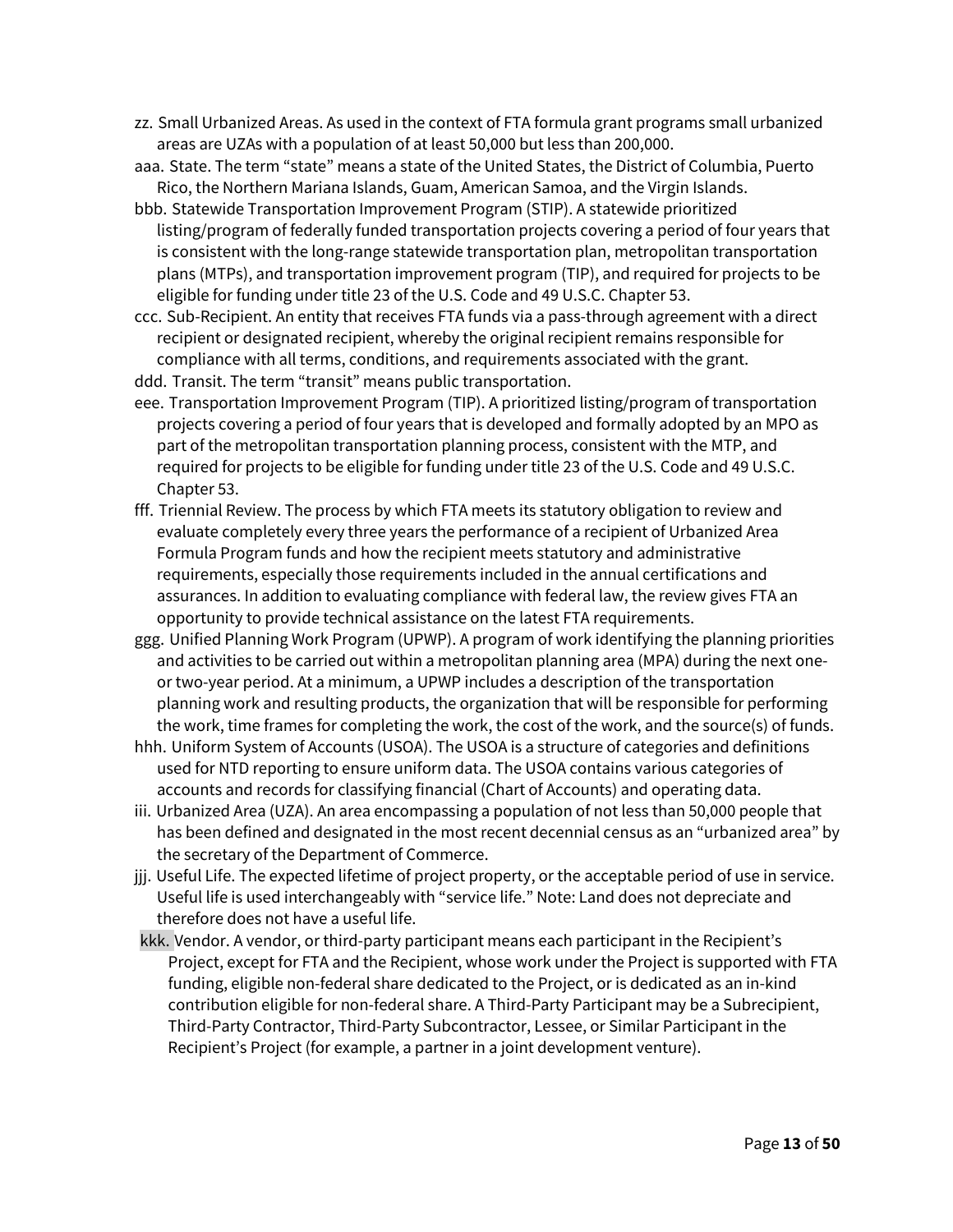# <span id="page-13-1"></span><span id="page-13-0"></span>**PROGRAM GOALS AND OBJECTIVES**

# **Program Goal**

Per FTA, the Urbanized Area Formula Funding program (49 U.S.C. 5307) purpose is to make Federal resources available to urbanized areas and to Governors for transit capital and operating assistance and for transportation related planning in areas designated as urbanized areas.

Pursuant to 49 U.S.C. 5339, Federal Transit Administration (FTA) awards grants under this section to the designated recipients in large urbanized areas (UZAs) and states for the purpose of financing capital bus and bus-related projects that will support the continuation and expansion of public transportation services in the United States.

The mission of the Indianapolis Public Transportation Corporation, also known as IPTC, is to connect our community to economic and cultural opportunities through safe, reliable, and accessible mobility experiences.

Community wide and multi-agency transportation goals are achieved in this cooperative effort, and federal resources reach public transportation providers that support the community's daily living goals, including economic self-sufficiency.

# <span id="page-13-2"></span>**Program Objectives**

IPTC adheres to the following program objectives for Section the 5307/5339 Program:

- a. Support the mobility of residents in the Indianapolis urbanized area through the provision of public transportation.
- b. Maximize existing resources to support public transportation.
- c. Solicit public and stakeholder input to understand public transportation needs.
- d. Ensure recipients, both direct and subrecipients, are adhering to applicable federal, state, and local regulations.
- e. Seek additional funding opportunities to continue existing public transportations ervices and expand upon them.

# <span id="page-13-4"></span><span id="page-13-3"></span>**Other Planning Efforts**

### Comprehensive Operational Analysis (COA)

IPTC reviews its routes for efficiency and effectiveness on a regular basis. A comprehensive operational analysis (COA) is performed every four to five years. The COA planning process reviews existing performance information, updated demographics and employment data, and provides recommendations for routing and/or schedule changes. The COA is the blueprint for IPTC service and affects the agency's capital and operational planning.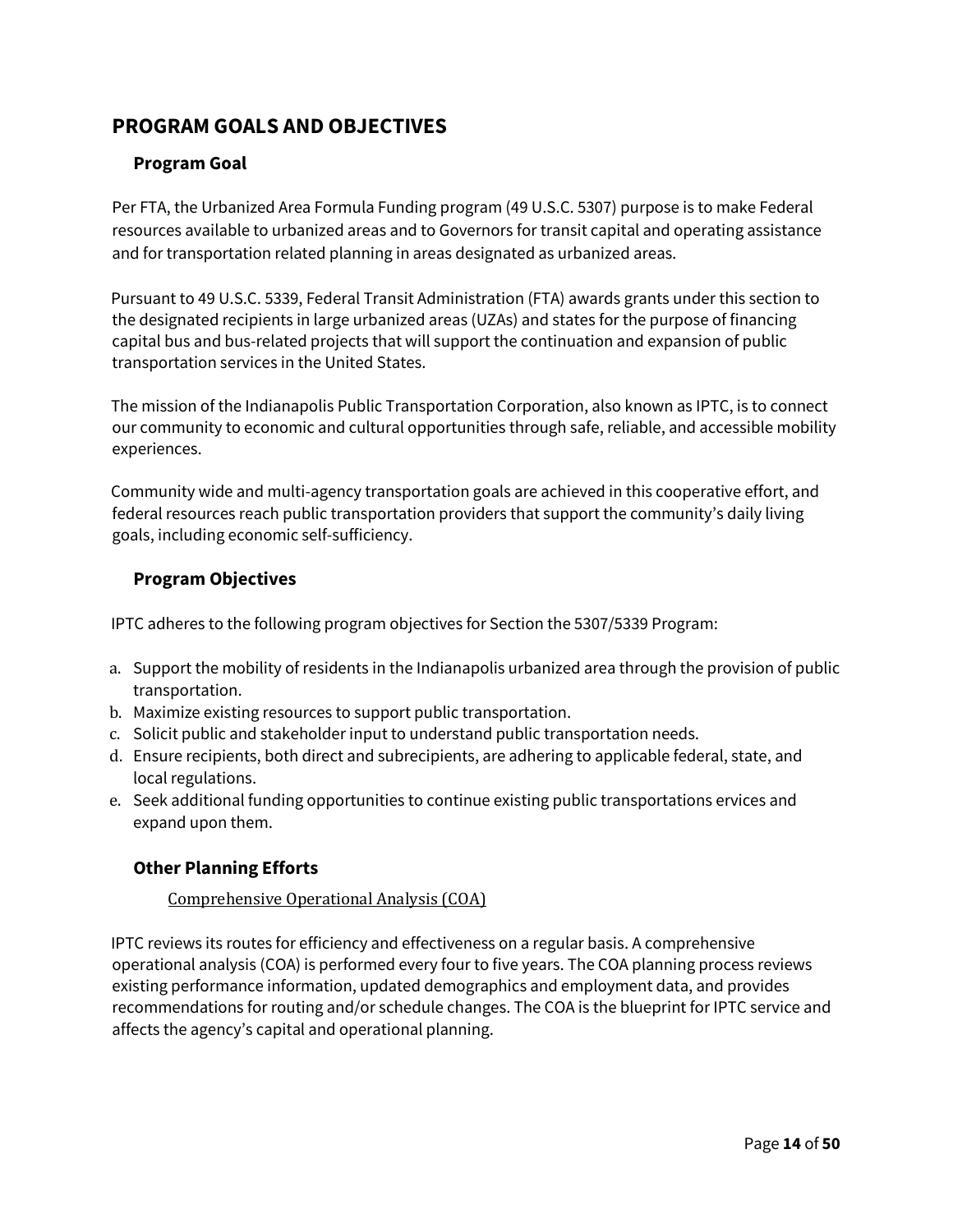### Coordinated Plan

<span id="page-14-0"></span>The Public Transportation-Human Services Coordinated Transportation Plan is a federally required planning effort, facilitating coordination efforts between public, private, and not-for-profit providers, especially those transporting individuals with a disability and/or seniors. The planning effort generates a project list that is used by applicants seeking Section 5310 competitive funds. The planning effort identifies existing services, current service gaps, and proposed solutions.

### IMPO Metropolitan Transportation Plan

<span id="page-14-1"></span>Formerly known as the IMPO Long Range Transportation Plan (LRTP), the Metropolitan Transportation Plan (MTP) provides the blueprint for current and planned federal investments in transportation in the Central Indiana region. Public transportation is a key part of the plan. The MTP establishes the goals and objectives for regional transportation, identifies strengths and weaknesses, outlines the available resources, and prioritizes regional transportation projects. The projects identified are regional in nature, such as new roadways, new bus routes, and roadway widenings. The plan is fiscally constrained with a planning horizon of between twenty and thirty years.

### Indianapolis Regional Transportation Improvement Program (IRTIP)

<span id="page-14-2"></span>The Indianapolis Regional Transportation Improvement Program contains projects that are or will receive federal surface funding. The IRTIP is the federally-required TIP for the Indianapolis UZA. Surface transportation projects include roadway widenings, intersection improvements, and public transportation projects, among others. The horizon for the IRTIP is four years, with regular updates every two years. The IRTIP usually includes a year of projects that have not yet received federal funding but have been approved when the funds become available. The IMPO Policy Committee approves the IRTIP. FTA projects must be included in the IRTIP.

# <span id="page-14-3"></span>**ROLES AND RESPONSIBILITIES**

Roles and responsibilities for implementation and administration of the Section 5307 Program require action at the Federal, State, and local levels and are described below. In addition to the roles stated below, all awarded parties will be governed, and are responsible for complying with Federal regulations in FTA C 9030.1E (2014), FTA C 5100.1 (2015) and FTA C 5010.1E (2018) while fulfilling the below roles.

# <span id="page-14-4"></span>**Federal Transit Administration**

The Federal Transit Administration (FTA) is the federal oversight agency. The FTA headquarters office in Washington, D.C. is responsible for: providing overall policy and program guidance for the Section 5307 program; allocating funds annually to the States; developing and implementing financial management procedures; initiating and managing program support activities; and conducting national program review and evaluation.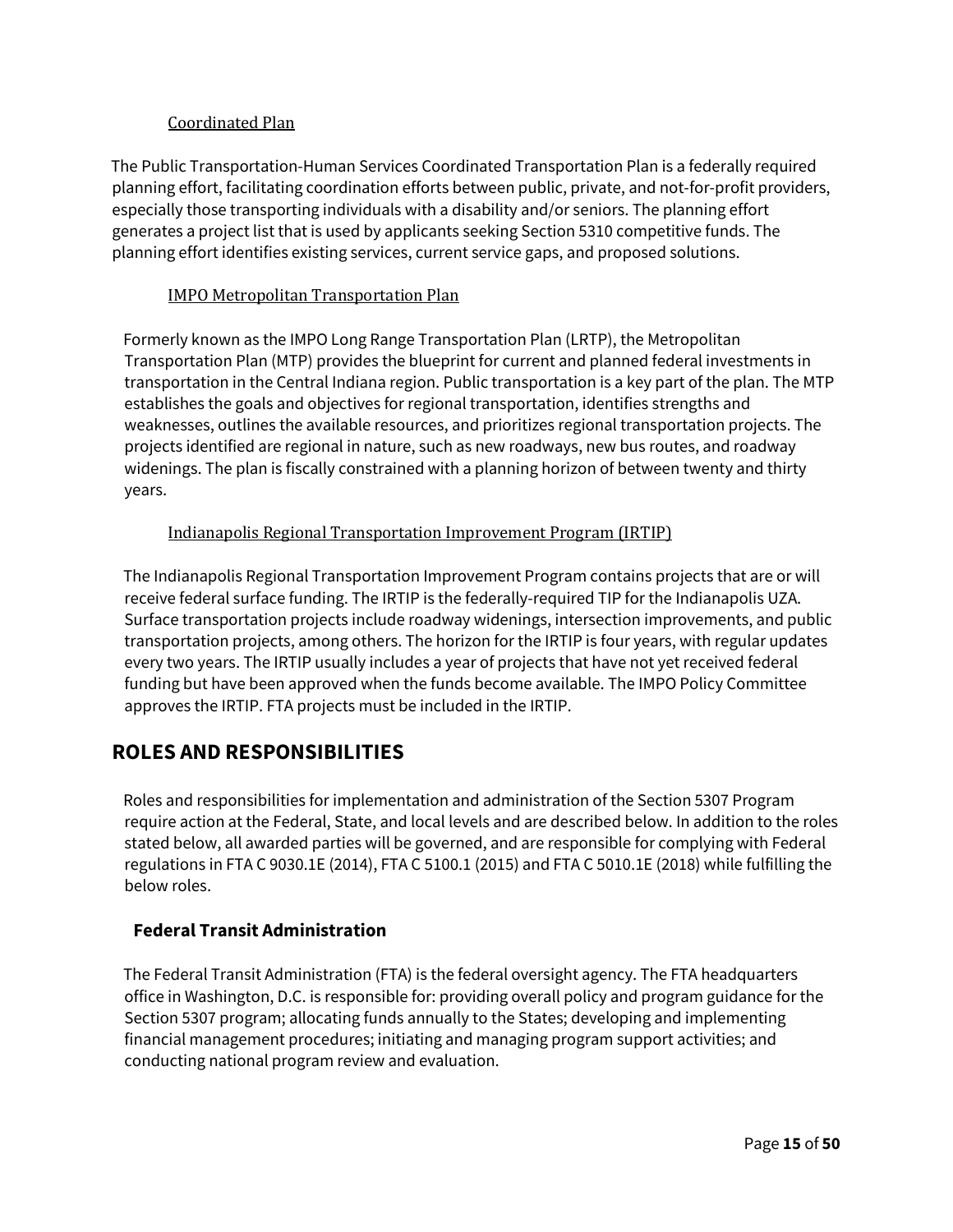The FTA Region V Office in Chicago is responsible for the day-to-day administration of the program. Regional office activities includes: reviewing and approving state and designated recipient grant applications; obligating funds; working with grant awardees to implement the annual program; receiving state and designated recipient certifications and revisions to the program of projects; review and approval of State Management Plans; oversight of state management responsibilities; and overall grant management.

# <span id="page-15-0"></span>**INDOT**

For this program, INDOT typically does not provide significant day to day interaction. Projects from the IRTIP are included in the state transportation improvement program (STIP).

However, the Indiana Department of Transportation (INDOT) will provide full support in ensuring the transition to Section 5307 by assisting with asset transfer when and if needed for equipment purchased with INDOT Section 5307/5339 funds, and continuing FTA-required trainings (drug and alcohol compliance training) through their Rural Transportation Assistance Program (RTAP).

# <span id="page-15-1"></span>**Designated Recipient- IPTC**

IPTC has been designated by the Governor of Indiana as the agency responsible for administering the Section 5307 program in the Indianapolis urbanized area, which includes portions of Hamilton, Hancock, Hendricks, Marion, and Johnson Counties. Under the Section 5307 program, IPTC as the designated recipient receives and apportions the FTA funds to regional authorities or to other public agencies within the applicable Urbanized Areas (UZA). UZAs meet special population standards using decennial census reporting and are subject to change following a decennial census.

IPTC's role is to develop program criteria, notify eligible applicants about the fund availability, solicit applications, review applications, select applications for approval, ensure fair and equitable distribution of funds, adhere to federal and state program guidelines, certify eligibility of service provider third party contractors, reimburse County Subrecipients, monitor grants, ensure that audits are performed on all Section 5307 grants, and grant project close out. For more information about the responsibility of a designated recipient, please refer to the current FTA circular for Section 5307/5339.

# <span id="page-15-2"></span>**Subrecipients**

Subrecipients for Section 5307 funding are responsible for committing local match to the federal share and supplying all supporting documentation as required by IPTC. Subrecipients must assess and identify the transit need, plan an appropriate transit system, and establish the funding plan. Subrecipients may directly operate the transit system or contract for service with a private for-profit or nonprofit provider. In either case, subrecipients are responsible for: compliance with program requirements (federal and state); project management and management oversight; monitoring budgets, service, and subcontracts; ongoing service planning; and ensuring that audits are performed in accordance with FTA and IPTC requirements; submitting invoices to IPTC for reimbursement; completing monthly, quarterly, or annual reports as necessary, and contractor oversight.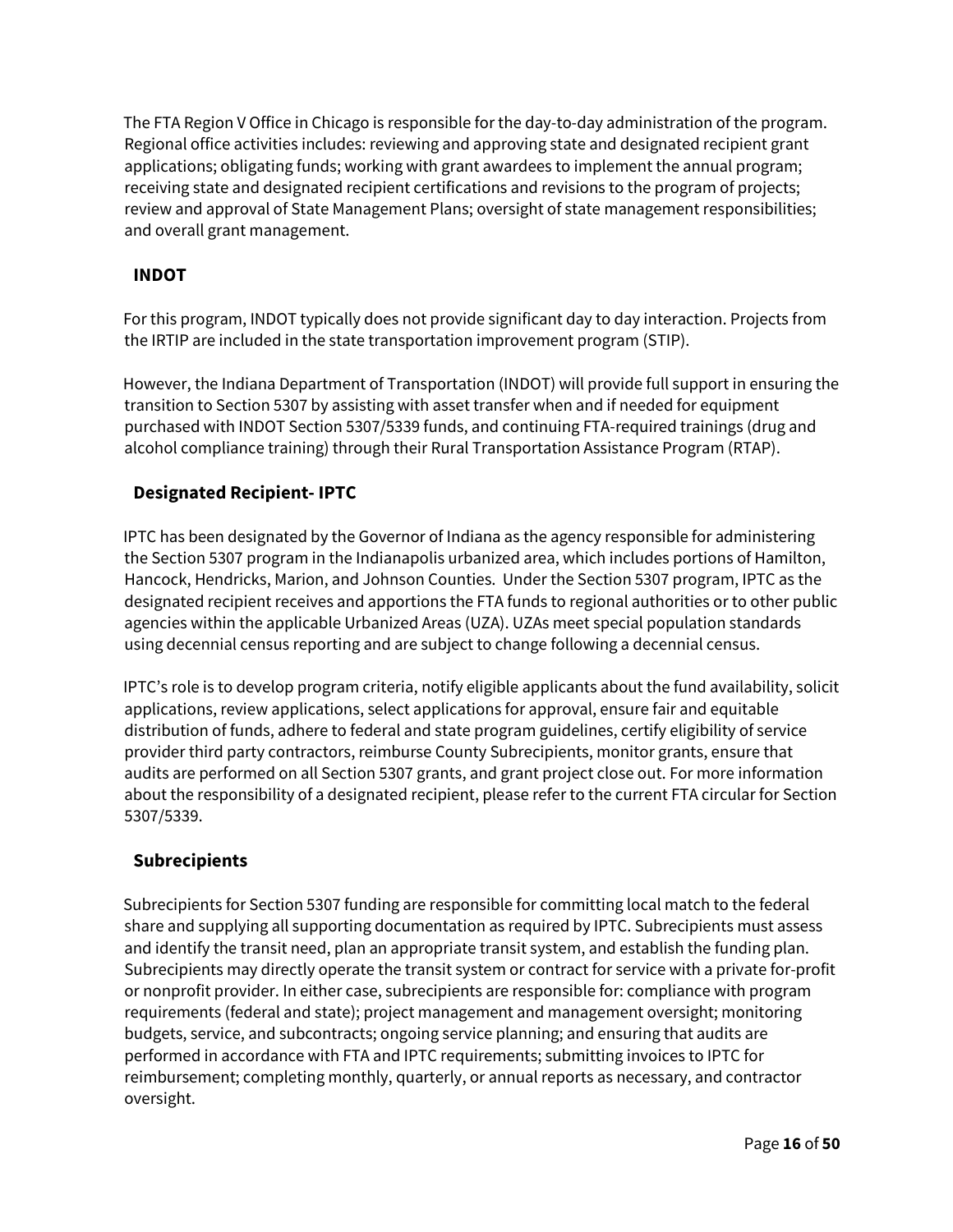Under a purchase of service arrangement, subrecipients are required to enter into a contract with the transit provider before expenditures may be reimbursed by IPTC under a grant contract. IPTC requires that any applicant contemplating a purchase of service arrangement procure those services competitively; IPTC must review and approve all documents prior to the procurement as well as any resulting award and contract.

Entities seeking to receive Section 5307/5339 funding should contact IPTC to understand its responsibilities.

# <span id="page-16-0"></span>**Transit Service Provider- Third Party Contractors**

The Transit Service Providers' role is to manage the day-to-day activities of the 5307 Program Award. In doing so, the provider's role is to provide non-discriminatory public transportation in the UZA; document UZA services and operate in accordance with contract details, program requirements, and regulations related to 5307 financial assistance; and cooperate in audits related to the 5307 Program financial award. Transit providers are also responsible for preparing required reports and processing allowable operational expenses for reimbursement in accordance with contract, IPTC, state and federal requirements.

# <span id="page-16-1"></span>**IPTC, Subrecipients, Transit Service Providers**

Transit service providers, subrecipients, and IPTC as direct recipient are all responsible for complying with federal laws, regulations, and executive orders to include:

(1) Title VI of the Civil Rights Act of 1964, as amended (42 U.S.C. 2000d et seq.) provides that no person in the United States shall, on the grounds of race, color, or national origin, be excluded from participation in, be denied the benefits of, or be subjected to discrimination under any program or activity receiving federal financial assistance.

(2) U.S. Department of Transportation (DOT) regulations, "Nondiscrimination in Federally-Assisted Programs of the Department of Transportation—Effectuation of Title VI of the Civil Rights Act of 1964," 49 CFR part 21.

(3) FTA Circular 4702.1B "Title VI Requirements and Guidelines for Federal Transit Administration Recipients." This document provides FTA recipients and subrecipients with guidance and instructions necessary to carry out DOT Title VI regulations (49 CFR part 21), and DOT Policy Guidance Concerning Recipient's Responsibilities to Limited English Proficient (LEP) Persons (70 FR 74087, December 14, 2005).

(4) U.S. DOT Policy Guidance Concerning Recipients' Responsibilities to Limited English Proficient (LEP) Persons (December 14, 2005). This Executive Order 13166 guidance clarifies the responsibilities of recipients of federal financial assistance from DOT and assists them in fulfilling their responsibilities to LEP persons, pursuant to Title VI of the Civil Rights Act of 1964 and Executive Order 13166.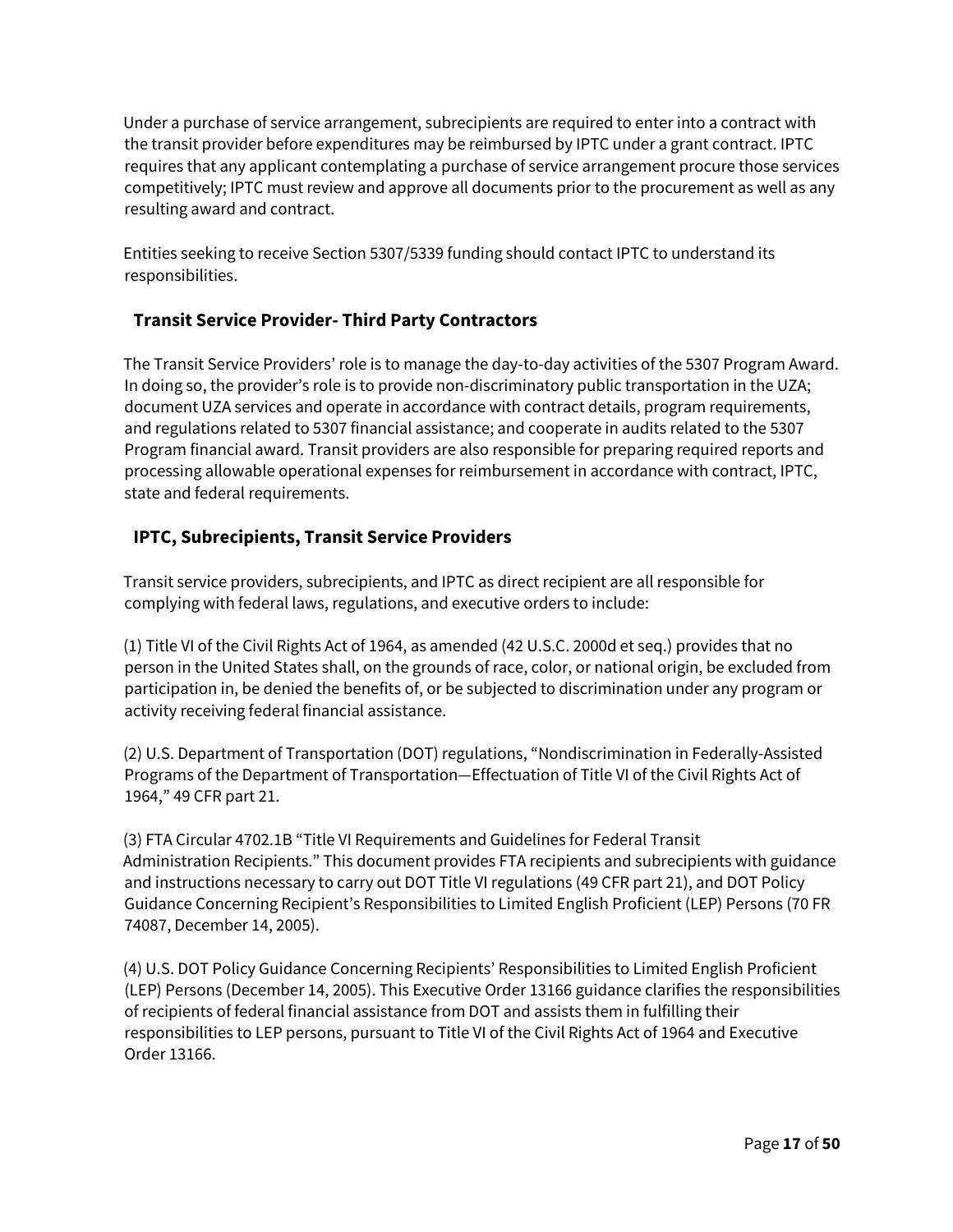(5) FTA Circular 4703.1 "Environmental Justice Policy Guidance for Federal Transit Administration Recipients." This document provides FTA recipients and subrecipients with guidance and instructions necessary to carry out DOT Order 5610.2, Actions to Address Environmental Justice in Minority Populations and Low-Income Populations, and Executive Order 12898 on Environmental Justice. The DOT Order describes the process that the office of the secretary of Transportation and each operating administration will use to incorporate environmental justice principles into existing programs, policies, and activities.

(6) U.S. DOT Order to Address Environmental Justice in Minority Populations and Low-Income Populations. DOT Order 5610.2 describes the process that the office of the secretary of Transportation and each operating administration will use to incorporate environmental justice principles (as embodied in Executive Order 12898 on Environmental Justice) into existing programs, policies, and activities.

(7) Equal Employment Opportunity. The recipient agrees to comply, and assures the compliance of each third-party contractor and each sub-recipient at any tier of the project, with all equal employment opportunity (EEO) requirements of Title VII of the Civil Rights Act of 1964, as amended, (42 U.S.C. 2000e), and with 49 U.S.C. 5332 and any implementing regulations DOT may issue.

(8) Nondiscrimination on the Basis of Sex. The recipient agrees to comply with all applicable requirements of Title IX of the Education Amendments of 1972, as amended, (20 U.S.C. 1681 et seq.), with DOT implementing regulations, "Nondiscrimination on the Basis of Sex in Education Programs or Activities Receiving Federal Financial Assistance," 49 CFR part 25.

(9) Nondiscrimination on the Basis of Age. The recipient agrees to comply with all applicable requirements of the Age Discrimination Act of 1975, as amended (42 U.S.C. 6101 et seq.), and Department of Health and Human Services' (DHHS) implementing regulations, "Nondiscrimination on the Basis of Age in Programs or Activities Receiving Federal Financial Assistance" (45 CFR part 90), which prohibit discrimination against individuals on the basis of age. In addition, the recipient agrees to comply with all applicable requirements of the Age Discrimination in Employment Act (ADEA), 29 U.S.C. 621 through 634, and Equal Employment Opportunity Commission (EEOC) implementing regulations, "Age Discrimination in Employment Act" (29 CFR part 1625), which prohibit employment discrimination against individuals on the basis of age.

# <span id="page-17-1"></span><span id="page-17-0"></span>**COORDINATION**

# **Public Involvement**

For efficient and effective public transportation, public involvement is essential in providing a service that addresses community needs. IPTC strongly encourages participation in a local Transportation Advisory Committee (TAC) or board. The local TAC is expected to encourage private sector participation and afford an opportunity for input in plan developments.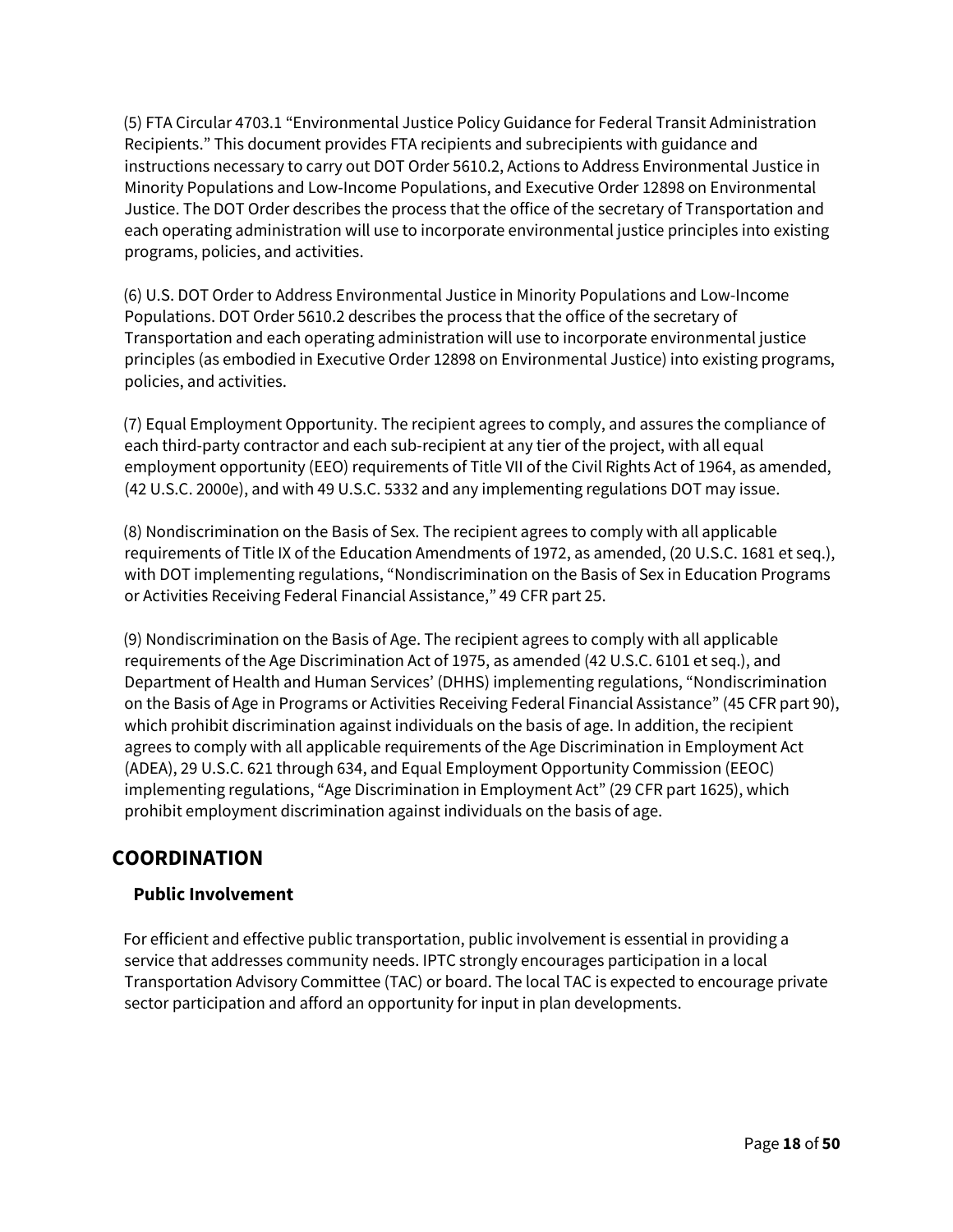# <span id="page-18-0"></span>**Transportation Improvement Program (TIP)**

Section 5307 / 5339 transit systems located within metropolitan planning boundaries must submit their transit projects to the applicable Metropolitan Planning Organization (MPO) for inclusion in the current Transportation Improvement Program (TIP). Guidance is provided in 23 CFR Part 450 and 49 CFR Part 613. IPTC submits its grant and the grants for subrecipients to the Indianapolis Metropolitan Planning Organization (IMPO) for inclusion in the Indianapolis Regional Transportation Improvement Program (IRTIP). The public process for the IRTIP is the process that IPTC uses to meet the public participation requirements for POP.

# <span id="page-18-1"></span>**ELIGIBLE RECIPIENTS AND SUBRECIPIENTS**

Federal funding guidelines specify eligibility for assistance. The following are eligibility criteria for the levels of participation in the current Section 5307 / 5339 Program for the Indianapolis urbanized area.

DESIGNATED RECIPIENT. A requirement for funding under Section 5307 is the selection of a designated recipient for Section 5307 in a UZA. The recipient(s) so designated in each UZA must be a governmental authority and have the legal authority to receive and dispense federal funds in the UZA. IPTC was selected as the designated recipient for the Indianapolis urbanized area.

DIRECT RECIPIENT. According to FTA Circular 9030.1E, a state or designated recipient may authorize another public entity to be a "direct recipient" for Section 5307 funds. A direct recipient is a public entity that is legally eligible under federal transit law to apply for and receive grants directly from FTA. The designated recipient may make this authorization one time or at the time of each application submission, at the option of the designated recipient.

The designated recipient must inform FTA of the arrangement in a "split letter," which establishes the allocation of Section 5307 funds in a large UZA. A state must inform FTA of such arrangements in an annual apportionment letter for funds attributable to small UZAs. Once an agency has been authorized to apply to FTA as a direct recipient, it is not necessary to repeat this authorization upon each future allocation of program funds.

A public agency other than the designated recipient may apply for some or all of the UZA's Section 5307 apportionment if: (1) The state or designated recipient authorizes the public agency to do so; (2) The public agency submits an independent grant application; and (3) Upon award of the grant, the designated recipient and the public agency execute a supplemental agreement, which releases the designated recipient from any liability under the grant agreement. The supplemental agreement permits the grant recipient (e.g., direct recipient) to receive and expend the federal funds and sets forth that the grant recipient assumes all responsibilities of the grant agreement. This supplemental agreement is required for all subrecipients in UZAs under 200,000 in population, as well as for all recipients in UZAs with populations of at least 200,000 that are not a designated recipient.

The amount of funds available to direct recipients is determined cooperatively by public transit providers, the MPO, and the designated recipient(s) for the UZA, in adherence with federal planning requirements and communicated to FTA by the designated recipient. FTA can only make grants to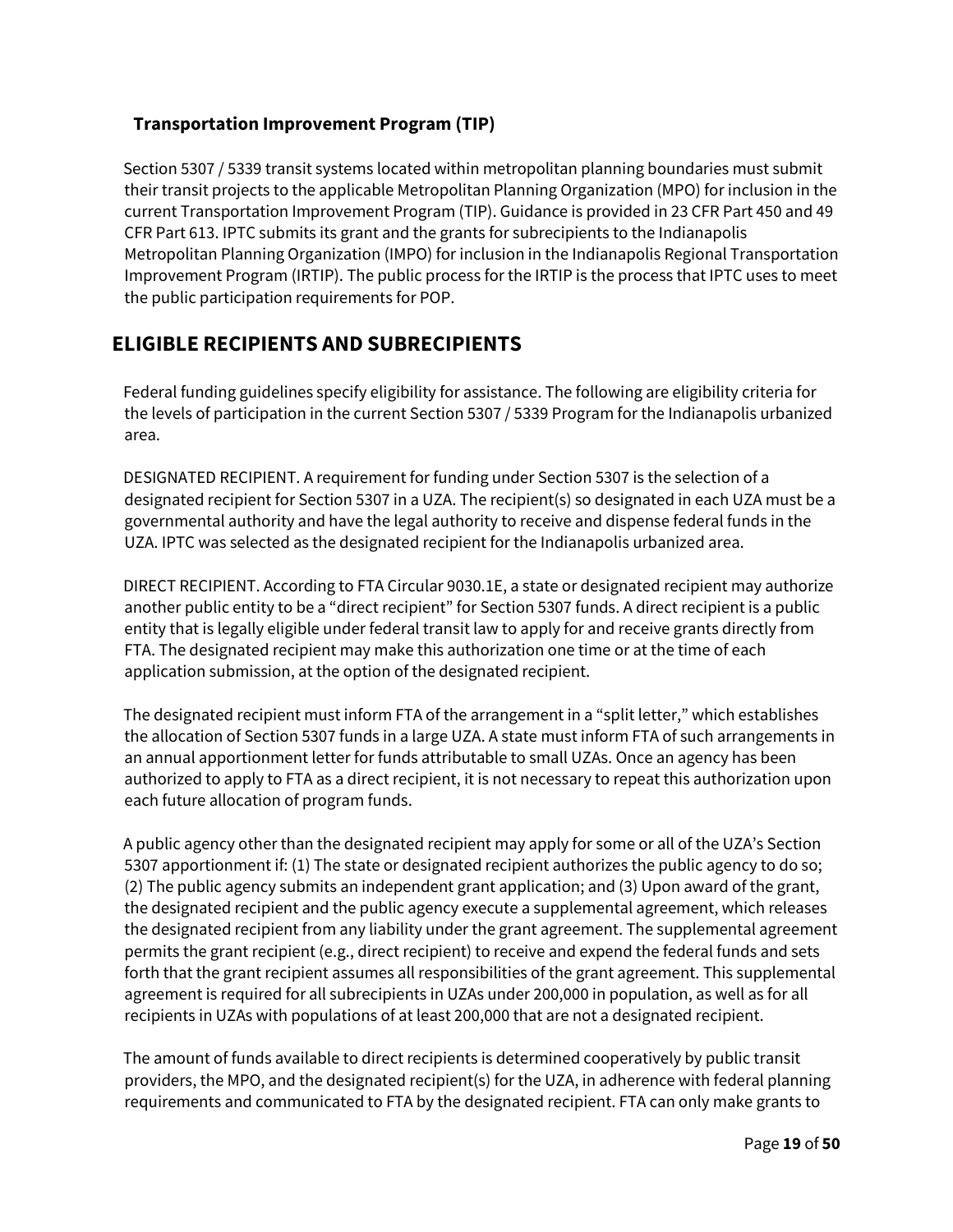direct recipients after the designated recipient provides a split or suballocation letter to the FTA regional office.

SUB-RECIPIENT ARRANGEMENTS. A Section 5307 recipient, whether a designated recipient or direct recipient, may choose to pass its grant funds through to another entity (sub-recipient) to carry out a project eligible under Section 5307.

For example, sub-recipient arrangements may be utilized to allocate funding to projects undertaken by a smaller cooperating agency on behalf of a designated or direct recipient, or to a private nonprofit organization that is responsible for a job access and reverse commute project within or near the service area of a designated or direct recipient. Unlike supplemental agreements between a direct recipient and FTA, a sub-recipient arrangement does not relieve the original recipient of its responsibilities to carry out the terms and conditions of the grant agreement.

Eligible sub-recipients:

- 1. Public entities otherwise eligible to become direct recipients under Section 5307, or
- 2. Private nonprofit operators for purposes of carrying out eligible job access and reverse commute projects.

To establish a sub-recipient arrangement, the recipient must:

- 1. Enter into a written agreement with the sub-recipient that assures FTA that the subrecipient will comply with its obligation to satisfy the requirements of the grant agreement;
- 2. Inform the FTA regional office of the arrangement in its grant application or through other documentation; and
- 3. Inform FTA of any changes in that arrangement during the life of the project.

If public transportation service within a UZA is provided by a private nonprofit organization, an FTA designated or direct recipient may choose to enter into a contracted service arrangement to fund the service using Section 5307 funds. This situation may occur after the Census Bureau revises its UZA boundaries as a result of the decennial census. For example, the revised boundaries may result in a formerly rural transit service being incorporated into a UZA. Such an arrangement would be subject to federal procurement laws and regulations, including the requirement for a competitive procurement. Further information on competitive procurement requirements is available in FTA Circular 5010.

# <span id="page-19-1"></span><span id="page-19-0"></span>**ELIGIBLE SERVICES AND SERVICE AREAS**

# **Eligible Public Transit Service**

Eligible services which may be funded under the Section 5307/5339 program include any transportation service provided by bus, shared-ride taxi, or other publicly or privately owned conveyance that serves the general public on a regular basis in primarily urbanized areas. Eligible projects may constitute an entire public transit system, a particular service or function within that service, or an individual route or route segment. Service may include transportation to and from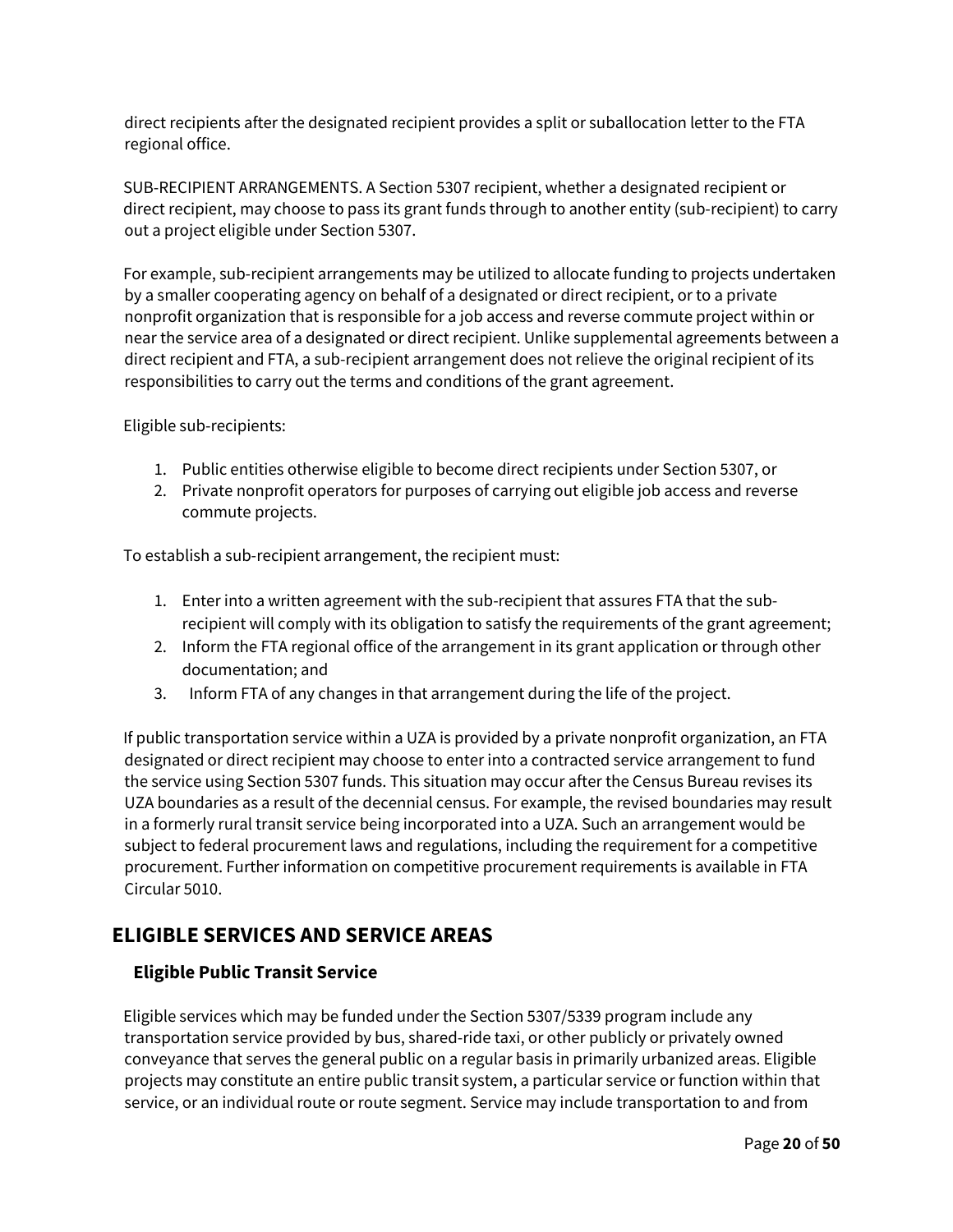urbanized areas. The services should primarily serve the urbanized area. Preferably, both trip ends occur in the urbanized area, however, there may be instances where only one end of the trip is in the urbanized area. If Section 5307/5339 funds are used in a joint urbanized and nonurbanized project, Section 5307/5339 funds must be used primarily to assist the urbanized portion of the project. Urbanized/Nonurbanized services should be coordinated whenever possible (i.e., dropoffs/transfers from demand response providers at the urbanized fixed route stops).

# <span id="page-20-0"></span>**Joint Urbanized and Rural Projects**

In some instances, a subrecipient may provide public transportation to nonurbanized areas. These subrecipients should use Section 5311 funds only to assist the rural portion of those localities. Such situations will require the subrecipient to comply with both IPTC and INDOT requirements for these types of projects. At a minimum, IPTC may require subrecipients to document the urbanized/nonurbanized split of trips.

### <span id="page-20-1"></span>**Services Not Eligible for Assistance**

Any exclusive ride taxi service and service to individuals or groups which exclude use by the general public.

# <span id="page-20-3"></span><span id="page-20-2"></span>**ELIGIBLE ASSISTANCE CATEGORIES**

### **Capital Grants**

IPTC will make Section 5339 funds available for limited capital expenses. The Section 5339 share may not exceed 80 percent of the net capital cost. Examples of eligible capital expenses included, but are not limited to:

- a. Buses, vans, or other paratransit vehicles;
- b. Radios and communications equipment;
- c. Wheelchair lifts and restraints;
- d. Vehicle rehabilitation;
- e. Operational support such as computer hardware and software;

Section 5307 funds can be used for capital expenditures. Subrecipients who wish to use Section 5307 funds for a capital purchase should contact IPTC.

### <span id="page-20-4"></span>**Operating Grants**

In accordance with regional transit planning, IPTC, as designated recipient, ensures the allocation of Section 5307 operating assistance funds for transit agencies in the Indianapolis urbanized area utilizing Section 5307 operating assistance funds.

Operating assistance under Section 5307 funding supports operating costs necessary to operate, maintain, and manage a public transportation system. Such costs include driver salaries, fuel, and items having a useful life of less than one year.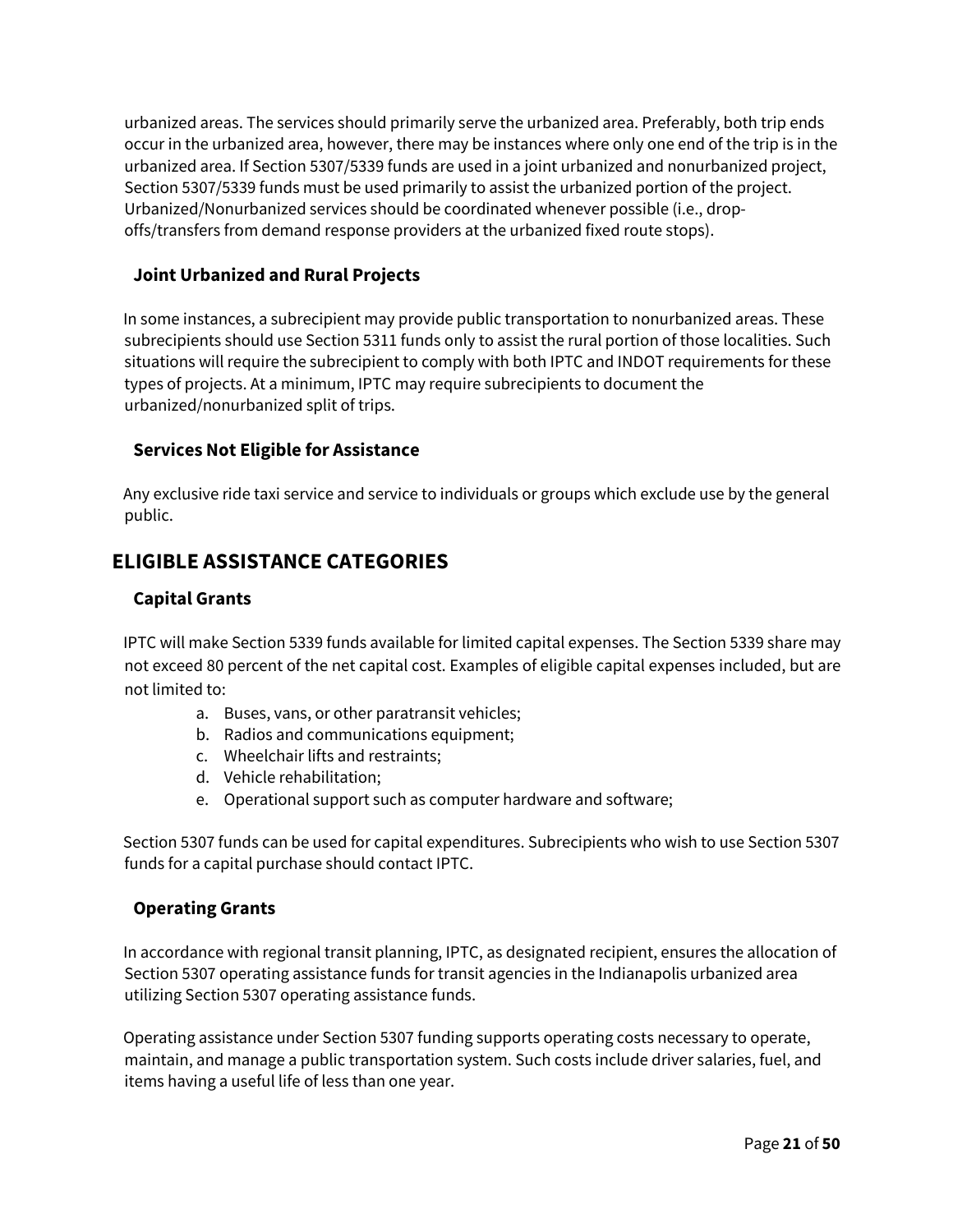### Operating Assistance Formula

<span id="page-21-0"></span>Operating assistance is not permissible for operators utilizing more than 100 buses in peak service. However, smaller operators may utilize funds for operations. There are two methods to determine the amount of funding that can be utilized for operations for Section 5307 funds.

- 1. Per FTA C 9030.1E, the operating cap is calculated by dividing the UZA's apportionment by the total number of vehicle revenue hours reported in the UZA from all public operators and multiplying this quotient by the number of total vehicle revenue hours operated in the UZA by the eligible system, and then by either 50 or 75 percent as indicated above.
- 2. If the agency using the funds has fewer than 75 buses in peak service, then the amount of funding that can be distributed to them for operations can be determined by a separate methodology.

In the Indianapolis UZA, the amount of funding available to subrecipients in the Indianapolis urbanized area is determined by a separate formula based on a locally-developed methodology.

#### Cost Calculation

Accrual basis of accounting.

#### Guidelines for Expense Eligibility

Eligible operating expenses are derived as the remainder when various categories of ineligible expenses are subtracted from total operating expenses. Cost Principles in 2 CFR 225 apply.

#### Expenses Eligible and Not Eligible for Operating Assistance

Whereas the most current OMB Cost Principles (2 CFR part 225) are to be used as guidelines for the eligibility of specific types of expenses, the following are examples of eligible operating expenses:

| <b>Eligible Operating Expenses</b>                       | <b>NOT Eligible for FTA Assistance</b>                  |  |  |  |  |
|----------------------------------------------------------|---------------------------------------------------------|--|--|--|--|
| Fuel, wages, and other expenses incurred in the          | Public transportation services wholly outside of the    |  |  |  |  |
| operation of public transportation services to or        | UZA;                                                    |  |  |  |  |
| within the UZA;                                          |                                                         |  |  |  |  |
| Pension benefits and contributions to a pension plan,    | School<br>for<br>the<br>exclusive<br>bus<br>operations  |  |  |  |  |
| only if actually paid and only up                        | transportation of students. (This does not apply to     |  |  |  |  |
| to a maximum of the current year accrual.                | the carrying of students in regularly scheduled public  |  |  |  |  |
|                                                          | transportation services). Charter bus operations,       |  |  |  |  |
|                                                          | sightseeing services, or Intercity transportation other |  |  |  |  |
|                                                          | than commuter service.                                  |  |  |  |  |
| Self-insurance costs are limited to the extent of actual | Interest expense on long-term borrowing and debt        |  |  |  |  |
| contribution to a reserve for an approved self-          | retirement;                                             |  |  |  |  |
| insurance program.                                       |                                                         |  |  |  |  |
| Purchase<br>contracts<br>public<br>οf<br>for<br>service  | Freight haulage; Lobbying expenses;                     |  |  |  |  |
| transportation services (except that certain portions    |                                                         |  |  |  |  |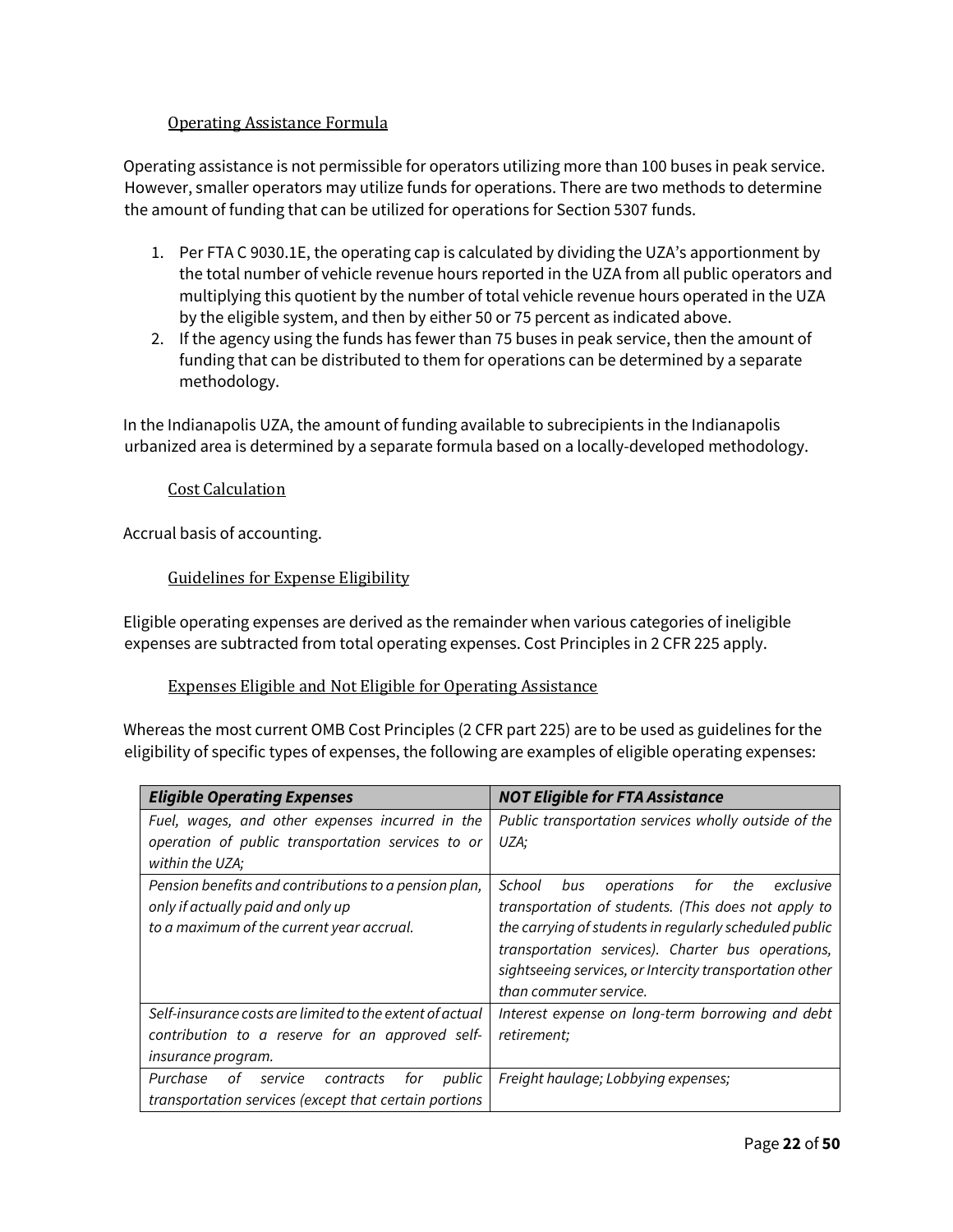| of a service contract may be treated as a capital<br>expense under the Capital Cost of Contracting);                                                                                                                                                                                                                         |                                                                                                                                                                                                                                                                                                                                                                                                                                                                                                              |
|------------------------------------------------------------------------------------------------------------------------------------------------------------------------------------------------------------------------------------------------------------------------------------------------------------------------------|--------------------------------------------------------------------------------------------------------------------------------------------------------------------------------------------------------------------------------------------------------------------------------------------------------------------------------------------------------------------------------------------------------------------------------------------------------------------------------------------------------------|
| Interest and other financial costs associated with<br>borrowing to provide working capital for the<br>payment of current operating expenses. The recipient<br>must properly document the loan agreement and<br>open it to audit.                                                                                             | Expenses for contingencies including contributions to<br>a capital reserve account or<br>Fund.                                                                                                                                                                                                                                                                                                                                                                                                               |
| Operating expenses associated with special public<br>transportation services for people with disabilities<br>(some of these costs may be supported with capital<br>funds); Amortization of leasehold improvements may<br>be eligible; recipients should discuss this with IPTC or<br>FTA regional office guidance.           | Capitalized costs or expenses recognized as part of<br>and reimbursable under another<br>FTA project.                                                                                                                                                                                                                                                                                                                                                                                                        |
| For private operators, a reasonable return on<br>investment (profit) is eligible expense.                                                                                                                                                                                                                                    | Expenses incurred by a governor, a designated<br>recipient, or other agency in its capacity as an<br>intermediary for providing Urbanized Area Formula<br>Program funds between FTA and the public<br>transportation operating entity;                                                                                                                                                                                                                                                                       |
| Eligible public transportation security operating<br>assistance projects (for UZAs with a population of<br>200,000 or less).                                                                                                                                                                                                 | Indirect public transportation-related functions or<br>activities of state, regional, or local entities<br>performed as a normal or direct aspect of general<br>public administration;                                                                                                                                                                                                                                                                                                                       |
| Staff salaries for personnel exclusively involved with<br>security; contracts for security services; and any other<br>operating projects intended to increase the security<br>and safety of an existing or planned public<br>transportation system.                                                                          | For private operators of public transportation,<br>provision for federal, state, or local income taxes;                                                                                                                                                                                                                                                                                                                                                                                                      |
| Indirect costs provided that there is an approved cost<br>allocation plan before incurring costs. direct labor,<br>material, and overhead expenses incurred during a<br>specified project period, most often contractual<br>services directly related to the management and<br>operations of public transportation services. | Depreciation<br>by<br>public<br>accrued<br>operators,<br>depreciation on facilities or equipment purchased<br>with public (federal, state, or local) capital<br>assistance, depreciation of an intangible asset,<br>depreciation in excess of the rate otherwise used for<br>income tax purposes, or both;                                                                                                                                                                                                   |
| Emergency services covering the transport of disaster<br>victims and refugees. (Special Conditions and<br>declarations apply.)                                                                                                                                                                                               | directly offset<br>that<br>public<br>Revenue<br>items<br>transportation expenses (referred to as contra-<br>items), such as the following: Interest income earned<br>on working capital; Proceeds from the sale of<br>equipment in excess of the depreciated value (private<br>operators only); Cash discounts and refunds that<br>directly offset accrued expenses; Insurance claims<br>and reimbursements that directly offset accrued<br>liabilities; and State fuel tax rebates to public<br>operators.' |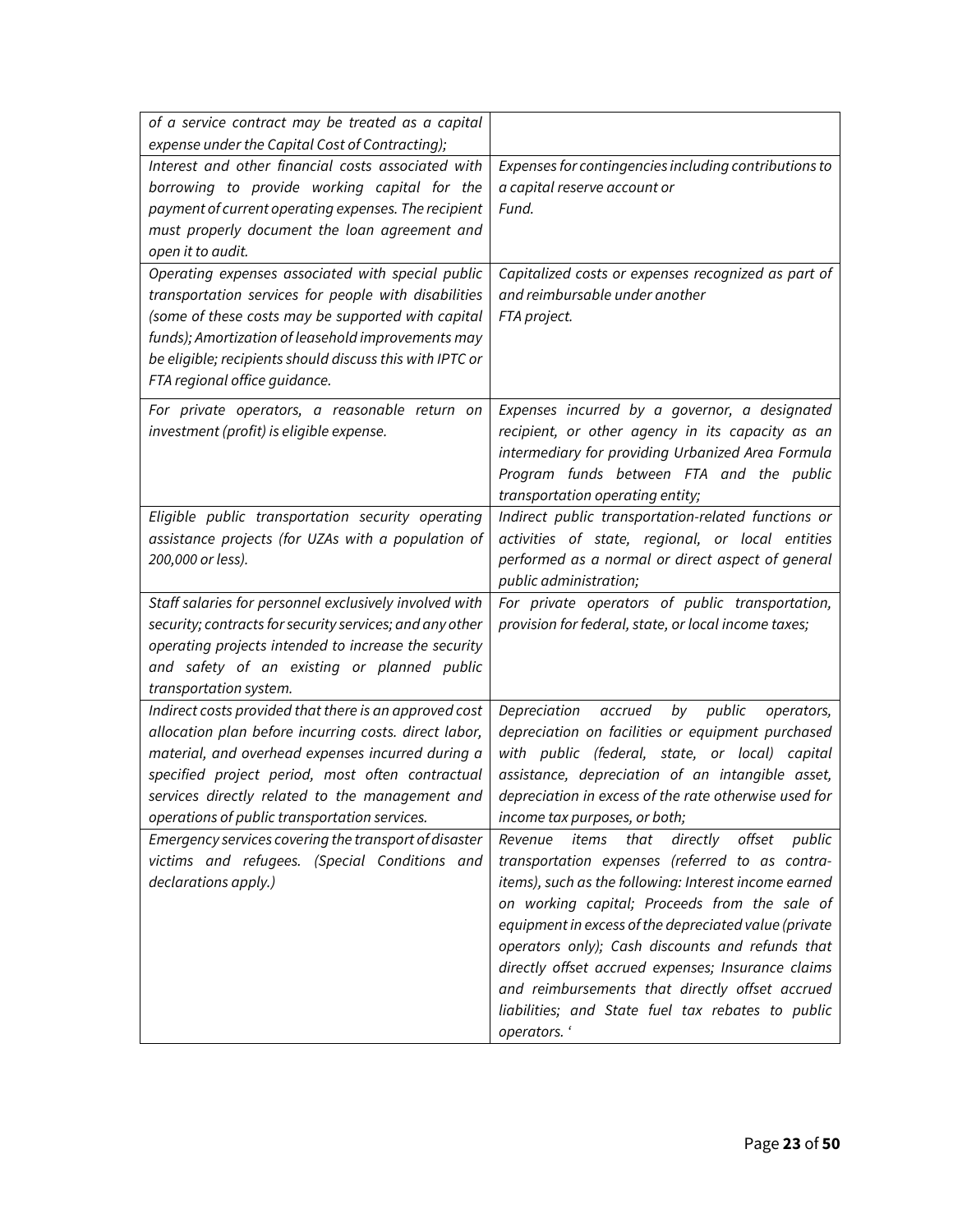# <span id="page-23-0"></span>**LOCAL SHARE AND LOCAL FUNDING REQUIREMENTS**

# <span id="page-23-1"></span>**Eligible Local Funding Sources**

Local funding can be comprised of one or a combination of the following:

- Cash from non-Government sources other than revenues from providing public transportation services;
- From revenues from the sale of advertising and concessions;
- From an undistributed cash surplus, a replacement or depreciation cash fund or reserve, or new capital;
- From amounts appropriated or otherwise made available to a department or agency of the Government (other than the Department of Transportation) that are eligible to be expended for transportation such as PMTF;
- From amounts received under a service agreement with a State or local social service agency or private social service organization; and
- Market value of allowable in-kind contributions.

More information about local match eligibility, accounting, and valuation can be found in 2 CFR 200.

### <span id="page-23-2"></span>**Fare Revenue and Local Match**

Fares can be used for local match, but only for the following program year, unless the subrecipient decides to request the vendor to reduce the required service reimbursement amount by deducting the collected fare revenue.

# <span id="page-23-3"></span>**Program Income and Local Match**

Other program income may also be used for local match, but only for the following program year, unless the subrecipient decides to request the vendor to reduce the required service reimbursement amount by deducting the collected fare revenue. Examples of program income include advertising income, concession revenues, or fees that an institution, such as a college, imposes for free or reduced transit service.

# <span id="page-23-4"></span>**Capital Grants**

The Federal share for Section 5339 capital projects may not exceed 80 percent of the net project cost. Additionally, FTA allows other sources as local funding under special conditions and predetermined approvals:

- 1. Revenue Bond proceeds;
- 2. Transportation Development Credits;
- 3. Other non-DOT Federal Funds such as Housing and Urban Development Community Development Block Grant Funds, and
- 4. Public Private Partnership Donations of In-Kind Contributions directly related to the project.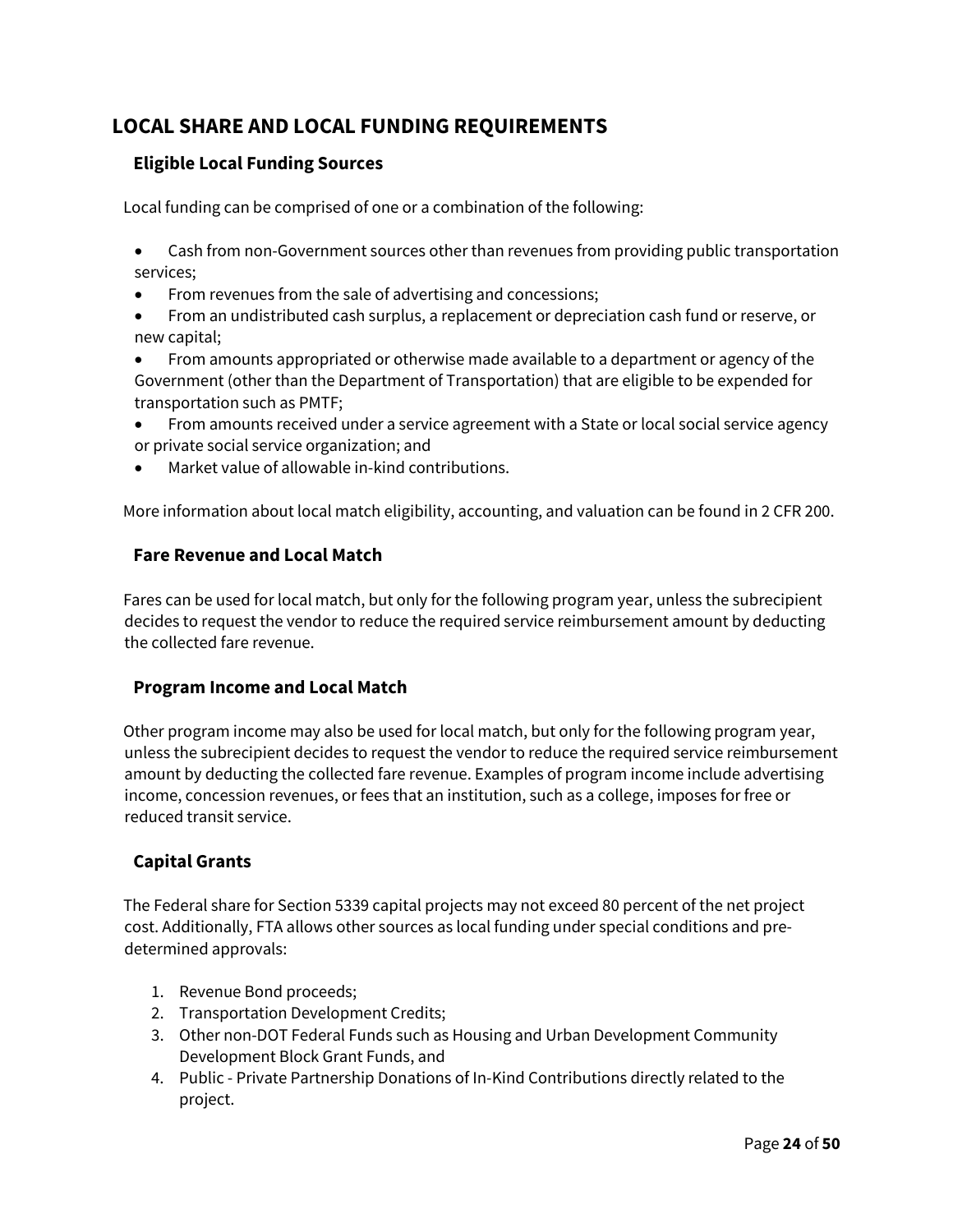See FTA C 5100.1 for more information.

### <span id="page-24-0"></span>**Operating Grants**

Section 5307 operating assistance requires:

- 1. Subrecipients deduct farebox revenues from operating costs to arrive at the net operating cost.
- 2. Subrecipients document the source of local share, provide 50% local share, and allow auditing of local fund accounts as a Federal condition of operating assistance.
- 3. Eligible operating expenses be incurred on the accrual basis of accounting during the respective operating project period.

# <span id="page-24-2"></span><span id="page-24-1"></span>**METHOD OF DISTRIBUTING FUNDS AND PROJECT SELECTION CRITERIA**

### **Federal Apportionment of Funds**

The Federal Transit Administration (FTA) apportions Section 5307/5340 and Section 5339 funds to each state through a congressionally mandated formula using Census and NTD data.

### <span id="page-24-3"></span>**IPTC Allocation of Funds: Section 5307/5339**

- a. IPTC Administrative & Technical Assistance Funding: Up to 10 percent of the annual Section 5307/5339 apportionment may be assigned to administer the program and provide technical assistance to applicants and existing transit systems. Technical assistance may include project planning and development, management and operations, maintenance, and coordination of public transportation resources and programs (public and private). IPTC's technical assistance program is explained in more detail later in this section.
- b. Operating Assistance Project Funding (Section 5307): The remaining percentage of the annual Section 5307 apportionment is allocated to existing subrecipients by a formula. The funding is allocated based on an agreed-upon formula. The formula allocates all monies generated from the FTA formula for rapid transit to the respective agencies providing rapid transit. All remaining funding is split between the different counties using a baseline formula.
- c. Discretionary Capital Funding (Section 5339): IPTC's funding component for the bus and bus facilities program is an annual discretionary program with projects selected based on age and condition of current fleet, administration capabilities, utilization of project equipment, and quality of application. The amount for each calendar year will be announced to potential Section 5339 subrecipients.

# <span id="page-24-4"></span>**Project Selection Criteria – Operating**

Recipients of Section 5307 operating funds were identified in a separate planning effort. Any potential new providers of public transportation within the Indianapolis UZA will be vetted and included in the Indianapolis UZA operating assistance formula on a case-by-case basis.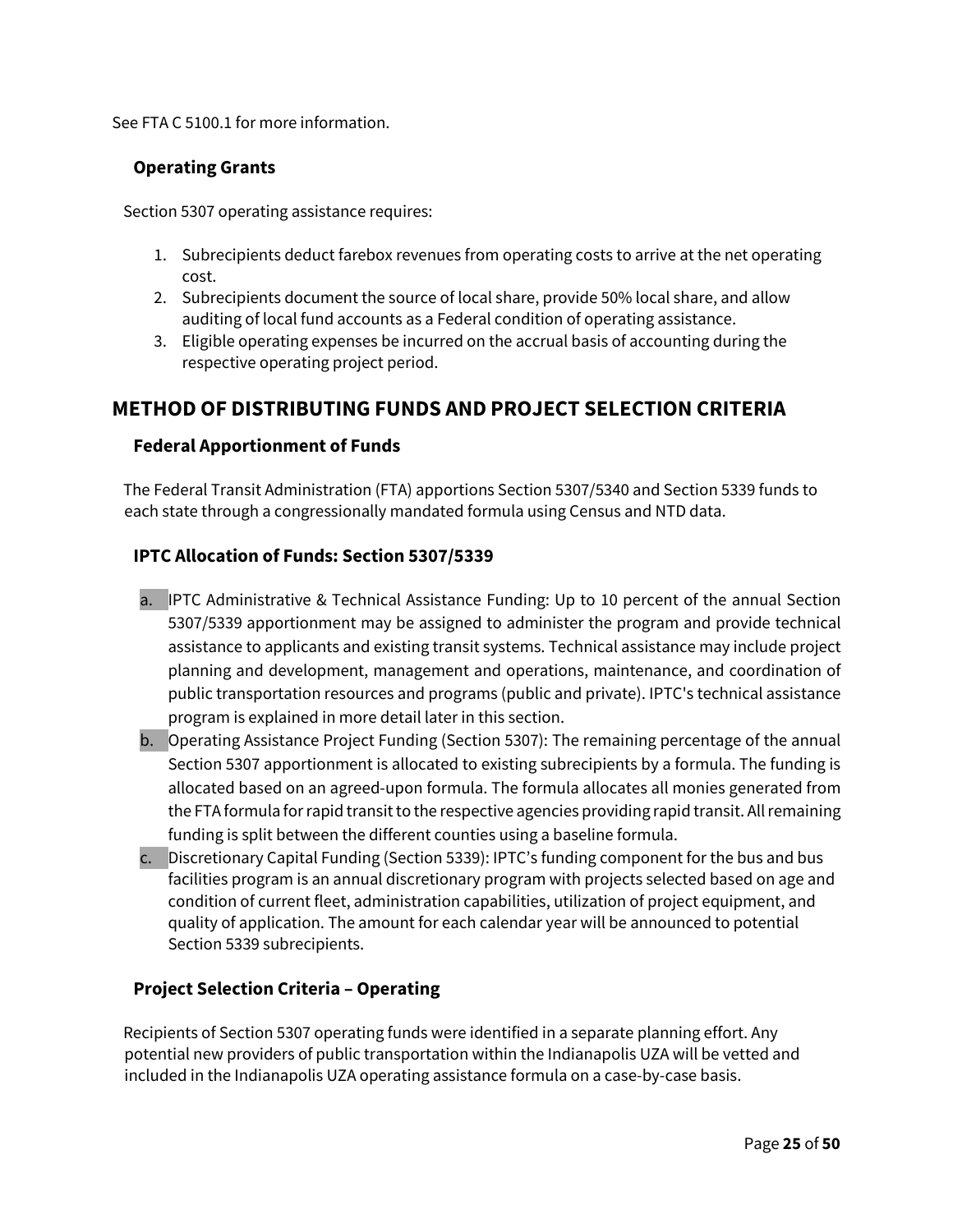# <span id="page-25-0"></span>**Project Selection Criteria – Capital**

Vehicles are considered the priority capital purchase at this time. Other capital items may be considered, however, and will be noted in the project application.

IPTC will announce to the subrecipients the opportunity to submit an application for Section 5339 funding. The funding available will be included in the announcement. Eligible projects will also be included in the announcement. Capital projects require local match of 20%. See Local Share and Local Funding Requirements for more information on local share information.

Projects will be selected based on asset condition and utilization. Priority in an individual or Group TAM Plan may also be considered, in addition to demographic considerations. All applications must be complete and follow the application requirements. The applicant must provide adequate information for IPTC to evaluate the value and need for the project.

All applicants are required to submit Title VI documentation to IPTC for submission to FTA. Any changes or updates to this information must be included in the grant application and/or submitted to IPTC as requested. IPTC monitors subrecipients to make sure there have been no civil rights complaints filed against the transit system since startup. Transit systems are required to post the Civil Rights Act of 1964 in the workplace where the workers can view it (see the Title VI (Civil Rights) for subrecipient requirements).

Capital purchases are required to be included in the IMPO's IRTIP. IPTC will work with the subrecipients to include the appropriate information in the paperwork for the IRTIP.

# <span id="page-25-2"></span><span id="page-25-1"></span>**ANNUAL POP DEVELOPMENT, APPROVAL PROCESS, AND APPEAL PROCESS**

### **Review Process – Section 5307**

Budgets for Section 5307 subrecipients will be reviewed every year. Continuing participation in the Section 5307 process will be dependent on adhering to the subrecipient grant agreement.

### <span id="page-25-3"></span>**Review Process – Section 5339**

The IPTC will review and rate the Section 5339 applications using the application review and ranking forms included in the call for projects. IPTC will convene select staff to review and rank the applications. If needed, county TACs may be requested to prioritize projects. Based on the IPTC rankings, the 5307/5339 Program Manager will make project selections. Project selections may not be based on highest scores but may consider available funds and other application considerations.

# <span id="page-25-4"></span>**Notification of Award and Appeal Process – If Application Required**

Applicants will receive written notification of IPTC's decision. Any applicant not receiving approval of their application may appeal the selection decision to the 5307/5339 Program Manager. The process for filing an appeal is as follows: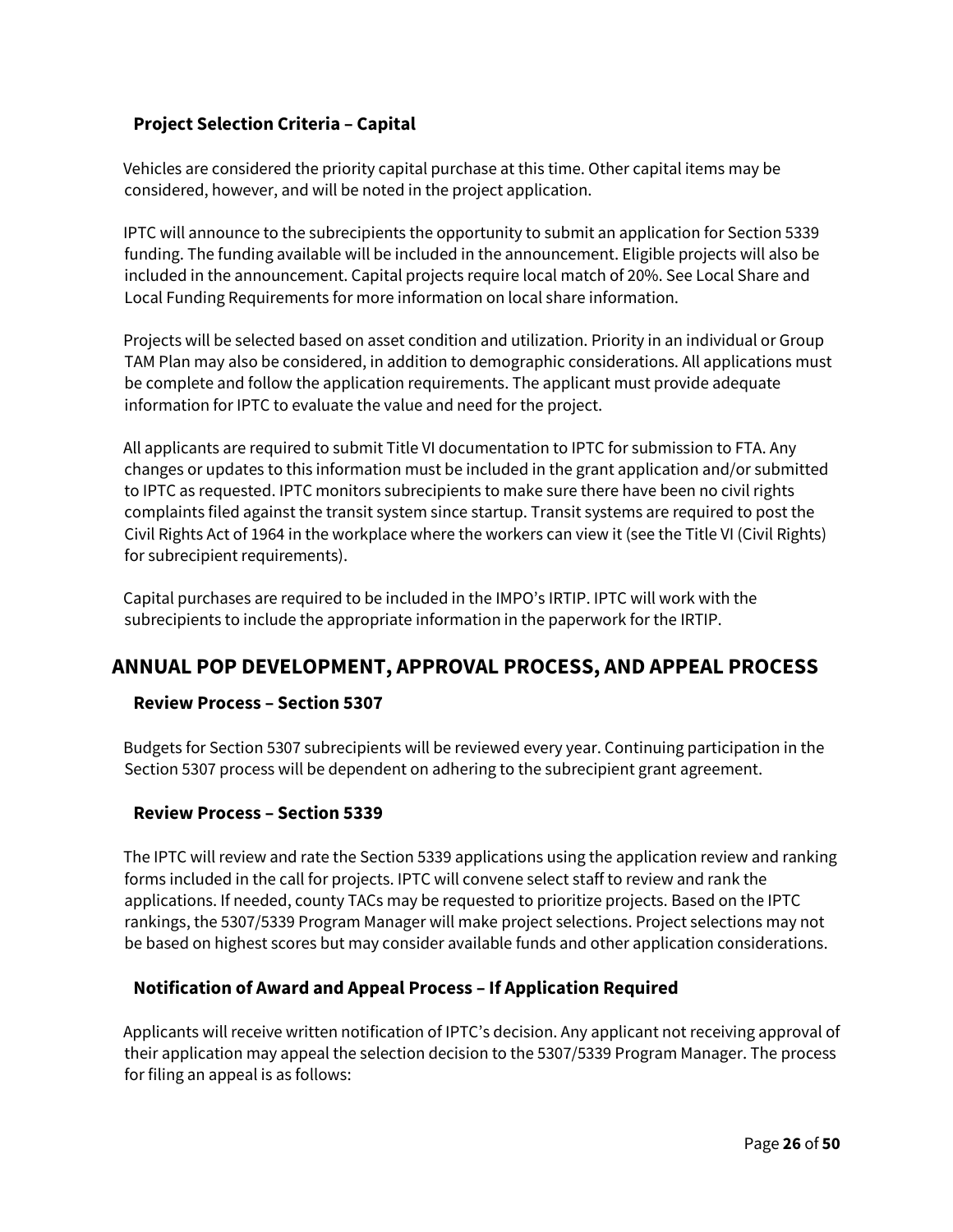- a. Applicant must send an appeal to IPTC via email at help-subrecipient@indygo.net.
- b. IPTC will conduct a preliminary review, and if necessary, request additional information.
- c. IPTC's Section 5307/5339 Program Manager will make a final decision within 30 days of the appeal request and notify the applicant in writing shortly thereafter.

# <span id="page-26-0"></span>**Program of Projects**

The selected applications and the existing Subrecipient's 5307/5339 applications will be listed in the IMPO's IRTIP. Capital and operating assistance will be listed separately but all subrecipients will be listed together. Prior to submitting the POP to the IRTIP, IPTC staff will review and approve. This Program of Projects will then be presented to the IMPO Transportation Policy Committee for review and approval. The POP is then submitted to FTA for approval.

# <span id="page-26-1"></span>**Grant Agreement Execution**

After the award notification, IPTC will execute a grant agreement with each applicant (for Section 5339); for Section 5307 funds, the grant agreement will be executed with the subrecipient. Section 5339 applicants will then become a subrecipient, if not already a subrecipient.

The agreement describes the responsibilities of each party. If the subrecipient is a county, the agreement must be signed by the Board of Commissioners or designee. If the subrecipient is a city, the agreement must be signed by the Mayor or designee. If the subrecipient is a town, the agreement must be signed by the President of the Board of Trustees or designee. The IPTC Program Administrator and any other IPTC entities then sign the agreement.

The grant agreement execution may take several weeks. IPTC returns a copy of the fully executed agreement to the subrecipient.

# <span id="page-26-3"></span><span id="page-26-2"></span>**FUND TRANSFERS**

# **New Subrecipients and Allocation Formula for Operating Grants**

Any new subrecipient approved for operating funding will need to be added to the funding formula and resulting funding impacts in future years discussed with existing subrecipients.

# <span id="page-26-4"></span>**Reallocation of Unspent or Unmatched Funds**

If funding is not utilized for a program year, funding may be rolled over to the next year, provided there are no negative affects to overall FTA funding for the region.

For funds that are not matched for a program year, IPTC may choose to transfer the unspent funds to another subrecipient, the designated recipient, or rollover the funds to the next year. IPTC will work with each subrecipient to discuss challenges to spending down funding or finding matching funds.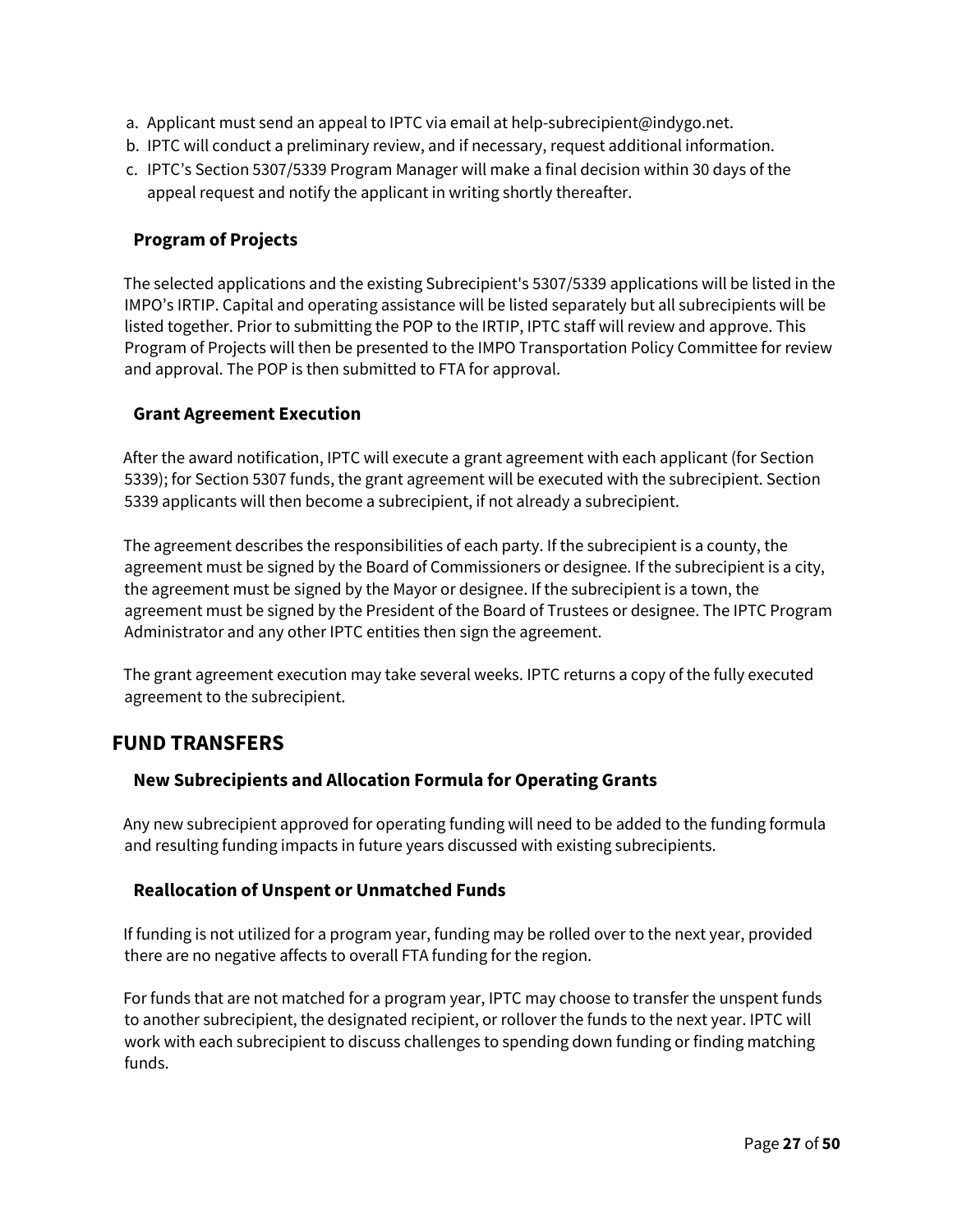Funds advertised for a competitive grant program that are not claimed may be reallocated to the designated recipient, carried into the next program year, or used to increase the awards of applicants in the current program year.

# <span id="page-27-0"></span>**ADMINISTRATION & TECHNICAL ASSISTANCE**

IPTC may offer technical assistance to urban public transit providers in the areas of planning, funding and vehicle and equipment procurement. These areas of assistance are described below:

- 1. Planning This type of assistance is available upon request and may include transit feasibility studies, ridership surveys, ridership estimates, routing and scheduling, revenue and cost projections, and an identification of equipment needs.
- 2. Financing IPTC may help applicants/subrecipients identify alternative funding sources and may assist in preparing grant budgets.
- 3. Vehicle Procurement. For Section 5339 grant awards, vehicles are purchased through Indiana Department of Administration (IDOA) Quantity Purchase Awards (QPAs). IDOA is responsible for soliciting, reviewing and approving all bids for vehicles.
- 4. Equipment Procurement. For Section 5339 grant awards, equipment such as computers may be purchased from state quantity purchase awards by IPTC or by the subrecipient. Subrecipients may also purchase equipment through their approved procurement process.
- 5. Training IPTC supports providers seeking training through the National Transit Institute (NTI) and RTAP, as INDOT allows.

# <span id="page-27-1"></span>**PRIVATE SECTOR PARTICIPATION**

IPTC requires that subrecipients make every effort possible to coordinate available resources under operating and capital grants. Subrecipients must encourage every possible transportation provider (including private-for-profit) to participate in the project. Successful coordination would include the commitment of other local agencies to purchase service, share resources, and use the transit system.

IPTC also requires local Transportation Advisory Committees (TAC) include representatives from private transportation providers, if available, to be involved in public transit planning.

# <span id="page-27-2"></span>**TITLE VI (CIVIL RIGHTS)**

IPTC will collect assurances and documentation on Title VI, Equal Employment Opportunity (EEO), Environmental Justice, disability (ADA/504), Limited English Proficiency (LEP), etc. from subrecipients. These assurances will be submitted as part of a standard list of assurances provided by subrecipients to IPTC.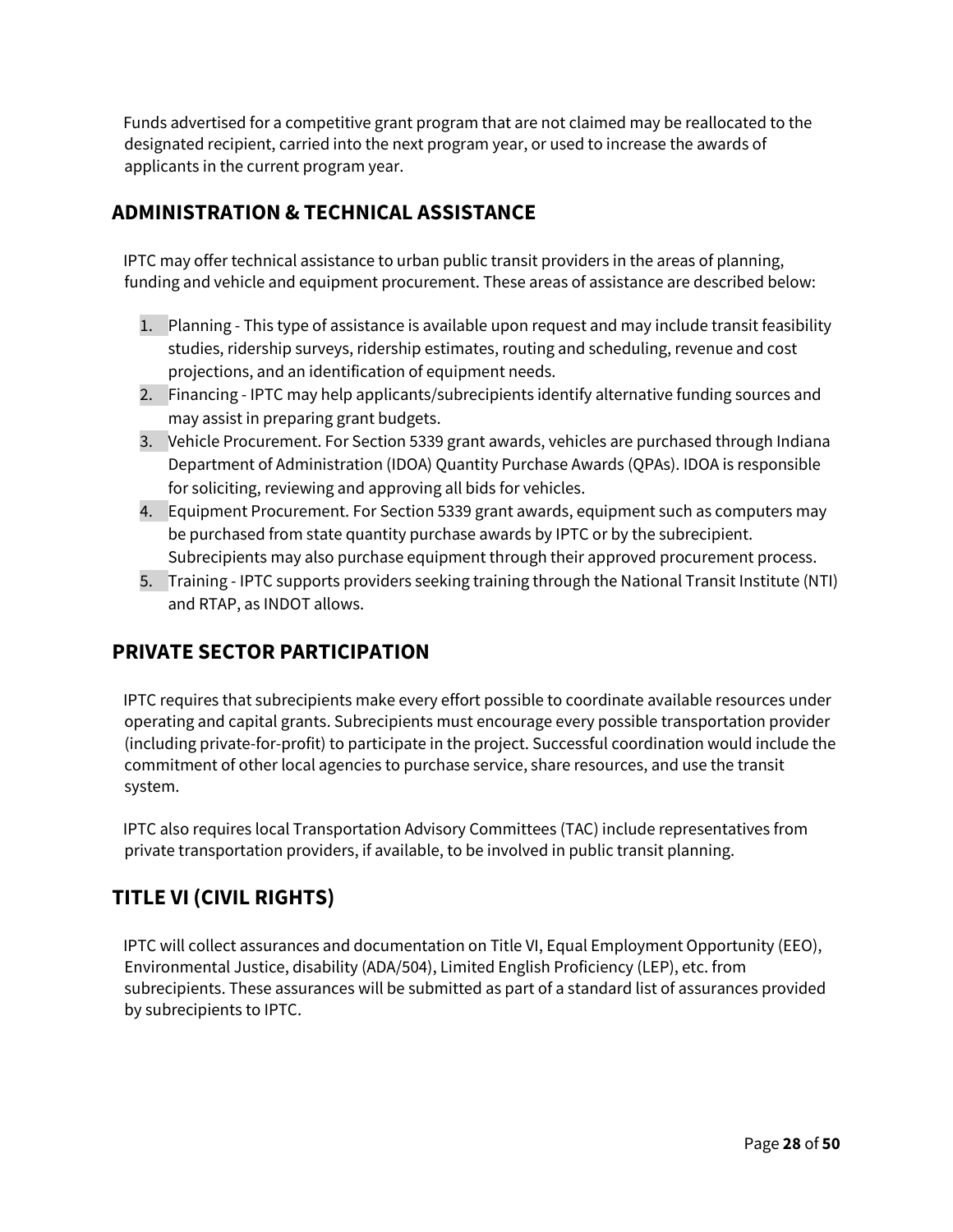# <span id="page-28-0"></span>**General Civil Rights Requirements**

Subrecipients are required to submit the following information to IPTC for submission to FTA. This information is also updated as necessary in the subrecipients' annual Section 5339 grant application or annual subrecipient monitoring meeting, or as requested by IPTC.

- An explanation of the posting and notice to the public that indicates the recipient complies with Title VI, and informs members of the public of the protections against discrimination afforded to them by Title VI.
- A list of any Title VI and EEO investigations, complaints, or lawsuits filed with the agency since the time of the last submission.
- A copy of the agency's notice to the public that it complies with Title VI and EEO and instructions to the public on how to file a discrimination complaint.
- A public participation plan that includes an outreach plan to engage minority and limited English proficient (LEP) populations, as well as a summary of outreach efforts made since the last Title VI Program submission; this potentially includes a copy of the agency's alternative framework for providing language assistance.
- A table depicting racial composition of membership of any non-elected planning boards, advisory councils or committees, or similar bodies and a description of efforts made to encourage the participation of minorities on such committees or councils.
- If the recipient has constructed a facility, such as a vehicle storage facility, operation center, etc., the recipient shall include a copy of the Title VI equity analysis conducted during the planning stage with regard to the location of the facility.
- A Board of Directors resolution or meeting minutes demonstrating the board approved the Title VI program.
- A description of fare or service adjustments, or policy or activity changes as conducted by the recipient, which would have a disproportionately high and adverse effect on minority or lowincome populations as required by Environmental Justice requirements. This should include an explanation what mitigation measures or alternative actions were evaluated or implemented to reduce the effects with regard to the social, economic and environmental impacts to minority and low-income populations as well as assurances that all potentially affected communities had full and fair participation in the transportation decision-making process. If your agency is considering raising fares, please contact IPTC.
- An EEO (Title VII) program for recipients employing 50 or more transit-related employees and requests/receives capital and operating assistance in excess of \$1 million or requests/receives planning assistance in excess of \$250,000. In addition, evidence is to be provided of threshold recipient or subrecipient monitoring of contractor's EEO program plan to ensure compliance and that affirmative action efforts are met.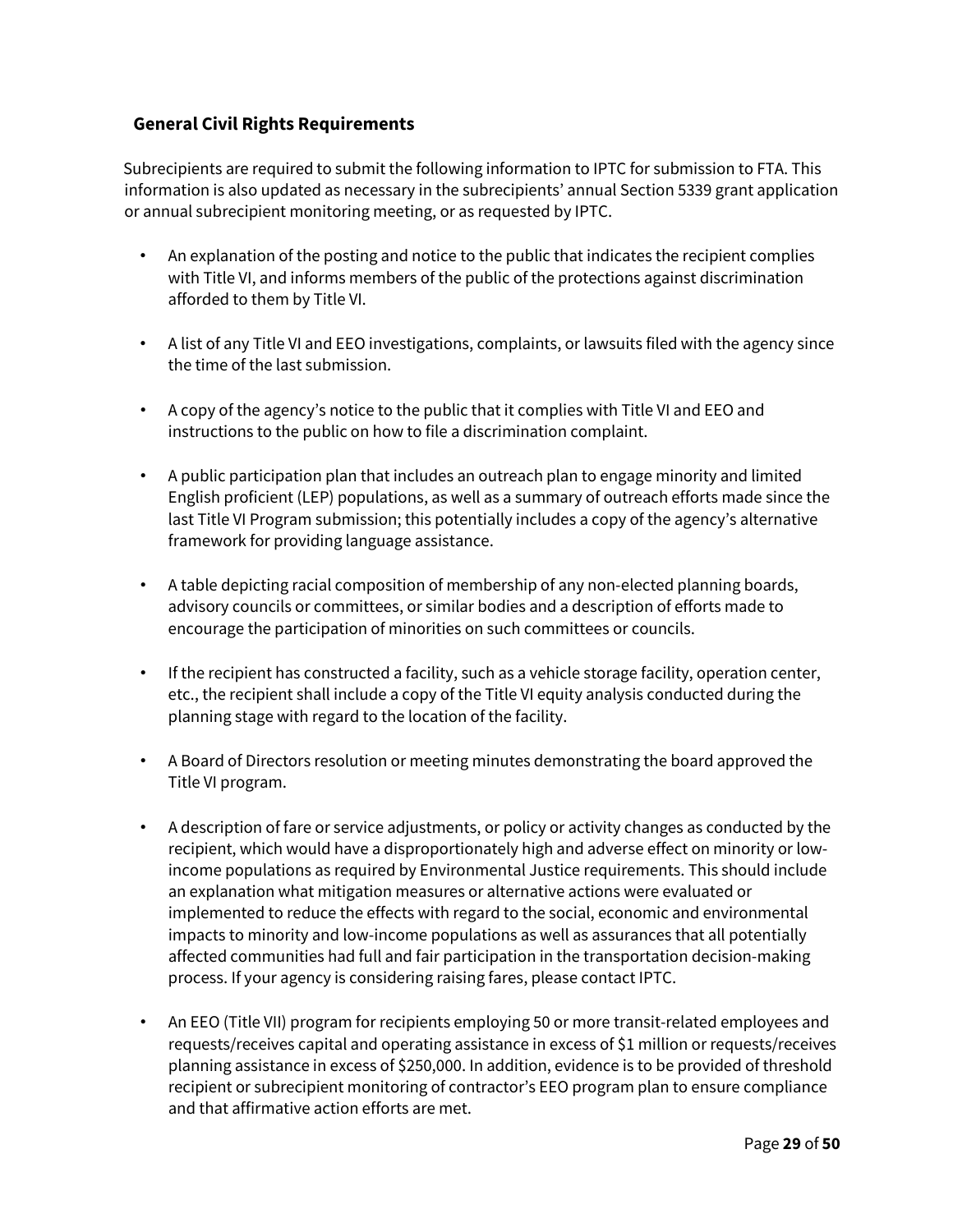Subrecipients looking for guidance on Title VI programs can refer to FTA, RTAP, or contact IndyGo for examples or additional guidance.

# <span id="page-29-0"></span>**Disadvantaged Business Enterprise (DBE)**

Subrecipients and their subcontractors are subject to the U.S. Department of Transportation (USDOT) rules regarding the participation of disadvantaged business enterprises (DEB) in USDOT-assisted contracts. All recipients of Section 5307/5339 funds must agree to at least three provisions of FTA's DBE requirements, regardless of the dollar amount of Federal financial assistance. For capital purchases where IPTC's procurement conducts the procurement, these requirements will be met by IPTC. IPTC will, during its annual site visits, monitor subrecipient compliance with DBE.

- $\circ$  All subrecipients must continue to provide data on the DBE program to IPTC, as directed; and,
- $\circ$  All subrecipients must create and maintain a bidders list, consisting of all firms bidding on prime contracts and bidding or quoting on subcontracts or DOT-assisted contracts. For every firm, the following information must be included:
	- o Firm name;
	- o Firm address;
	- o First status as a DBE or non-DBE;
	- o Age of the firm; and,
	- o Annual gross receipts of the firm.
- $\circ$  Each contract signed between a subrecipient and subcontractor/vendor (and each subcontract the prime contractor signs with a subcontractor) must include the following assurance:
	- o *The contractor, subrecipient or subcontractor shall not discriminate on the basis of race, color, national origin, or sex in the performance of this contract. The contractor shall carry out applicable requirements of 49 CFR part 26 in the award and administration of DOT assisted contracts. Failure by the contractor to carry out these requirements is a material breach of this contract, which may result in the termination of this contract or such other remedy as the recipient deems appropriate*.

### **DBE Reporting Requirements**

<span id="page-29-1"></span>DBE goal projects and data are submitted by Section 5307/5339 subrecipients as part of a combined Section 5307 invoicing report through the IPTC claim process. FTA excludes the purchase of vehicles from DBE goal calculations.

Subrecipients who receive over \$250,000 in contractual obligations in a Federal fiscal year must prepare a DBE program pursuant to 49 CFR part 26, Subpart B, Section 26.21. Section 5307/5339 recipients who fall into this category should contact IPTC for guidance on DBE program preparation.

All prospective DBE firms must be certified in the State of Indiana. The Indiana Department of Transportation, Economic Opportunity Division (EOD) certifies firms under the State of Indiana program. Lists of certified firms are available in both written form and at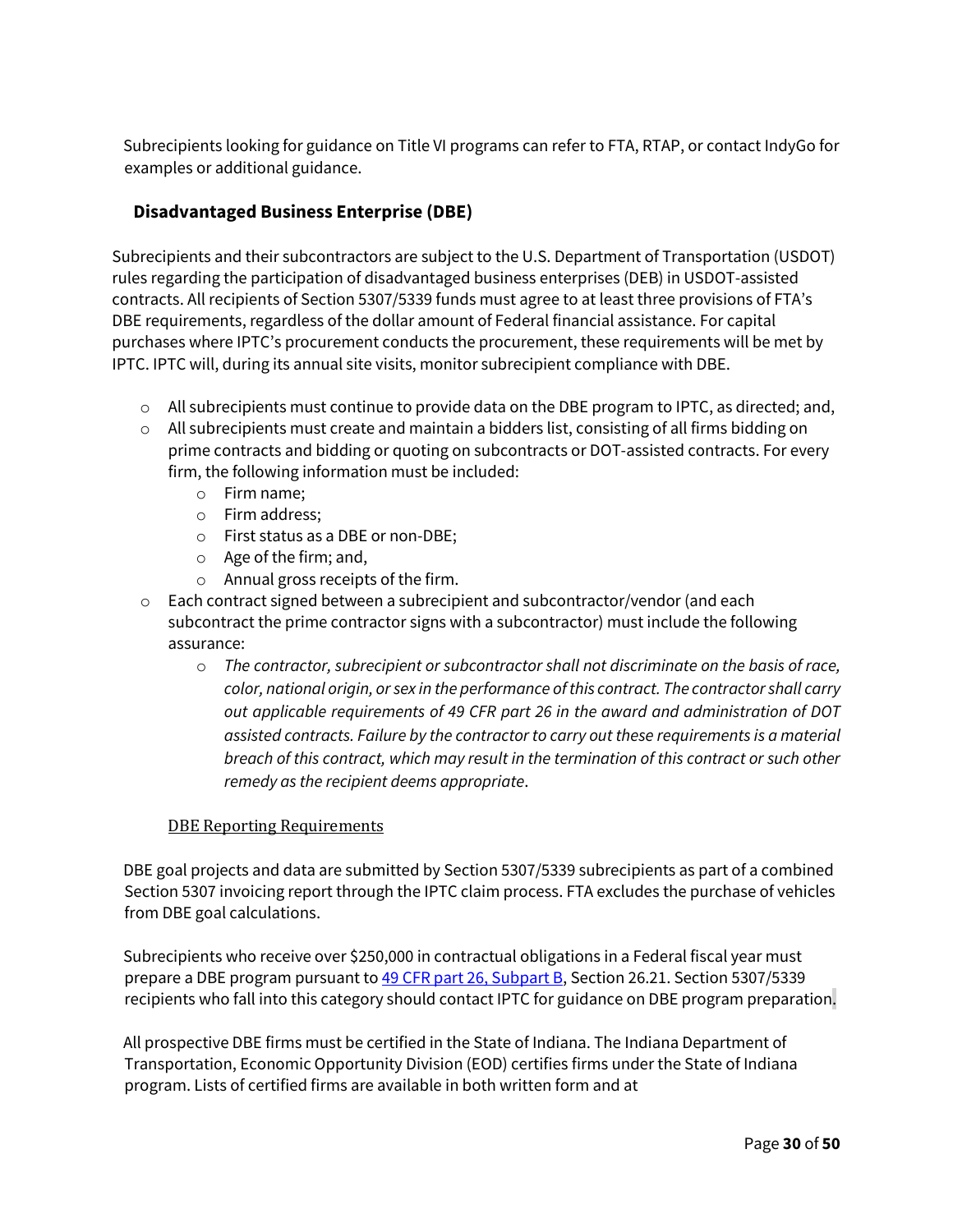[http://www.in.gov/indot/files/dbe\\_list.xls.](http://www.in.gov/indot/files/dbe_list.xls) Subrecipients should note that only firms that are "certified" (not "registered") conform to U.S. DOT requirements.

# <span id="page-30-0"></span>**CLAIMS AND REQUIRED REPORTING**

### <span id="page-30-1"></span>**Monthly Reports**

IPTC requires all subrecipients receiving operating assistance to report financial and operating data on a monthly basis. Failure to provide the requested reports may result in IPTC withholding future reimbursement requests under the grant agreement. IPTC may request other records and documents for compliance purposes.

### <span id="page-30-2"></span>**Claims**

Subrecipients may submit claims on a monthly basis but no less than a quarterly basis. Claims must be verified using appropriate documentation and must be signed by the subrecipient's designated contact. Claims will be reviewed by IPTC and additional information may be required prior to claim processing.

In the event that a subrecipient is not compliant and is showing no progress towards compliance, per the Agreement and as notified by IPTC, the claim may be denied until compliance is established.

#### <span id="page-30-3"></span>**Annual Report**

Subrecipients will be required to submit an annual report to IPTC. Information requested for the annual report will be provided to the subrecipient.

# <span id="page-30-4"></span>**SECTION 504 AND ADA REPORTING**

IPTC will collect Section 504/ADA assurances from subrecipients prior to passing through FTA funds. These Section 504/ADA assurances will be submitted as part of a standard list of assurances provided by subrecipients to IPTC.

During its annual review, IPTC will review the following Section 504/ADA requirements:

- 1. Agency's maintenance preventative maintenance schedule for wheelchair lifts/ramps and related equipment.
- 2. A list of any Section 504/ADA investigations, complaints, or lawsuits filed with the agency since the time of the last submission.
- 3. Does the agency continue to provide equivalent services to persons with disabilities (Response time, fares, geographic service area, hours and days of service, restrictions on trip purpose, availability of information and reservation capability, and constraints on capacity or service availability)?
- 4. Does the subrecipient have procedures for investigating and tracking ADA complaints filed against them and making their procedures for filing a complaint available to members of the public upon request?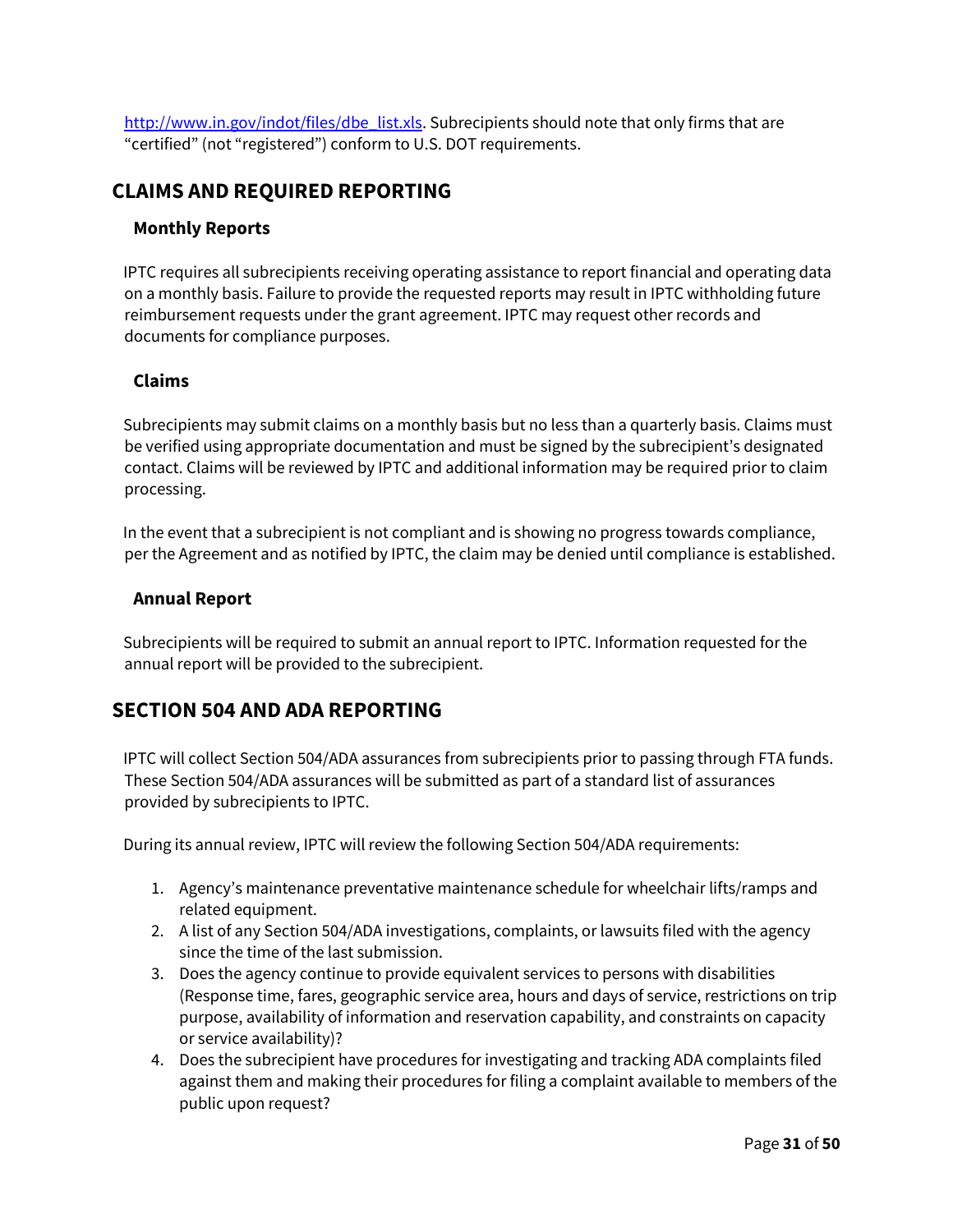- 5. Does subrecipient have written policies regarding transporting of mobility devices, service animals, personal care attendants, and portable oxygen?
- 6. Does the subrecipient have procedures in place to ensure that its emergency preparedness, disaster response, and disaster recovery planning and operations comply with Federal ADA and civil rights requirements?

# <span id="page-31-0"></span>**SATISFACTORY CONTINUING CONTROL**

Subrecipients must maintain satisfactory continuing control over facilities and equipment and ensure that they are used in transit service. A subrecipient must demonstrate control and use as required in FTA Circular 5010.1E. Any change in the use of vehicles or equipment must be approved by IPTC.

### <span id="page-31-1"></span>**Management Requirements**

The subrecipient shall provide management records of all vehicles and equipment based on the following, as a minimum effort:

- a. Description of vehicle or equipment;
- b. serial or identification number;
- c. purchase date and price;
- d. source of property;
- e. title holder (owner);
- f. federal participation;
- g. physical location;
- h. current use and condition;
- i. disposal data; and
- j. disposal price.
- 2. A physical inventory of vehicles and equipment is required and the results reconciled with the control records at least every two years. A subrecipient must maintain a listing of a vehicle inventory, peak vehicle requirements, and active vehicles.
- 3. A control system must be developed to safeguard against loss, damage, or theft of vehicles and equipment. Each subrecipient is required to maintain adequate insurance coverage as required by federal, state and local law.
- 4. Adequate maintenance procedures and programs must be developed to keep vehicles and equipment in good condition. Preventive maintenance programs are required for all Section 5307/5339-funded vehicles.

# <span id="page-31-3"></span><span id="page-31-2"></span>**VEHICLE AND EQUIPMENT MAINTENANCE**

### **Preventative Maintenance Plan**

Each transit system should have a Preventative Maintenance Plan to ensure vehicles procured with Section 5307/5339 funds are properly maintained. Preventative maintenance should be performed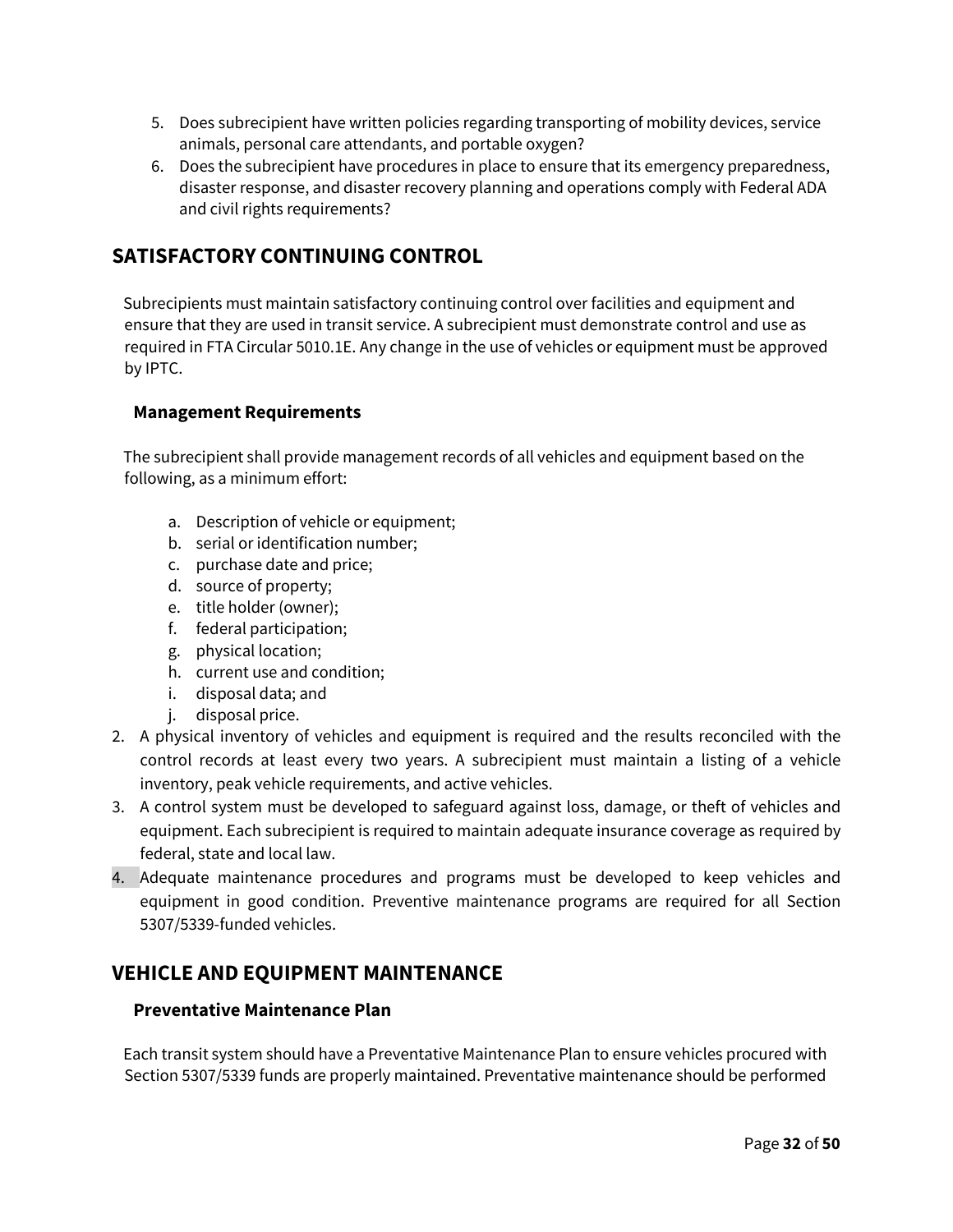as recommended by the equipment manufacturer, at a minimum, and maintenance services completed by qualified mechanics.

### <span id="page-32-0"></span>**Expected Maintenance**

As a condition for accepting Section 5307/5339 vehicles, the subrecipient must maintain in operative condition those features of vehicles that are required to make the vehicles readily accessible to and usable by individuals with disabilities. These features include, but are not limited to, lifts and other means of access to vehicles, securement devices, signage and systems to facilitate communications with persons with impaired vision or hearing.

Accessibility features shall be repaired promptly if they are damaged or out of order. When an accessibility feature is out of order, the subrecipient shall take reasonable steps to accommodate individuals with disabilities who would otherwise use the feature. This does not prohibit isolated or temporary interruptions in service or access due to maintenance or repairs.

# <span id="page-32-1"></span>**VEHICLE AND EQUIPMENT USE**

Equipment is defined as an article of nonexpendable, tangible personal property having a useful life of more than one year and an acquisition cost that equals or exceeds the lesser of the capitalization level established by the governmental unit for financial statement purposes, or \$5,000. Equipment includes rolling stock and all other such property used in the provision of public transit service.

Vehicles and equipment shall be used in the program for which it was acquired as long as it is needed. This is true even if Section 5307/5339 funding does not continue to fund the program. All subrecipients are required to submit an "annual certificate of use" for all vehicles and equipment acquired under the Section 5307/5339 Program.

The subrecipient may make vehicles or equipment available for use in other programs or projects currently or previously supported by federal funds. However, this use may not interfere with the work on the program or project for which it was originally acquired. User fees shall be considered in this situation. Federally-funded vehicles and equipment may not be used to provide services for a fee to compete unfairly with private companies.

For other prohibited uses, please refer to the section "Other Provisions" or refer to the grant agreement.

# <span id="page-32-2"></span>**DISPOSITION OF EQUIPMENT AND VEHICLES**

Dispositions of federally-funded equipment and vehicles must be reviewed and approved by the Program Administrator. Official property records must be available upon request by the Program Administrator.

Proceeds from the sale of real property, equipment, or supplies are not program income.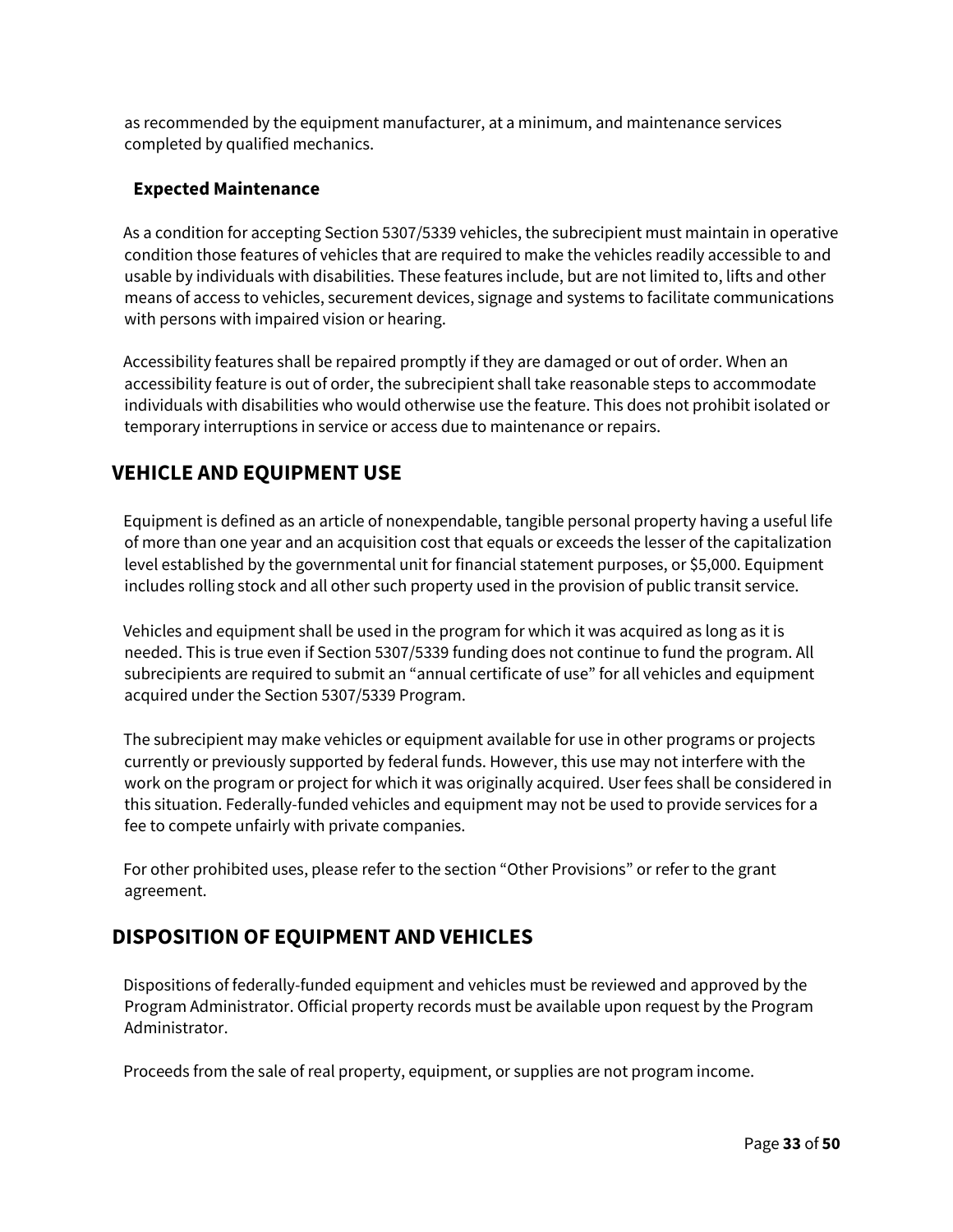# <span id="page-33-1"></span><span id="page-33-0"></span>**Determination of Fair Market Value and Federal Interest**

### Fair Market Value

The fair market value for vehicles and equipment may be determined by the following methods:

- a. averaging of two independent appraisals; or
- b. determination of third-party expert.

#### Federal Interest

<span id="page-33-2"></span>The Federal interest is determined by calculating the fair market value of the project property immediately before the occurrence prompting the withdrawal of the project property from appropriate use.

If project property is being removed from service before the end of its useful life, the Federal interest and the return to FTA is the greater of FTA's share of the unamortized value of the remaining service life per unit, based on straight line depreciation of the original purchase price, or the Federal share of the sales price (even though the unamortized value is \$5,000 or less).

For vehicles that have met their useful life, see the information in the following sections to determine federal interest.

# <span id="page-33-3"></span>**Disposition Before the End of Useful Life**

Any disposition of project property before the end of its useful life requires prior FTA approval. FTA is entitled its share of the remaining Federal interest. Records of all dispositions must be kept and more information for each disposition type can be received from either IPTC or the FTA regional office.

### Like-Kind Exchange Policy

<span id="page-33-4"></span>With prior FTA approval, a vehicle may be traded in or sold before the end of its minimum normal service life. In lieu of returning the Federal share to FTA, a subrecipient may elect to use the trade-in value or the sales proceeds from the vehicle to acquire a replacement vehicle of like kind. "Like Kind" is defined as a bus for a bus with a similar service life. Under the Like-Kind Exchange Policy, proceeds from the vehicle sales are not returned to FTA; instead, all proceeds are reinvested in acquisition of the like-kind replacement vehicle. If sales proceeds are less than the amount of the Federal interest in the vehicle at the time it is being replaced, the subrecipient is responsible for providing the difference, along with the subrecipient's local share of the cost of the replacement vehicle. If sales proceeds are greater than the amount of the Federal interest of the vehicles traded in or sold, the investment of all proceeds in acquisition of the like-kind replacement vehicles results in reduction of the gross project cost. Records of this action must be retained.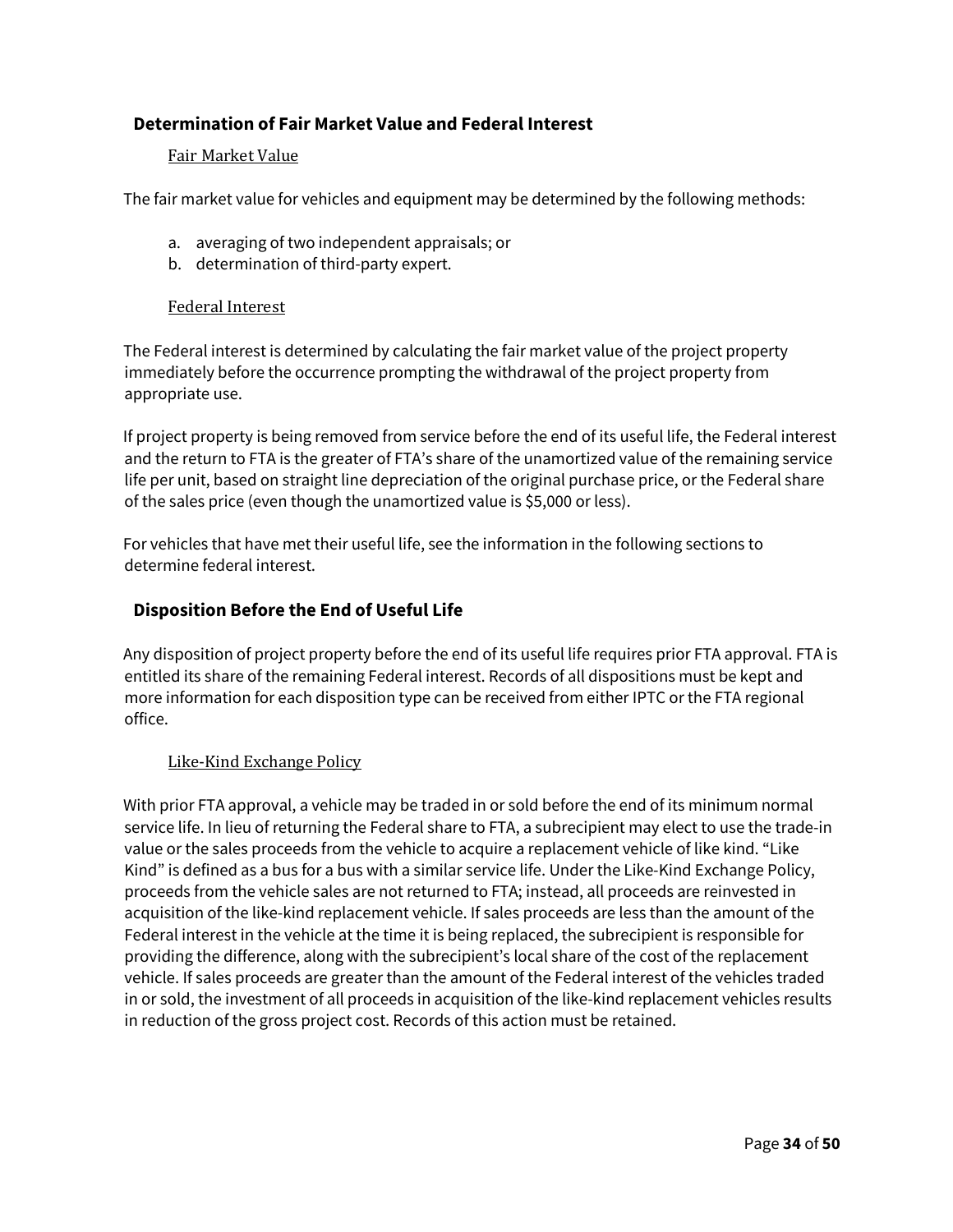### Transfer of Assets No Longer Needed – Non-FTA Subrecipients

<span id="page-34-0"></span>For property that has not met its useful life and with prior FTA approval, the subrecipient may follow procedures for publication in the Federal Register to transfer project property (including land or equipment) to a public agency for non-public transportation use and can be approved if FTA confirms:

- 1. The assets will remain in public use for at least five years after the date the asset is transferred;
- 2. There is no purpose eligible for assistance for which the asset should be used;

3. The overall benefit of allowing the transfer is greater than the FTA interest in liquidation and return of the FTA remaining Federal interest in the asset, after considering fair market value and other factors; and

4. Through an appropriate screening or survey process (usually by following procedures for publication in the Federal Register), that there is no interest in acquiring the asset for the Federal Government use if the asset is a facility or land.

#### Transfer of Assets No Longer Needed – FTA Subrecipients

<span id="page-34-1"></span>For property that has not met its useful life and with prior FTA approval, the subrecipient may transfer the vehicle to another FTA subrecipient. The Federal interest of the vehicles will be transferred, and therefore, there is no obligation to reimburse FTA. However, no additional FTA funds may be used to acquire the vehicles. Both subrecipients should coordinate with the Program Administrator.

In the event a subrecipient does not identify another to transfer to, IPTC may make a notice of availability to IPTC and INDOT subrecipients.

#### Casualty, Fire, Natural Disaster, and Misused Property

<span id="page-34-2"></span>When project property is lost or damaged by fire, casualty, or natural disaster, the fair market value shall be calculated on the basis of the condition of the equipment or supplies immediately before the fire, casualty, or natural disaster, irrespective of the extent of insurance coverage. If any damage to project property results from abuse or misuse occurring with the subrecipient's knowledge and consent, the subrecipient agrees to restore the project property to its original condition or refunds the value of the Federal interest in that property.

The subrecipient may fulfill its obligations to remit the Federal interest by one of the following methods:

- 1. With prior FTA approval, investing an amount equal to the remaining Federal interest in likekind property eligible for assistance, if the like-kind property is within the scope of the project that provided Federal assistance for the property prematurely withdrawn from use;
- 2. If the subrecipient receives insurance proceeds, apply the proceeds to the cost of replacing the damaged or destroyed project taken out of service; or
- 3. Return to FTA an amount equal to the remaining Federal interest in the lost, damaged, destroyed, or withdrawn project property.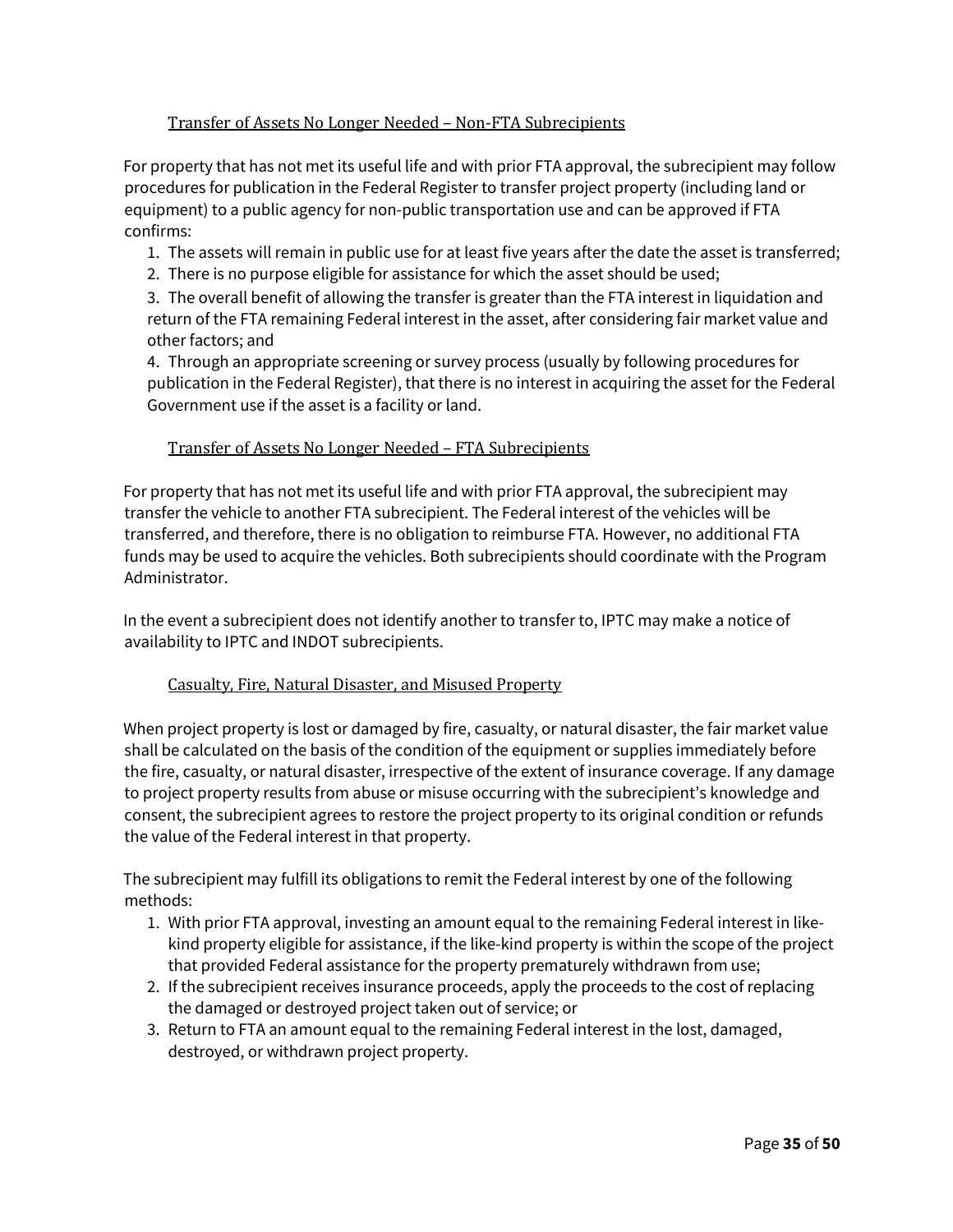The Federal interest is not dependent on the extent of insurance coverage or on the insurance adjustment received. Records of this action must be retained.

# <span id="page-35-1"></span><span id="page-35-0"></span>**Disposition After the End of Useful Life**

### Subrecipient to Subrecipient Transfer

For property where the useful life has been met and with prior FTA approval, a subrecipient may transfer rolling stock to another subrecipient. Both subrecipients should coordinate with the Program Administrator.

### Sell and Use Proceeds for Other Capital Projects

<span id="page-35-2"></span>Pursuant to a change in federal law through the IIJA, federal funds retained through disposition can no longer be applied to future capital projects.

### Fair Market Value of Over \$5,000 Value

After the service life of project property is reached, rolling stock and equipment with a current market value exceeding \$5,000 per unit, or unused supplies with a total aggregate fair market value of more than \$5,000, may be retained or sold.

As amended by the Infrastructure Investment and Jobs Act (IIJA), subrecipients retains \$5,000 plus the local portion of the funding split for each vehicle disposed of.

The subrecipient's transmittal letter should state whether the equipment will be retained or sold. The subrecipient must submit a completed Disposition Request form if the equipment/vehicle will not be retained. The instructions are included on the form and the form must be approved by the Program Administrator. Use of sales proceeds are discussed elsewhere in this Section.

### Fair Market Value of Less than \$5,000 Value

After the service life of project property is reached, rolling stock and equipment with a unit market value of \$5,000 or less, or supplies with a total aggregate market value of \$5,000 or less, may be retained, sold, or otherwise disposed of with no obligation to reimburse FTA. The subrecipient must submit a completed Disposition Request form to the Program Administrator if the equipment/vehicle will not be retained. The instructions are included on the form and the form must be approved by the Program Administrator.

### Unused Supplies

<span id="page-35-3"></span>For the disposition of supplies for which there is not transit use with a total aggregate fair market value that exceeds \$5,000, the subrecipient shall compensate FTA for its share, or transfer the sales proceeds to reduce the gross project cost of other capital project(s). Records of this action must be retained.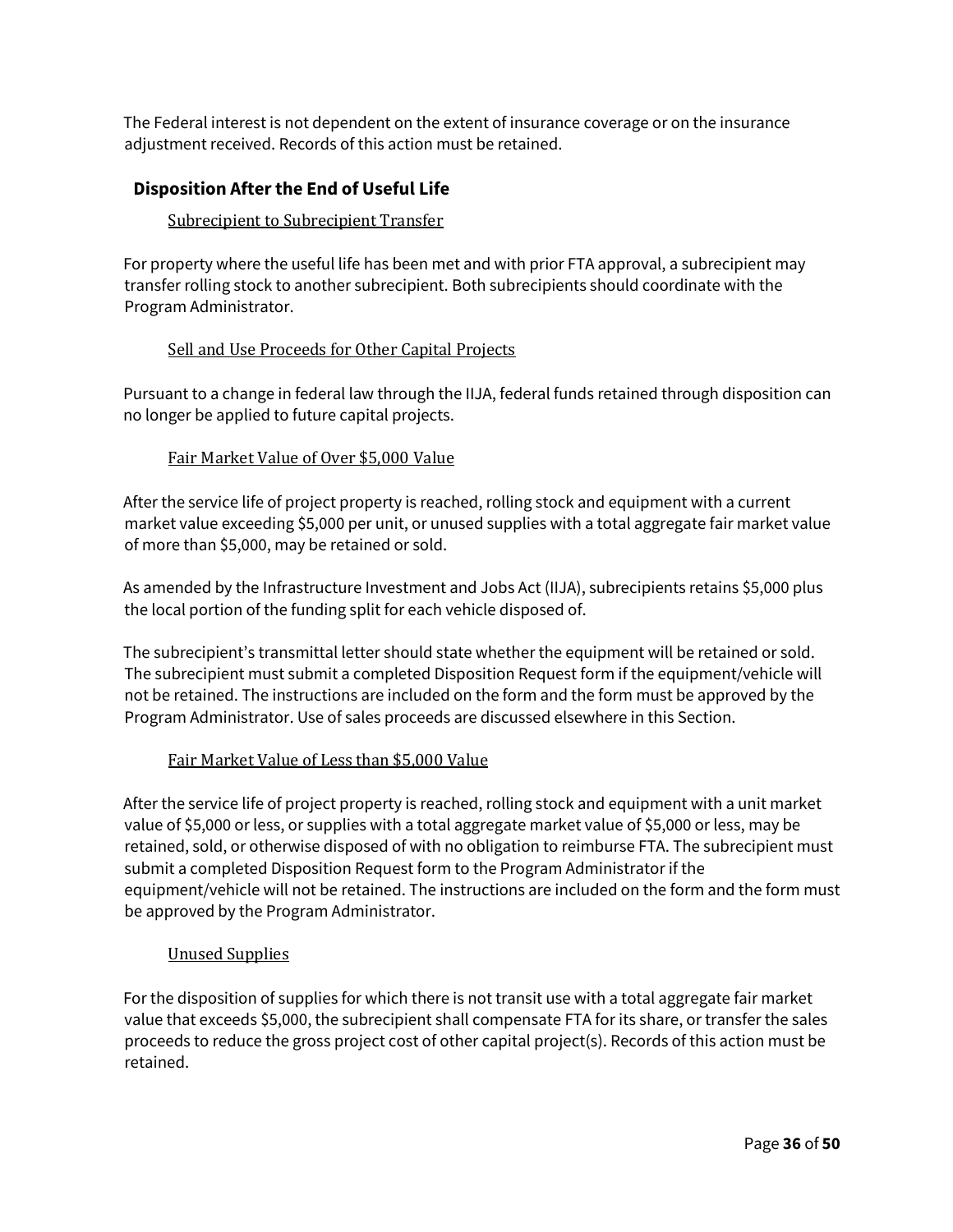# <span id="page-36-1"></span><span id="page-36-0"></span>**VEHICLE CATEGORIES AND USEFUL LIFE**

### Vehicle Categories

IPTC follows the FTA definitions for useful life for buses and light-duty vehicles, as outlined in FTA C5010.1.

- 1. Medium-size, light-duty transit buses. These include body on chassis (BOC) vehicles.
- 2. Light duty vehicles. These include regular and specialized vans, sedans, and light-duty buses, including those excluded from testing in the current 49 CFR 665. Examples include mobility vans.

### Vehicle Useful Life

<span id="page-36-2"></span>IPTC, as a non-state designated recipient, is required to use the definition of the vehicle useful life policy contained in FTA C 5010.1E.

| Table 1. Vernete Obergt Life Folley |         |              |  |  |
|-------------------------------------|---------|--------------|--|--|
| <b>Vehicle Classification</b>       | Miles   | <b>Years</b> |  |  |
| Medium-size, light duty transit bus | 150,000 | 5            |  |  |
| <b>Light duty vehicles</b>          | 100,000 | 4            |  |  |

| Table 1: Vehicle Useful Life Policy |
|-------------------------------------|
|-------------------------------------|

The age of the vehicle is calculated from the date the vehicle is actually placed into service, and not from the vehicle model year.

Vehicle useful life may be extended through rebuilds, overhauls, or repowerings. In the event that a subrecipient is considering one of these methods to extend vehicle useful life, please contact IPTC.

### Vehicle Replacement Planning and Group TAM Plan

<span id="page-36-3"></span>Subrecipients should consider creating a vehicle replacement plan. Such a plan coulde use the vehicle useful life, either in mileage or age, as the basis for determining the replacement of vehicles. Elements to include a plan would include the number, classification, and the estimated cost of the vehicles to be replaced or added.

Subrecipients will be offered to participate in a Group TAM Plan. The subrecipient may chose to decline to participate but will need to create their own plan.

# <span id="page-36-4"></span>**NTD REPORTING**

Federal statute requires that beneficiaries of Section 5307 funds provide transit performance, financial, and asset-related data in the National Transit Database (NTD) in accordance with 49 U.S.C. 5335(a) and (b). Monthly reports on transit operations include information on vehicles (trips, miles,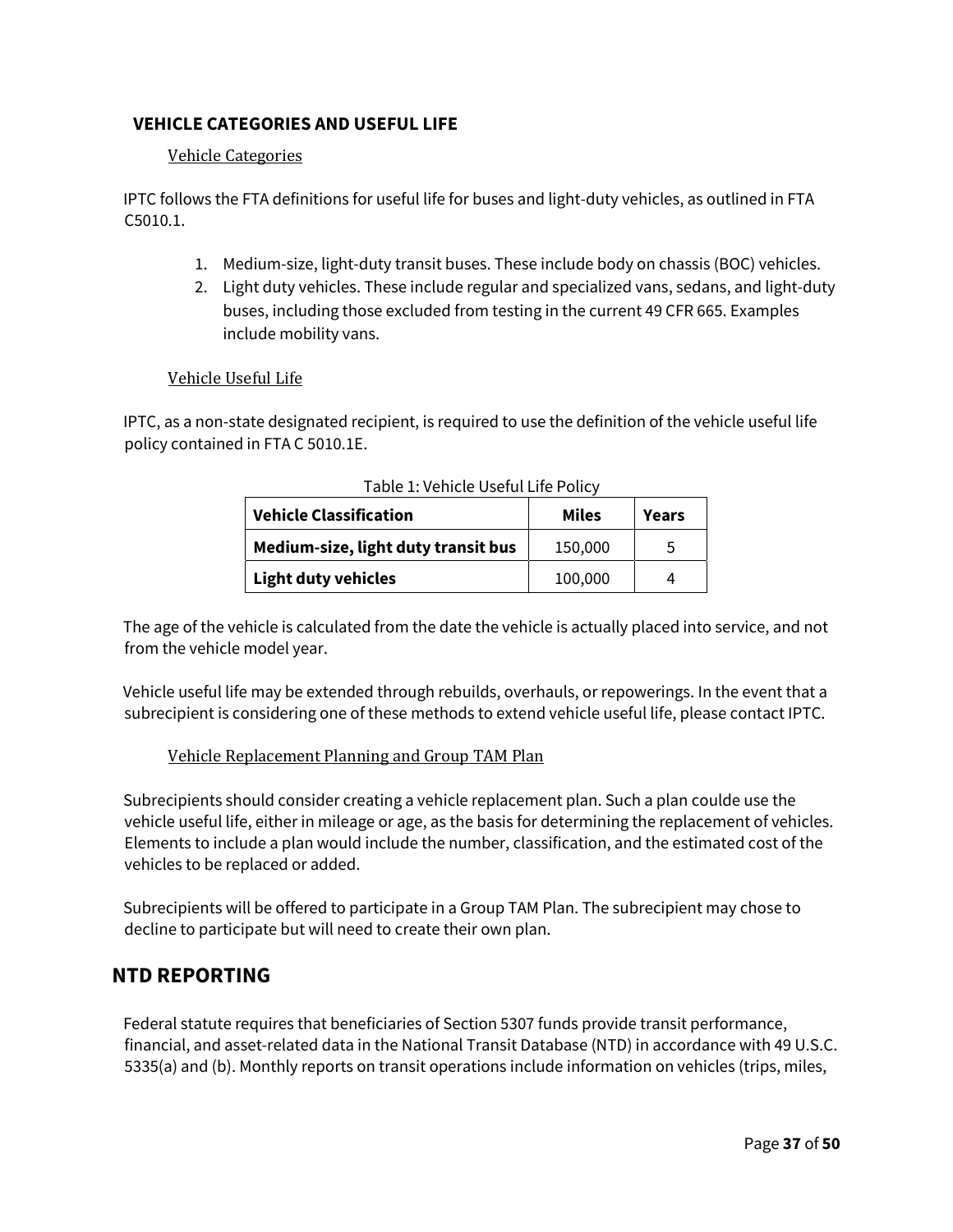hours, etc.) and annual reports include information on financial and other non-financial data. More information on the NTD can be found on the FTA's website at[: https://www.transit.dot.gov/ntd.](https://www.transit.dot.gov/ntd)

# <span id="page-37-1"></span><span id="page-37-0"></span>**IPTC PROGRAM MANAGEMENT**

### <span id="page-37-2"></span>**REPORTING**

#### ECHO Requests

The IPTC grants team will develop a summary of all costs, based on operating and capital invoices submitted by the individual subrecipients, to be included in the ECHO request. The billing summary is then reviewed and approved by the appropriate IPTC staff.

#### Federal Funding Accountability and Transparency ACT (FFAT) Requirement

<span id="page-37-3"></span>FTA's recipients must report the information about each first tier sub-award over \$25,000 (funds passed through to other public agencies or private nonprofit organizations) by the end of the month following the month the recipient makes any subaward or obligation (not the month after FTA awarded the direct grant). For example, if FTA awarded the grant in November, and the prime recipient did not sign subrecipient agreements until February, the FTA recipient would have until March 31 to report the subaward into the Federal Funding Accountability and Transparency Act Subaward Reporting System (FSRS) at **[https://www.fsrs.gov](https://www.fsrs.gov/)**[. O](https://www.fsrs.gov/)nce the recipient submits an initial report, the recipient can revise it later to add additional subawards as they are made, or to change data previously submitted to reflect adjustments in subawards.

Any Indirect Costs that are included as a result of a Subrecipient's reimbursement request, will have been approved as part of that Subrecipient's cost allocation plan by IPTC. See also Section F.2.a.

#### Reporting

<span id="page-37-4"></span>Federal Financial Reports (FFRs) and Milestone Progress Reports (MPRs) – IPTC prepares and submits all required Federal Financial Reports (FFRs) in accordance with FTA Circular C5010.1E.

IPTC requires all subrecipients receiving operating assistance to report financial and operating data on a monthly and annual basis. Failure to provide the requested reports may result in IPTC withholding future reimbursement requests under the grant agreement. IPTC may request other records and documents for compliance purposes.

### <span id="page-37-5"></span>**MONITORING**

IPTC staff monitors program compliance through regular contact and annual site visits to ensure that 5307/5339 subrecipients are complying with federal and state regulations. The reviews will be documented and provided to the subrecipients.

As part of the grant contract, the Subrecipient shall permit IPTC, FTA or any of their authorized representatives, full access to any books, documents, papers, and records relevant to the project. IPTC maintains the right to inspect all project equipment and property. The Subrecipient, IPTC, FTA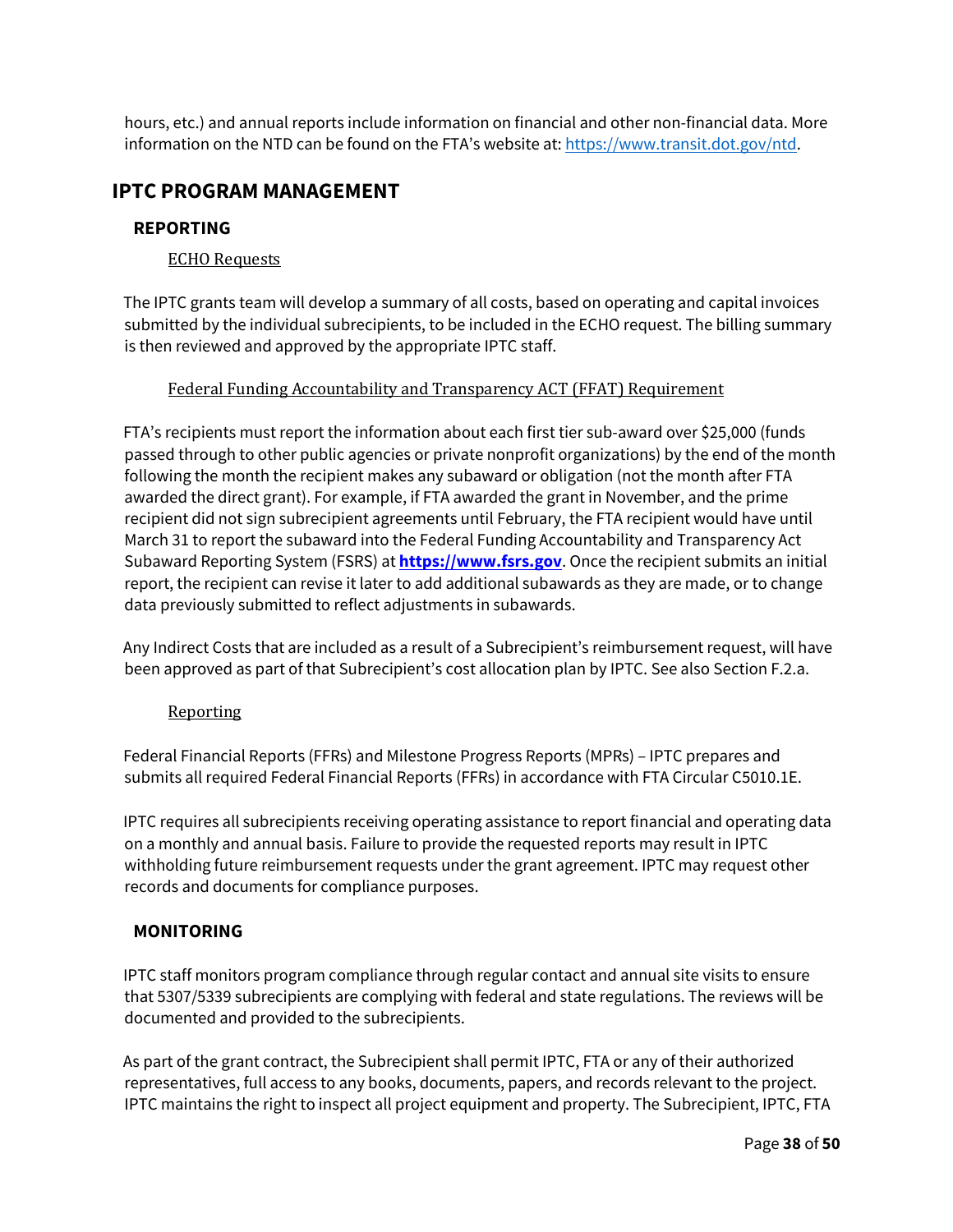or any party with a vested interest in the project, may call a meeting to review or discuss project activities.

### Review of monthly and annual reports

<span id="page-38-0"></span>IPTC will review all monthly and annual reports for compliance. Areas that are identified as possible problem areas are discussed formally through written means or informally through telephone calls with local representatives for explanation and/or resolution.

### Annual Site Visit and Desktop Review

<span id="page-38-1"></span>IPTC will conduct annual site visits to review compliance of the subrecipient. The site visits will be coordinated with the subrecipients. In conjunction, a desktop review may be conducted. Documents may be requested prior to the visit and questions to be asked will be communicated prior to the site visit.

IPTC will submit a compliance review report to the subrecipients. This report documents the findings from the desktop and on-site review and the corrective actions that should be taken to address the findings. Non-compliance items are noted as well as any comments in areas where the system is in general compliance. Included are corrective actions that should be taken to address the areas of non-compliance. Recommended actions are those that the subrecipient should consider to implement.

Failure to correct areas of non-compliance may result in probationary actions or grant termination in the most severe cases.

### Capital Asset Database

<span id="page-38-2"></span>IPTC maintains a capital asset database using the property control records prepared by the subrecipients. This database is used to track capital assets and dispositions, and to cross-check information with other reporting system. The database information may be used for capital programming, such as determining the number of vehicles reaching the end of their useful life and calculating average prices for certain types of vehicles.

### Title VI, DBE, EEO, LEP, EEO

<span id="page-38-3"></span>IPTC requires and monitors the subrecipients compliance with Title VI (Civil Rights), Disadvantaged Business Enterprise (DBE), Equal Employment Opportunity (EEO), Limited English Proficiency (LEP) and Environmental Justice (EJ) requirements by apprising them of their responsibilities, collecting documentation of compliance via site visits and requesting the submission of applicable reports. Documentation includes but is not limited to: monthly Disadvantaged Business Enterprise utilization reports, Good Faith Effort documentation for procurement, the impact of subrecipient service provision on minorities and individuals with disabilities, and workforce composition of transit system personnel.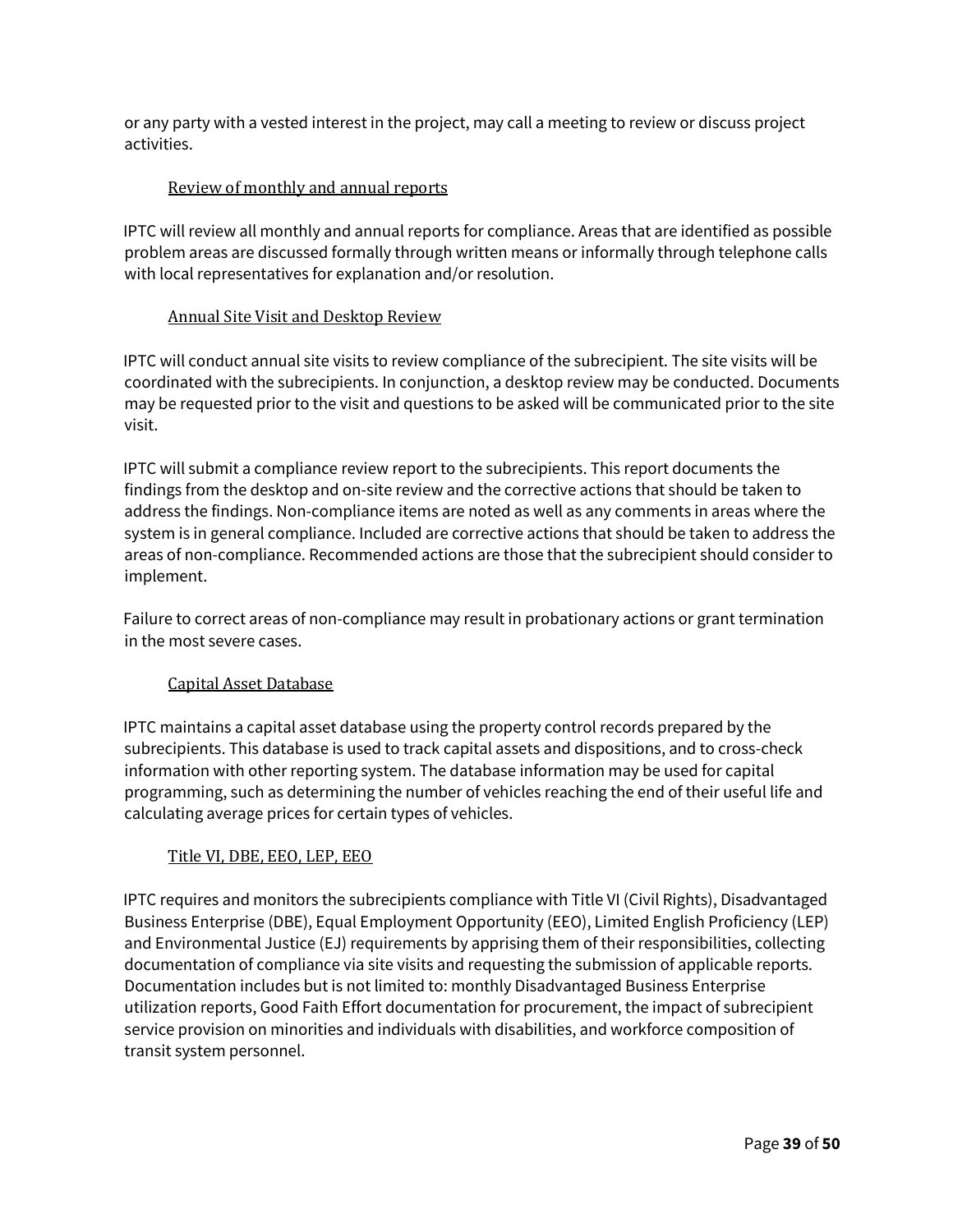### Lobbying

<span id="page-39-0"></span>IPTC requires and monitors the conformance with Federal Restrictions on Lobbying through on-site compliance review questions; in addition, IPTC will review all applicable procurement documents for the presence of the Lobbying Certification. Lobbying restrictions apply to grants, contracts, and cooperative agreements involving \$100,000 or more (Section 319 of Public Law 101-121).

### Financial Management

<span id="page-39-1"></span>IPTC and its subrecipients will dispense and account for program funds in accordance with all applicable state codes. IPTC financial management practices provide data used to compile current financial reports such as required by the most recent version of FTA Circular 9040.1 and 5100.1. IPTC monitors subrecipient expenditures, checking for eligibility and conducts periodic site visits of its subrecipients during which time random invoices may be traced throughout the local accounting system.

### <span id="page-39-2"></span>**AUDITING AND PROJECT CLOSE-OUT**

Per federal regulations to ensure compliance, Post-Award program audits are required by beneficiaries of federal transit fund assistance. The subrecipient is responsible for securing organization-wide or 5307/5339 grant specific audits. All audits performed on subrecipients under the Section 5307 program shall be in accordance with the requirements of 2 CFR 200.

#### Auditing

<span id="page-39-3"></span>The legally authorized auditing body for all subrecipients (units of local government - cities, counties, towns, etc.) is the State Board of Accounts. Subrecipients that contract with private companies for transit service must require that these companies provide them with their annual audit. The subrecipient is responsible for reviewing all sub-contractors' audit reports and appropriately resolving any findings. These sub-contractors' audits must be submitted to IPTC for review and acceptance.

#### Project Close-out

<span id="page-39-4"></span>IPTC will initiate project closeout with subrecipients within 90 days after all funds are expended and all work activities for the project are completed. IPTC will initiate Program of Project (POP) closeout with FTA within 90 days after all work activities for the POP are completed. IPTC will electronically submit a final Financial Status Report (SF 269A), final budget, and final POP via TrAMS, FTA's Transit Award Management System, at the time of closeout.

### <span id="page-39-5"></span>**PROCUREMENT**

IPTC will review all documents related to procurement for both Section 5307 and 5339 grants. Subrecipients should demonstrate compliance and be able to produce relevant documentation for each procurement.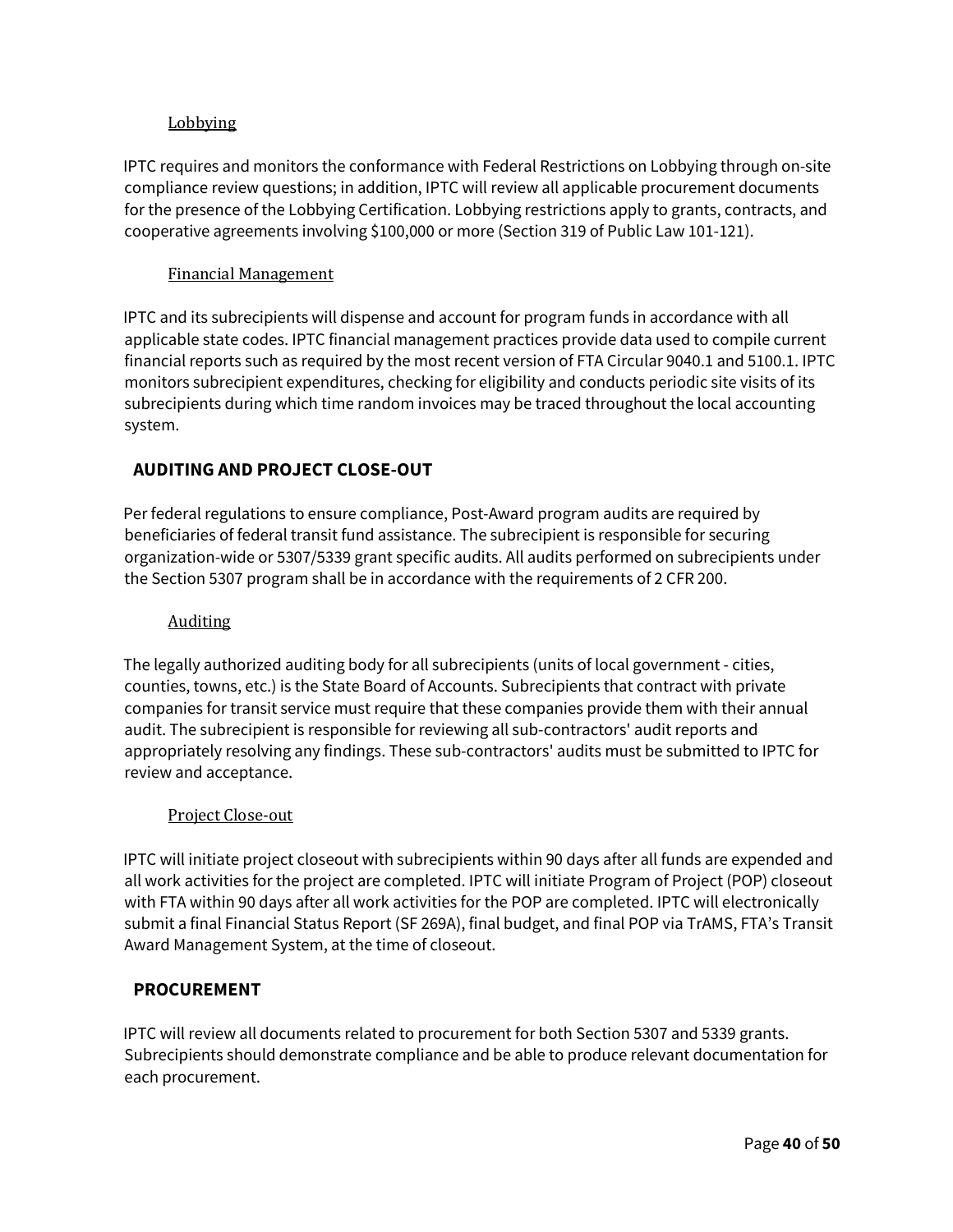Consistent with Federal requirements as contained in the most recent version of FTA Circular 4220.1F, IPTC has set a maximum period of performance of four (4) years for all subrecipient third party contracts, such as property, including rolling stock, services, leases, construction, revenue, etc.

IPTC Section 5307/5339 procurement practices will comply with five specific Federal requirements contained in the current FTA Circular 4220.1F. These include the following:

- 1) For rolling stock, a four year limitation on contract period of performance;
- 2) A requirement for full and open competition;
- 3) A prohibition against geographic preference;
- 4) the use of Brooks Act procedures for procurement of architectural and engineering services if IPTC has not adopted a statute governing procurement of such services and
- 5) inclusion in contracts of all Federal clauses required by Federal statutes and Executive Orders and their implementing regulations.

### **Standards**

- <span id="page-40-0"></span>a Competition: All procurement will be conducted in a manner providing for full and open competition.
- b Code of Conduct: Subrecipients must have a written code of conduct governing the performance of their employees engaged in the award and administration of contracts. Employees of the subrecipient shall not participate in selection, award, or administration of contract supported by federal and state funds if a conflict of interest, real or apparent, is involved.
- c Purchase Review: Subrecipients must develop a process for reviewing purchases to avoid unnecessary and duplicate items. Consideration must be given to the most economical approach. Where appropriate, an analysis of lease versus purchase shall be made. All subrecipients are encouraged to use intergovernmental agreements, where possible.
- d Contract Cost and Price Analysis for Every Procurement Action: Subrecipients shall perform a price or cost analysis with every procurement, including contract modifications. As a starting point the subrecipient must make an independent estimate before receiving bids or proposals. Usually a price analysis will be used to determine the reasonableness of the proposed contract price. This may also be established based on the catalog or market price of products sold in substantial quantities to the public, or based on price set by law. A cost analysis is required when the bidder is required to submit the cost elements of his estimated price (e.g., under professional service contracts such as, consulting or architectural and engineering). Also, a cost analysis is necessary when adequate price competition is lacking and for sole source procurements, including contract modifications or change orders, unless price reasonableness can be established on the basis of a catalog or market price of a commercial product sold in substantial quantities to the general public or on the basis of prices set by law or regulation. [FTA C 4220.1F, VI, 6.]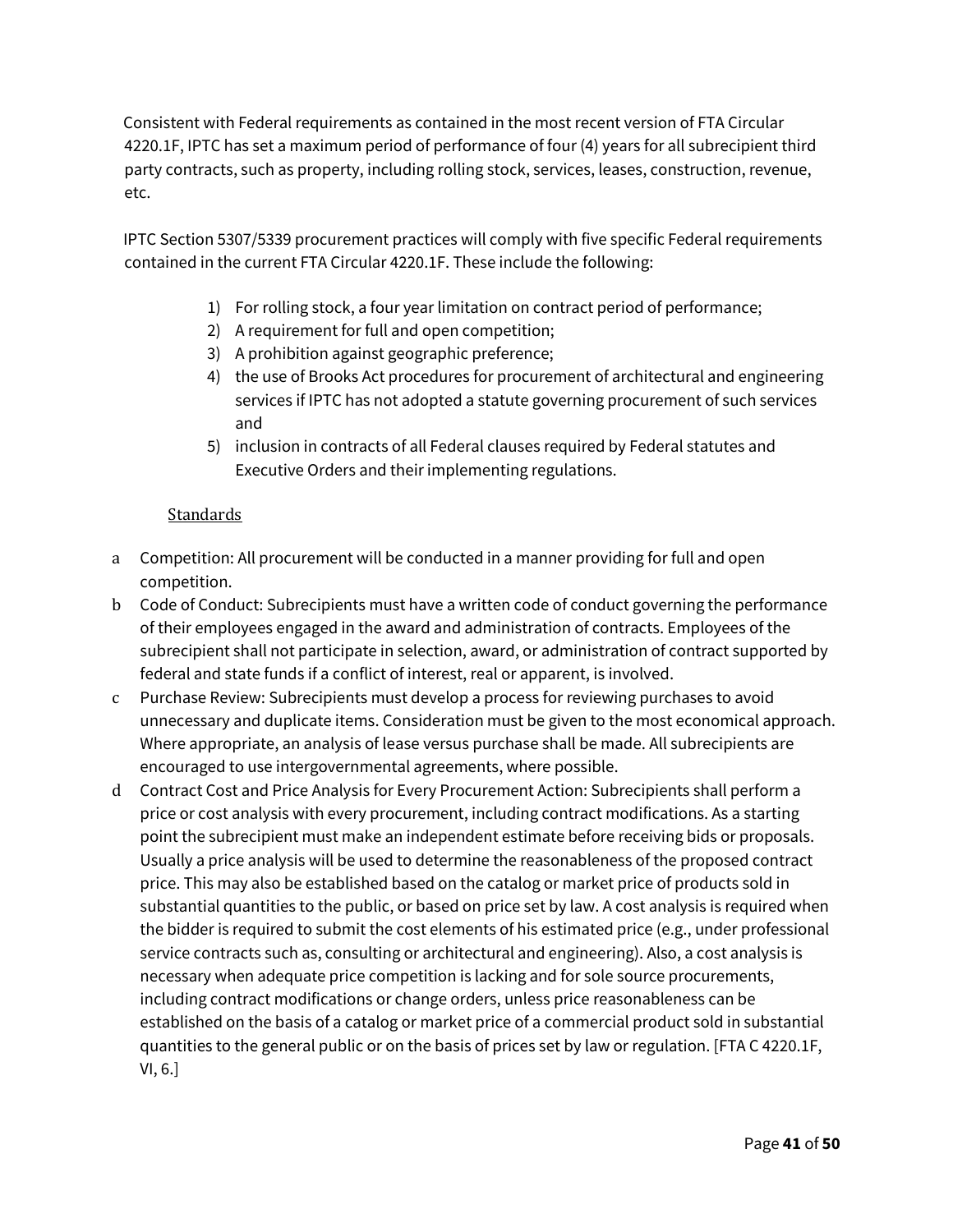- i Independent Cost Estimate: The process for developing an Independent Cost Estimate will vary depending on the nature of the procurement. For construction projects, the engineering firm preparing the designs and specifications will usually be able to provide a cost estimate. For purchases, such as vehicles, software or equipment, a variety of sources can be considered. For more standardized items, pricing research can be conducted by seeking publically available cost information, such as pricing information provided by suppliers of similar products. For more specialized purchases, such as specialized transit software or vehicles with special equipment, the staff conducting the procurement can seek cost information from other transit agencies which may have recently made similar purchases. For services to be performed on an hourly rate basis, recent past internal procurement rate information for similar services, or information from other transit agencies who have secured similar services may be used. In all instances, the Independent Cost Estimate should provide a reasonably accurate summary of the expected costs of the items or services procured, using recent or current cost information, so that an accurate cost or price analysis can be conducted once proposals or bids have been received.
- e Profit: Subrecipients must negotiate profit as a separate element of the price for each contract in which there is no price competition and in all cases where cost analysis is performed. To establish a fair and reasonable profit, consideration will be given to the complexity of the work to be performed, the risk borne by the contractor, the contractor's investment, the amount of subcontracting, the quality of its record of past performance, and industry profit rates in the surrounding geographical area for similar work. [FTA C 4220.1F, VI, 6.a.(3)]
- f Federal Cost Principles: Costs or prices based on estimated costs for grant contracts will be allowable only to the extent that costs incurred of cost estimates included in negotiated prices are consistent with Federal cost principles. Subrecipients may reference their own cost principles that comply with applicable Federal cost principles.
- g Required Federal and State Clauses: All procurements and resulting contracts must include all required federal and state clauses. Copies of these clauses are made available to the Subrecipients in the Section 5307/5339 grant application and further identified in the Section 5307/5339 grant assistance contracts between IPTC and its subrecipients.
- h Contract Awards to Responsible Vendors: Subrecipients may only award contracts to responsible contractors possessing the ability, willingness, and integrity to perform successfully under the terms and conditions of the contract and who demonstrate that its proposed subcontractors also qualify as responsible. Subrecipients must consider such matters as contractor integrity, compliance with public policy, record of past performance and financial and technical resources when making a determination of contractor responsibility. Subrecipients must also ensure that the contractor is not listed as a debarred or suspended contractor on the System for Award Management (SAM), which is maintained by the General Services Administration (GSA), at the time of contract award. Entities that are listed as debarred or suspended contractors on SAM may not be determined to be responsible contractors by the subrecipient.
	- i Responsible Bidder: To designate a prospective contractor "responsible" as required by 49 U.S.C. § 5325, the subrecipient, at a minimum, must determine and ensure that the prospective contractor satisfies the following criteria described herein. In addition to being otherwise qualified and eligible to receive the contract award under applicable laws and regulations, a responsible contractor: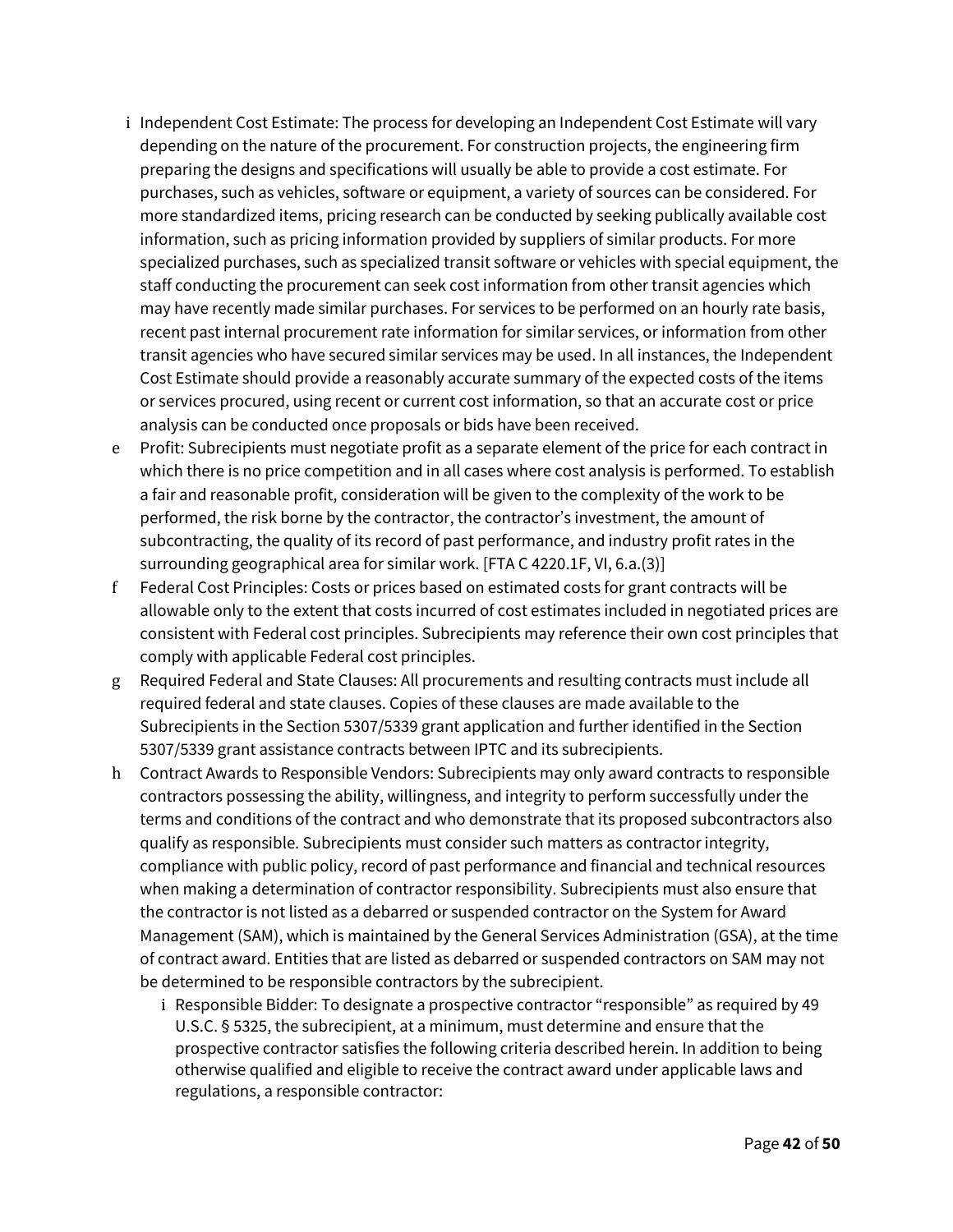- 1 Integrity and Ethics Has a satisfactory record of integrity and business ethics, in compliance with 49 U.S.C. Section 5325(j)(2)(A).
- 2 Debarment and Suspension Is neither debarred nor suspended from Federal programs under DOT regulations, "Nonprocurement Suspension and Debarment," 2 CFR Parts 180 and 1200, or under the FAR at 48 CFR Chapter 1, Part 9.4.
- 3 Current Performance Satisfactory current performance record; and
- 4 Past Performance Satisfactory past performance record in view of its records of longtime performance or performance with a predecessor entity, including:
- 5 Sufficient Resources. Key personnel with adequate experience, a parent firm with adequate resources and experience, and key subcontractors with adequate experience and past performance,
- 6 Adequate Past Experience. Past experience in carrying out similar work with particular attention to management approach, staffing, timeliness, technical success, budgetary controls, and other specialized considerations as described in the recipient's solicitation, and
- 7 Any Past Deficiencies Not the Fault of the Bidder or Offeror. A prospective bidder or offeror that is or recently has been seriously deficient in contract performance is presumed to be nonresponsible, unless the recipient determines that the circumstances were properly beyond the bidder or offeror's control, or unless the bidder or offeror has taken appropriate corrective action. Past failure to apply sufficient tenacity, perseverance, and effort to perform acceptably is strong evidence of non-responsibility. Failure to meet the quality requirements of a contract is a significant factor to consider in determining satisfactory performance. IPTC expects subrecipients to consider the number of the bidder or offeror's contracts involved and the extent of deficient performance in each contract when making this determination.
- i Contract Administration: Subrecipients must maintain a contract administration system, which ensures that contractors perform in accordance with the terms, conditions, and specifications of all purchases.
- j Contract Records: Subrecipients shall maintain records to sufficiently detail the procurement history. At a minimum this should include the rationale for the method of procurement, selection of contract type, contractor selection or rejection, and the basis for the contract price.
- k Subrecipients are responsible for resolving all contractual and administrative issues arising out of procurement. Violations of law should be referred to the proper local authority having jurisdiction. If there is no local authority, the matter should be referred to IPTC. Subrecipients must have protest procedures to handle and resolve disputes relating to their procurement. A protestor must exhaust all administrative remedies with the subrecipient before pursuing protest with IPTC.
- l Contract Administration: Subrecipients must maintain a contract administration system, which ensures that contractors perform in accordance with the terms, conditions, and specifications of all purchases.
- m Contract Records: Subrecipients shall maintain records to sufficiently detail the procurement history. At a minimum this should include the rationale for the method of procurement, selection of contract type, contractor selection or rejection, and the basis for the contract price.
- n Disputes and Protests: Subrecipients are responsible for resolving all contractual and administrative issues arising out of procurement. Violations of law should be referred to the proper local authority having jurisdiction. If there is no local authority, the matter should be referred to IPTC. Subrecipients must have protest procedures to handle and resolve disputes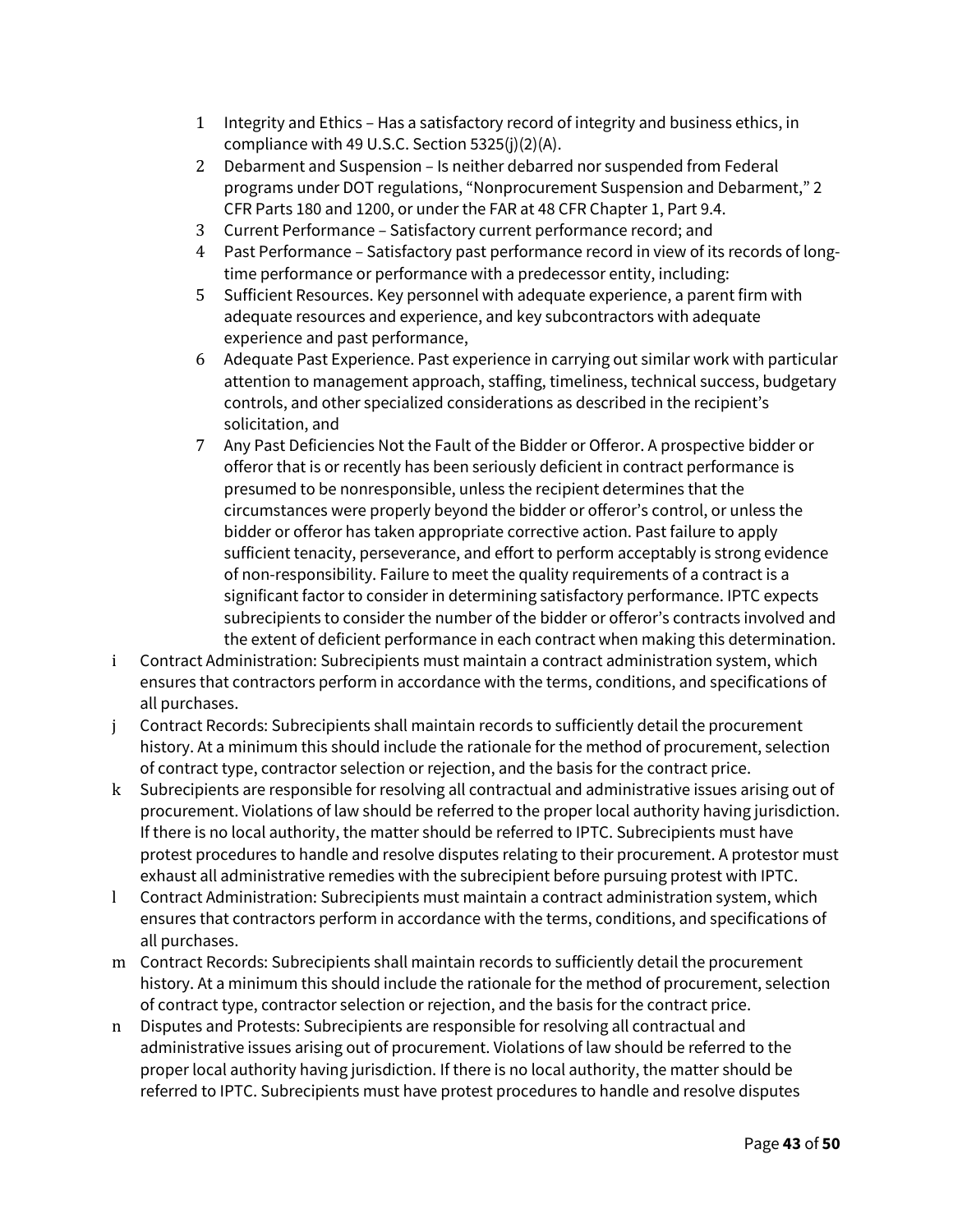relating to their procurement. A protestor must exhaust all administrative remedies with the subrecipient before pursuing protest with IPTC.

### Purchasing and Leasing – Methods of Procurement

<span id="page-43-0"></span>Generally, purchases and leases (procurement) made under the Section 5307 program will be made through Sealed Bid (formal advertising) method. All procurements must be conducted in accordance with *Indiana Code (I.C.)* 5-22-7 Competitive Bidding and federal regulations, where applicable.

### Micro-Purchases – Threshold: \$0 - \$3,499

An exception to the formal procurement method is the case of purchases under \$3,500 (i.e., micropurchases), or other lower threshold that subrecipients may set as they deem appropriate for purchases. Purchases below that threshold may be made without obtaining competitive quotations.

For micro-purchases, IPTC requires the subrecipient to, at a minimum, justify that the price for the procurement is fair and reasonable, and maintain written documentation about how that determination was derived. IPTC believes that determination may be completed quickly and efficiently in several ways. One possible method would be for the official tasked to review and authorize payment of a bill to annotate a finding such as "I have examined the expenditures reflected on this bill and determine that each reflects a reasonable price based on market price offered by vendors to the general public."

Procurements may not be divided merely to fall within the micro-purchase limit.

### Small Purchases – \$3,500 - \$150,000

Purchases and leases of \$3,500 up to \$150,000 or more are considered small purchases, therefore, relatively simple and informal procurement methods may be used. Small purchase procurement requires inclusion and acceptance of applicable federal clauses.

If the subrecipient has small purchases procedures which meet federal guidelines, or which are more strict, then the subrecipient's procedures may be followed. If the subrecipient does not have small purchase procedures, then they may invite quotes from at least three vendors known to deal in the type of purchase or lease being made. Copies of quote forms and all supporting documentation must be submitted with the Subrecipient's invoice for reimbursement.

A quotation should be solicited from other than the previous supplier before placing a repeat order. Whether quotations are solicited orally or in writing, the purchase record file should contain the following information:

- a. Name, address, and telephone number;
- b. Pertinent details on the offered items (make, model, etc.);
- c. Unit price and total price;
- d. Discount terms;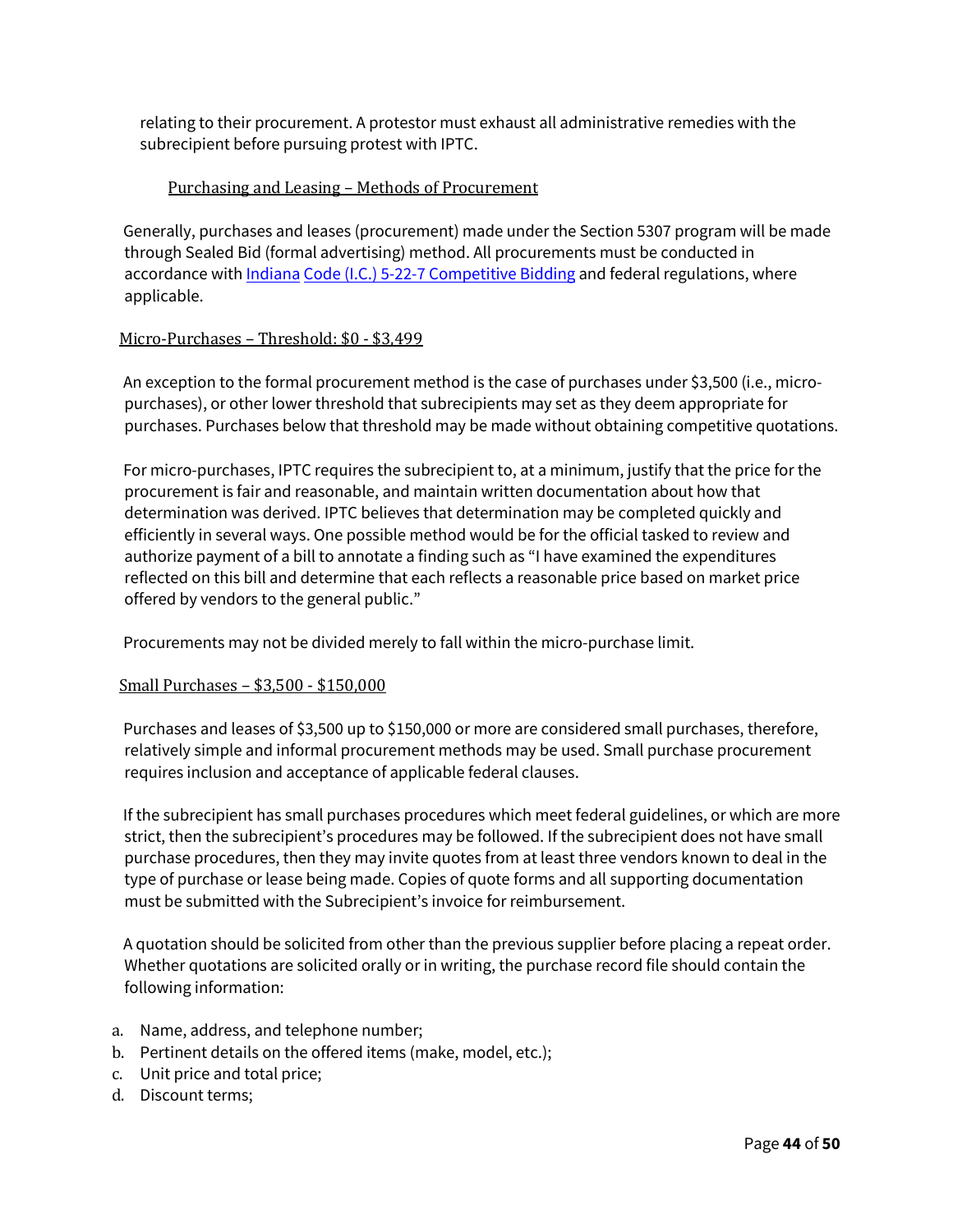- e. Delivery times;
- f. FOB point;
- g. Small, minority, and disadvantaged business information as appropriate;
- h. The person who provided the quote; and
- i. The time and date of the quote.

If the subrecipient receives a satisfactory quote, the subrecipient shall award the contract to the lowest responsible and responsive offeror. The subrecipient may reject all quotes.

#### Invitation For Bids (IFBs) –Procurement by Sealed Bids: Over \$150,000

State law (I.C. 5-22-7 – http://www.in.gov/legislative/ic/2004/title5/ar22/ch7.html) requires purchasing by IFB, or Sealed Bids, for purchases and leases of equipment over \$150,000. The formal advertisement notice must be published in accordance with I.C. 5-3-1 Publication of Notices (http://www.in.gov/legislative/ic/2004/title5/ar3/ch1.html). Bids are publicly solicited and a firm fixed-price contract (lump sum or unit price) is awarded to the lowest responsible, responsive bidder. In addition to the published notice, IPTC strongly recommends direct solicitation to known vendors.

The subrecipient is responsible for preparing the bid contract and specification, advertising and soliciting bids, receiving and reviewing bids, and awarding the contract to the lowest responsible and responsive bidder or to the bidder with the best value. Bids will be opened only at a time and place listed in the solicitation, and at least one (1) witness must be present. **The solicitation documents must include detailed information on the location and time of the public bid opening information, and any access requirements at the location.**

An exception to the sealed bid requirement is for the solicitation of professional services. This is described in the request for proposals (RFP) method of procurement.

#### Request for Proposals-Procurement By Competitive Proposals

A Request For Proposals (RFP) is the method generally used when conditions are not appropriate for the use of sealed bids and when it is allowed by State law (I.C. 5-22-9– [http://iga.in.gov/legislative/laws/2015/ic/titles/005/.](http://iga.in.gov/legislative/laws/2015/ic/titles/005/) 

One situation mentioned earlier is for the development of specifications. Also, a subrecipient may use the RFP method for the procurement of architectural, engineering, program management, construction management, planning and feasibility studies, and land surveying services. Services of architects, engineers, and land surveyors must be procured in accordance with I.C. 5-16-11.1 (https://iga.in.gov/legislative/laws/2015/ic/titles/005/.).

If the RFP method is used, the following requirements apply:

- The request must identify all evaluation factors and their relative importance, including cost as a factor. Please note that cost may not be used as an evaluation factor for architectural and
- engineering services, in accordance with the Brooks' Amendment;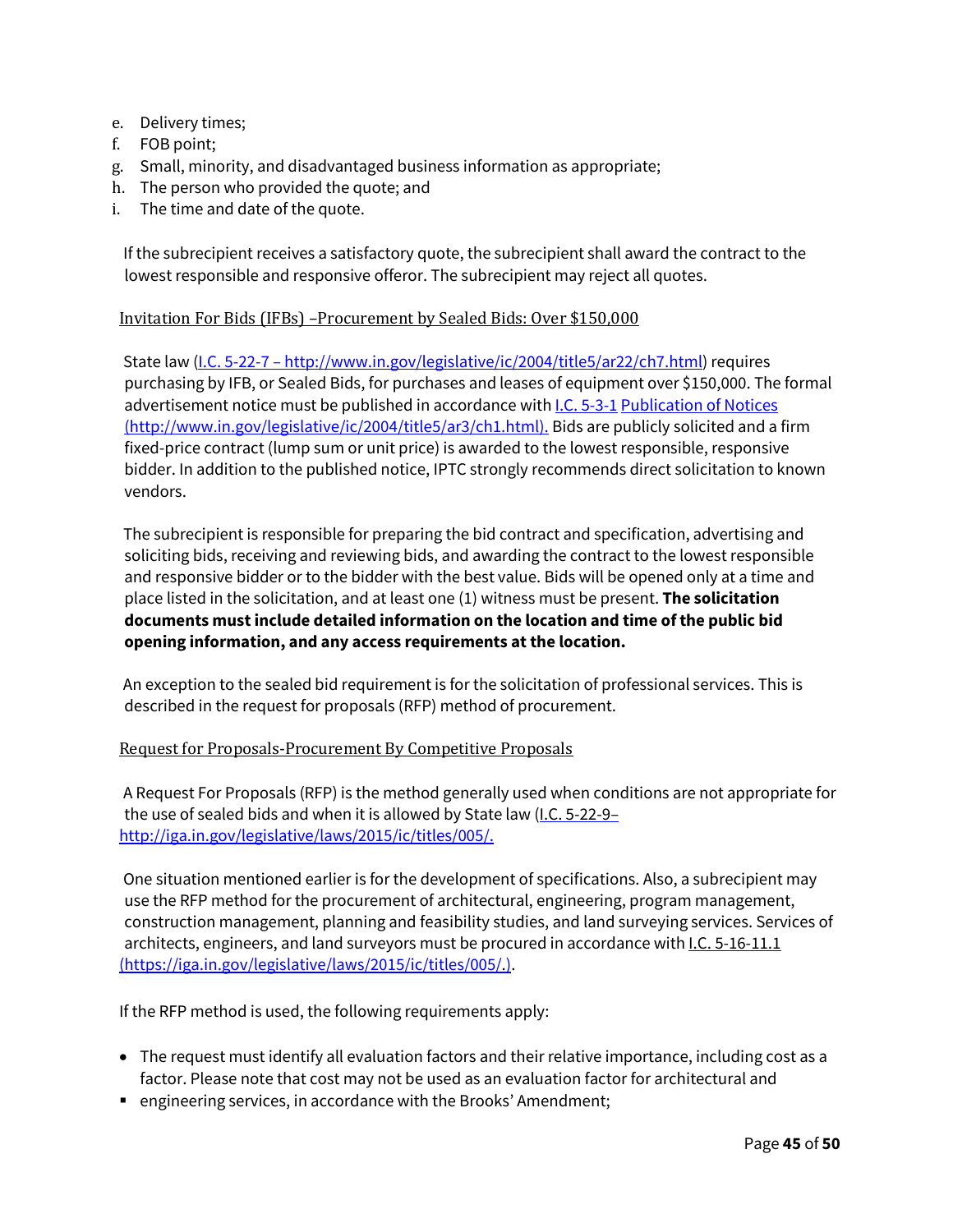- Any bonding requirements or other evidence of financial responsibility;
- Solicitation of an adequate number of qualified vendors;
- Subrecipient must have a written method for conducting technical evaluation for the proposals; and
- Contract award will be made to the responsible vendor whose proposal is determined in writing to be the most advantageous to the program.

#### Sole Source Procurement

When a subrecipient requires products or services available from only one responsible source, and no other products or services will satisfy its requirements, a subrecipient may make a sole source award with the prior approval of INDOT. Sole source awards are only appropriate when one of the following conditions apply:

- Unique Capability or Availability The products or services are available from only one source if one of the conditions described below is present:
- $\circ$  Unique or Innovative Concept The offeror demonstrates a unique or innovative concept or capability not available from another source. Unique or innovative concept means a new, novel, or changed concept, approach, or method that is the product of original thinking, the details of which are kept confidential or are patented or copyrighted, and is available to the subrecipient only from one source and has not in the past been available to the subrecipient from another source.
- $\circ$  Patents or Restricted Data Rights Patent or data rights restrictions preclude competition.
- $\circ$  Substantial Duplication Costs In the case of a follow-on contract for the continued development or production of highly specialized equipment and major components thereof, when it is likely that award to another contractor would result in substantial duplication of costs that are not expected to be recovered through competition.
- $\circ$  Unacceptable Delay In the case of a follow-on contract for the continued development or production of a highly specialized equipment and major components thereof, when it is likely that award to another contractor would result in unacceptable delays in fulfilling the subrecipient's needs.

In addition, when a subrecipient requires an existing contractor to make a change to its contract that is beyond the scope of that contract, the subrecipient must treat the changes as if the subrecipient has made a sole source award that must be justified.

IPTC must review and approve all sole source procurements prior to any contract award.

#### IPTC Review

All bid contracts, invitation for bids, and request for proposals for purchases or leases of \$25,000 or greater must be submitted to IPTC for review. In addition, subrecipients must make all technical specifications available for review, when IPTC believes such a review is needed to ensure that the purchase or lease specified is consistent with the grant award. Also, subrecipients must make available all procurement documentation upon request by IPTC.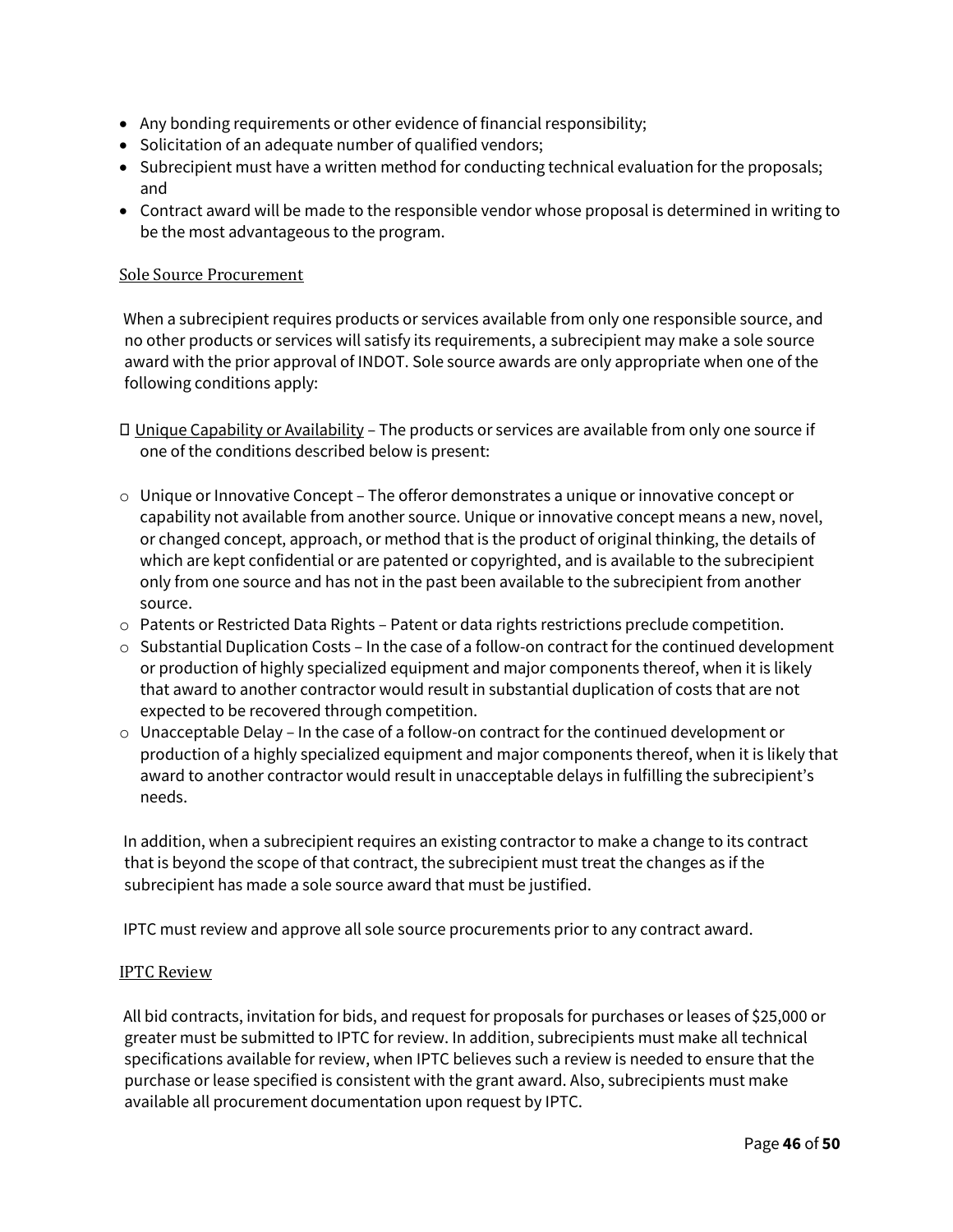# <span id="page-46-1"></span><span id="page-46-0"></span>**EQUIPMENT MAINTENANCE**

### Vehicle Maintenance

As part of IPTC's annual site visits and compliance review processes, intervals for preventative maintenance (PM) may be reviewed. At a minimum, 80% of PMs must be performed on time using the Vehicle Maintenance Interval Chart. IPTC may request additional reporting from individual systems on a case-by-case basis.

| <b>Vehicle</b><br><b>Model</b><br>Year | # of PM<br><b>Events</b><br><b>Examined</b> | Date - First<br>Event<br><b>Recorded</b> | Date - Last<br><b>Event</b><br><b>Recorded</b> | <b>Total</b><br>Mileage:<br><b>In</b><br><b>Period</b> | On-Time<br>(Within<br>$+/- 10\%$ | No. Early/Late |              | Percentage<br><b>On-Time</b> |
|----------------------------------------|---------------------------------------------|------------------------------------------|------------------------------------------------|--------------------------------------------------------|----------------------------------|----------------|--------------|------------------------------|
|                                        |                                             |                                          |                                                |                                                        |                                  |                | <b>Early</b> | Late                         |
| 183/2006                               | 20                                          | 9/22/2009                                | 10/04/2012                                     | 36,847                                                 | 16                               | 3              |              | 80%                          |
| 186/2010                               | 11                                          | 7/2/2010                                 | 09/28/2012                                     | 38,330                                                 | 9                                |                |              | 82%                          |
|                                        |                                             |                                          |                                                | Total                                                  | 25                               | 6              | 9            | 81%                          |

#### **Vehicle Maintenance Interval Chart**

 $1$  "On-time" maintenance events are those that occur within  $+/-10$  percent of the established interval. For Bus 183, this interval is 3,000 miles (*e.g*., on‐time events are performed at 2,700 to 3,300 mile intervals). For Bus 186, this interval is 5,000 miles (*e.g.*, on-time events are performed at 4,500 to 5,500 mile intervals). For purposes of compliance, early and on-time events are counted towards on-time performance.

# <span id="page-46-2"></span>**VEHICLE & EQUIPMENT USE**

IPTC will annually review the vehicle and equipment use of Section 5307/5339 funded capital purchases.

# <span id="page-46-3"></span>**SATISFACTORY CONTINUING CONTROL**

IPTC and the subrecipients must maintain satisfactory continuing control over facilities and equipment and ensure that they are used in transit service. A subrecipient must demonstrate control and use as required in FTA Circular 5010.1E. IPTC will monitor these stipulations through the compliance reviews. Any change in the use of vehicles or equipment must be approved by IPTC. SCC requirements are outlined in the Satisfactory Continuing Control section. All records should be available for IPTC or FTA inspection.

# <span id="page-46-4"></span>**FACILITY CONSTRUCTION AND RENOVATION**

Facility is defined as any building which was constructed in whole or in part with Federal Transit Administration (FTA) funds. The subrecipient must determine whether the construction of an administration building, storage facility, garage or other type of construction will have a significant impact on the environment and may proceed only after conducting an environmental impact study or obtaining a categorical exclusion.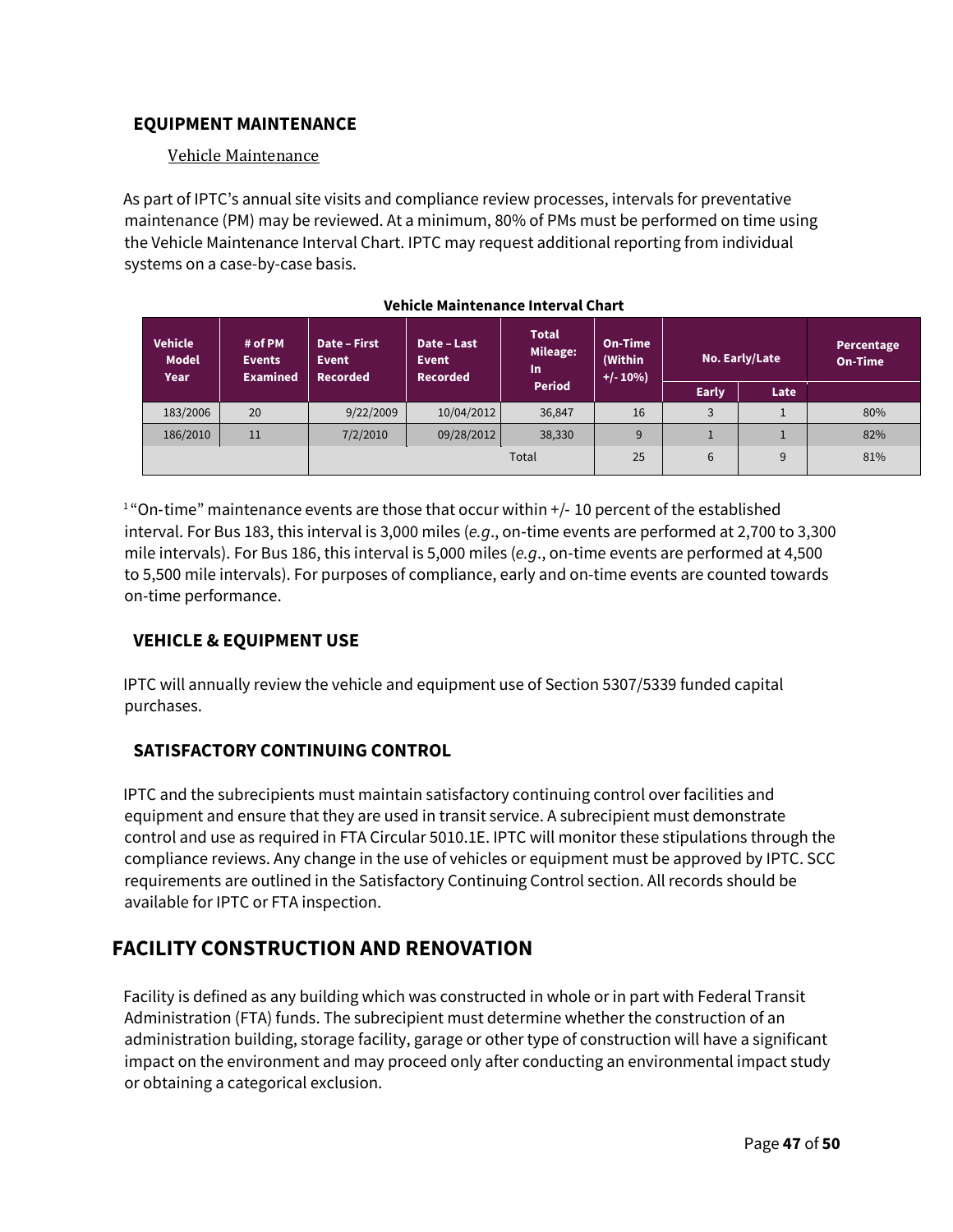Title VI regulations require that subrecipients perform a Site Equity Analysis to assess the potential impact of new construction on minority communities. Such an analysis may be a part of an environmental impact analysis.

Section 5307 subrecipients must use competitive proposal methods for obtaining architectural and engineering services. Guidance is provided in Federal Transit Administration Circular 4220.1F.

A subrecipient must maintain procedures for facility construction and renovation using Section 5307/5339 funds. IPTC requires that these procedures include:

- 1. Adequate staff organization with well-defined reporting relationships, statements of functional responsibilities, job descriptions, and job qualifications;
- 2. A budget covering the project management organization, appropriate consultants, property acquisition, utility relocation, systems demonstration staff, audits and miscellaneous payments the subrecipient may be prepared to justify;
- 3. A construction schedule;
- 4. Organizational structures, management skills, and staffing levels required throughout the construction phase; and
- 5. Internal plan implementation and reporting requirements, including cost and schedule control procedures

IPTC will monitor facility construction and renovation projects by requiring monthly submission of project budget and project schedule updates. The monthly submittal may be reduced to bimonthly depending upon the project progress.

Adequate maintenance procedures must be implemented to protect federally funded facilities and ADA accessibility features from damage and deterioration. OMB Circular A102 stipulates that periodic physical inventory of properties is taken to determine its condition. IPTC will conduct compliance reviews during which time subrecipients must show documentation of periodic inspections and regular maintenance procedures designed to protect the investment of federal funds.

IPTC will also monitor all transit facilities for compliance with ADA accessibility features. The subrecipient is responsible for implementing the ADA Accessibility Guidelines found in 49 CFR 37 and providing an accessible environment throughout its facilities. Other aspects of facility accessibility include a transit system's provision for the use of service animals, portable oxygen tanks and personal care attendants. IPTC will review a subrecipient's written policies and staff training concerning ADA service provisions to determine compliance with 49 CFR 37.161.

# <span id="page-47-0"></span>**LOCAL COMPLAINTS**

The subrecipient is required to resolve any complaints from transportation providers resulting from a local decision or interpretation concerning the Section 5307 program. The subrecipient is required to keep record of correspondence related to the issue, information used in making its decision and the process used in resolving the issue.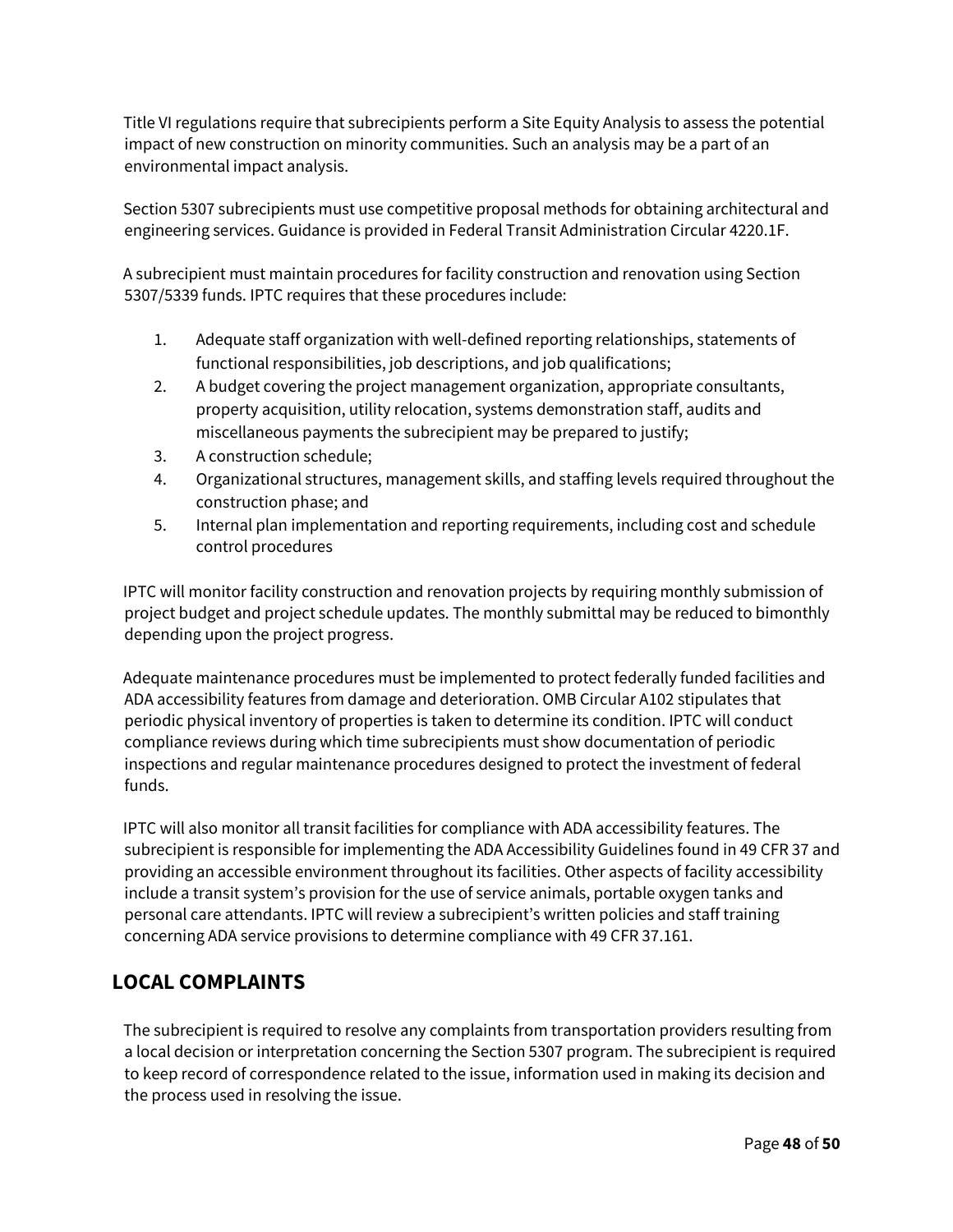If the complaint is not satisfactorily resolved, the originating party may appeal the subrecipient's decision to IPTC. IPTC will review and resolve within a timely matter.

# <span id="page-48-0"></span>**OTHER PROVISIONS**

IPTC will execute the annual certifications and assurances with the submission of the Section 5310 Enhanced Mobility of Seniors and Individuals with Disabilities Program, Program of Projects. All FTA Section 5310 applicants are required to execute and submit all required certifications and assurances as outlined in FTA C 9045.1 and FTA C 9050.1. IPTC will monitor compliance with all of these provisions during the application process and as part of site visits throughout the operation of the project. Further clarification on specific provisions is offered below.

# <span id="page-48-1"></span>**Exclusive School Transportation**

Section 5310 Enhanced Mobility of Seniors and Individuals with Disabilities Program applicants are not permitted to provide exclusive school bus service and will indicate this by executing the appropriate agreement as part of their grant contract.

# <span id="page-48-2"></span>**Drug and Alcohol Testing**

IPTC subrecipients receiving Section 5307 funds must comply with any state and federal regulations regarding drug and alcohol testing. Subrecipients must annually certify that they are compliant with DOT and FTA regulations concerning Drug and Alcohol Testing

# <span id="page-48-3"></span>**Restrictions on Lobbying**

All Section 5307 vendors are required to execute the restrictions on lobbying certification. IPTC will monitor conformance with Federal Restrictions on Lobbying through on-site compliance review questions, in addition IPTC will review all applicable procurement documents for the presence of the Lobbying Certification. Lobbying restrictions apply to grants, contracts, and cooperative agreements involving \$100,000 or more (Section 319 of Public Law 101-121).

### <span id="page-48-4"></span>**Miscellaneous Requirements**

### Section 5333(b)

Requires the subrecipient to comply with applicable labor requirements and protective provisions for employees of surface transportation providers. Title 49 U.S.C. 5333(b) requires that the interests of employees affected by assistance under most FTA programs shall be protected under arrangements the Secretary of Labor concludes are fair and equitable. Employee protections under Section 5333(b) are required for the Section 5310 Enhanced Mobility of Seniors and Individuals with Disabilities Program.